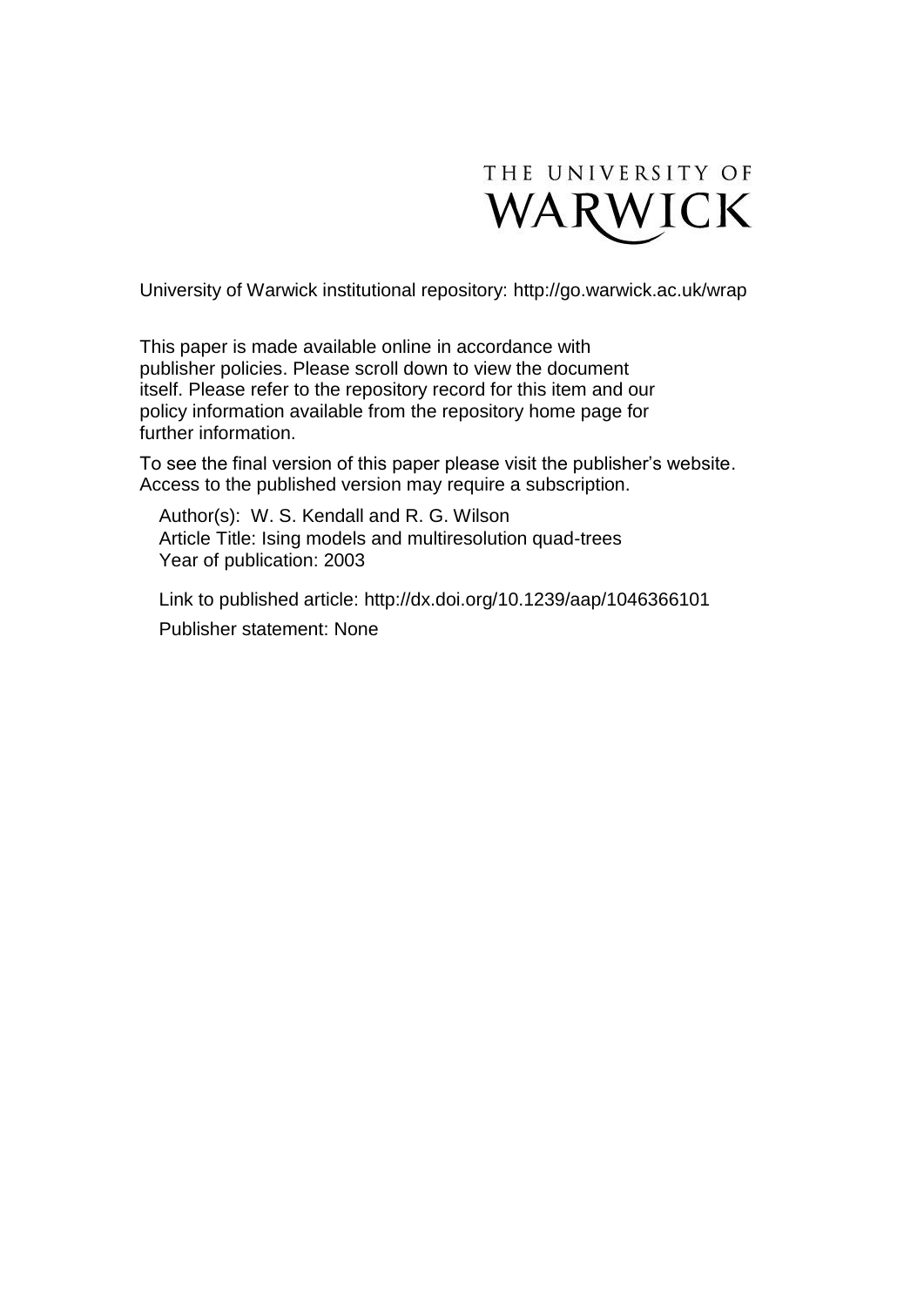– 402 – Ising models and multiresolution quad-trees

by

W.S. Kendall and R.G. Wilson

July 2002 Revised October 2002

# DEPARTMENT OF STATISTICS UNIVERSITY OF WARWICK

This is quadtree.tex 1.43 2002/11/28 10:23:37 Wilfrid W2k Wilfrid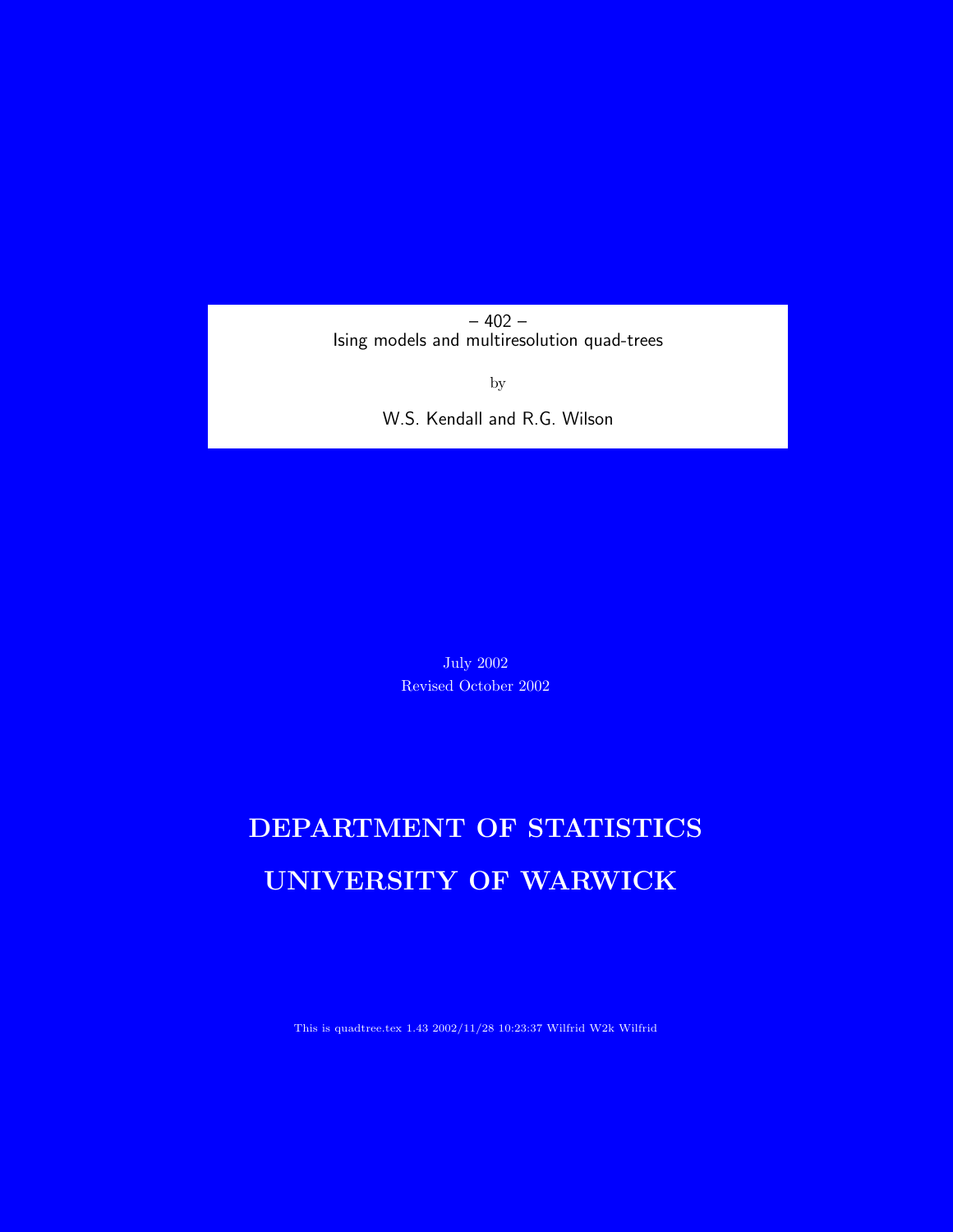# Contents

| $\mathbf{1}$   |                                                                                  | <b>Introduction</b>                                                                   | $\mathbf{1}$    |  |  |  |
|----------------|----------------------------------------------------------------------------------|---------------------------------------------------------------------------------------|-----------------|--|--|--|
|                | 11                                                                               |                                                                                       | $\overline{2}$  |  |  |  |
|                | 1.2                                                                              |                                                                                       | $\overline{4}$  |  |  |  |
|                | 1.3                                                                              |                                                                                       | $6\phantom{.}6$ |  |  |  |
|                | 1.4                                                                              | Plan of paper $\ldots \ldots \ldots \ldots \ldots \ldots \ldots \ldots \ldots \ldots$ | 7               |  |  |  |
| $\overline{2}$ | Percolation on generalized quad-trees                                            |                                                                                       |                 |  |  |  |
|                | 2.1                                                                              | Transition from zero to many infinite clusters                                        |                 |  |  |  |
|                |                                                                                  |                                                                                       | 8               |  |  |  |
|                | 2.2                                                                              | Transition from many to unique infinite clusters                                      |                 |  |  |  |
|                |                                                                                  |                                                                                       | 10              |  |  |  |
|                | 2.3                                                                              | Transition from many to unique infinite clusters                                      |                 |  |  |  |
|                |                                                                                  |                                                                                       | 14              |  |  |  |
|                | 2.4                                                                              |                                                                                       | 23              |  |  |  |
| $3 -$          | Ising models on generalized quad-trees                                           |                                                                                       |                 |  |  |  |
|                | 3.1                                                                              | The random-cluster model representation $\ldots \ldots \ldots \ldots$                 | 25              |  |  |  |
|                | $3.2\,$                                                                          | Uniqueness and non-uniqueness of Gibbs states                                         | 27              |  |  |  |
|                | 3.3                                                                              | Free Ising model and mixtures of extreme Gibbs states                                 | 28              |  |  |  |
| 4              |                                                                                  | Simulations and further work                                                          | 29              |  |  |  |
|                | <b>References</b><br>31                                                          |                                                                                       |                 |  |  |  |
|                | A Percolation: More on transition from zero to many infinite clus-<br>35<br>ters |                                                                                       |                 |  |  |  |
|                | B Percolation: More on transition from many to unique infinite<br>clusters<br>36 |                                                                                       |                 |  |  |  |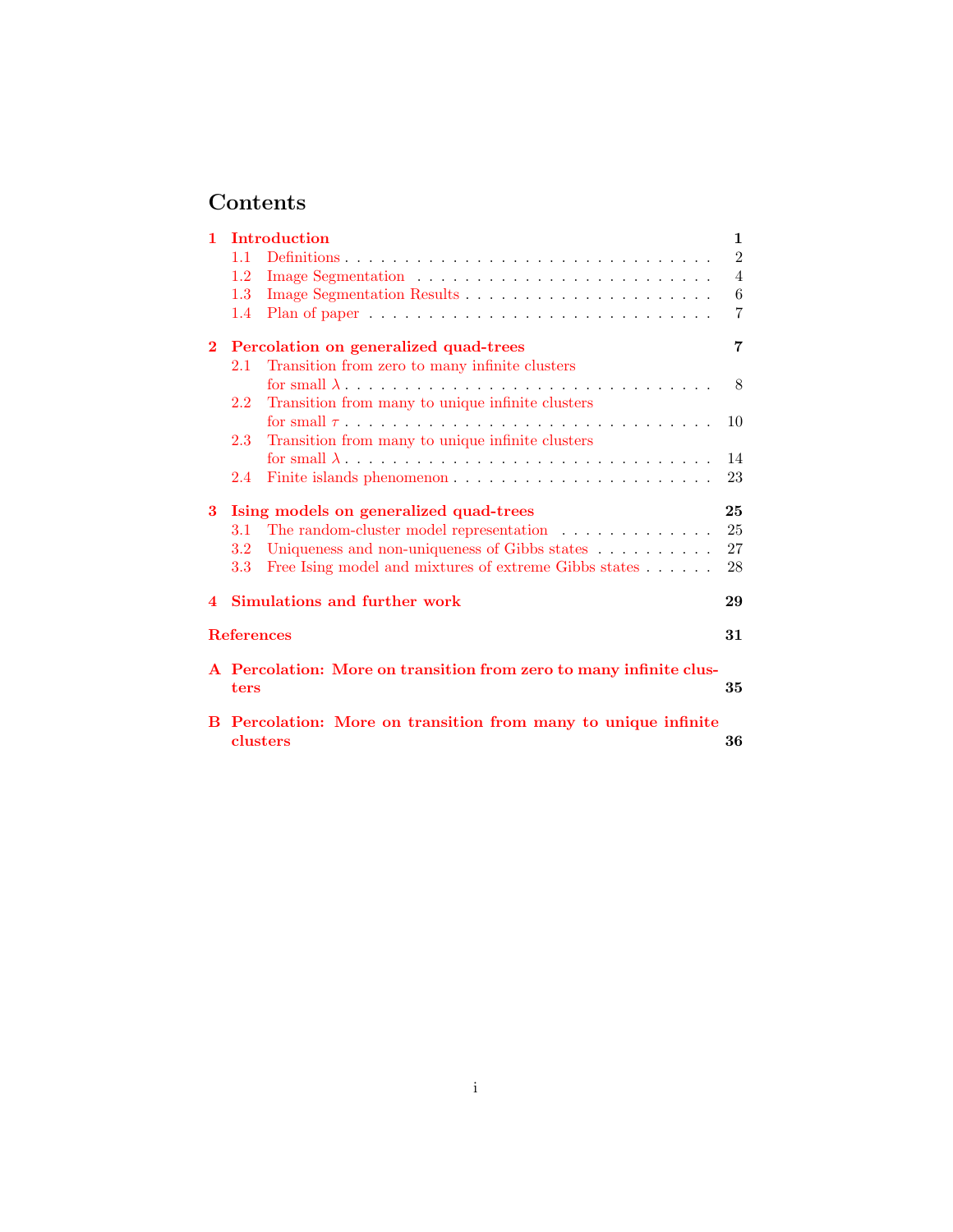# List of Figures

| $\mathbf{1}$   | Illustration of $\mathbb{Q}_1$ . We reverse the usual order of display for trees:<br>daughters are placed <i>above</i> their mothers, to conform to the in-    |    |
|----------------|----------------------------------------------------------------------------------------------------------------------------------------------------------------|----|
|                | tuition that they are at a <i>higher</i> resolution level. The shaded bar                                                                                      |    |
|                | emphasizes the fact that $[0,1)$ has no tree-like connection to its                                                                                            |    |
|                |                                                                                                                                                                | 3  |
| $\overline{2}$ | Segmentation of noisy 'Shapes' image. Noise standard deviation<br>is equal to difference between object and background grey levels.                            | 6  |
| 3              | Quad-tree data formed by successive averaging and decimation<br>operations: grey level at a pixel on level $N$ is average of 4 on level                        |    |
|                |                                                                                                                                                                | 7  |
| 4              | Partial information on existence of infinite clusters: case of small<br>$\lambda$ . Here N denotes the number of infinite clusters. This does not              |    |
|                | yet represent good information for large $\lambda$ and small $\tau$                                                                                            | 9  |
| 5              | Partial information on uniqueness of infinite clusters, case $d = 2$ .                                                                                         |    |
|                | Here $N$ denotes the number of infinite clusters. This does not yet                                                                                            |    |
|                |                                                                                                                                                                |    |
| 6              | represent good information on uniqueness for small $\lambda$ and large $\tau$ .<br>Construction of pruned percolation problem for $\mathbb{Q}_{2:0}$ . For the | 12 |
|                | sake of pictorial clarity we depart from the convention in the                                                                                                 |    |
|                |                                                                                                                                                                | 21 |
|                | text, and represent cells by vertices placed at their centroids                                                                                                |    |
| 7              | Information on transition concerning existence and uniqueness of                                                                                               |    |
|                | infinite clusters, for $\mathbb{Q}_{2:0}$ or $\mathbb{Q}_2(\mathbf{o})$ . Here N denotes the number                                                            |    |
|                | of infinite clusters.                                                                                                                                          | 23 |
| 8              | The finite island property holds for $\mathbb{Q}_2$ (o) in the shaded region                                                                                   | 25 |
| 9              | Schematic phase-transition diagram for Ising model on $\mathbb{Q}_2(\mathbf{o})$ .                                                                             |    |
|                | (Figure not drawn to scale.) Note that the middle phase (root                                                                                                  |    |
|                | influenced by boundary values all set to a single spin) may not                                                                                                |    |
|                | in fact extend up to the limiting critical level of $\lambda$ for small $\tau$ .                                                                               | 29 |
| 10             | Samples from the multiresolution Ising simulation. The coupling                                                                                                |    |
|                | parameters are shown for each sample                                                                                                                           | 31 |
| 11             | Illustration of calculations used in generating upper bound for                                                                                                |    |
|                | transition from zero to many infinite clusters                                                                                                                 | 35 |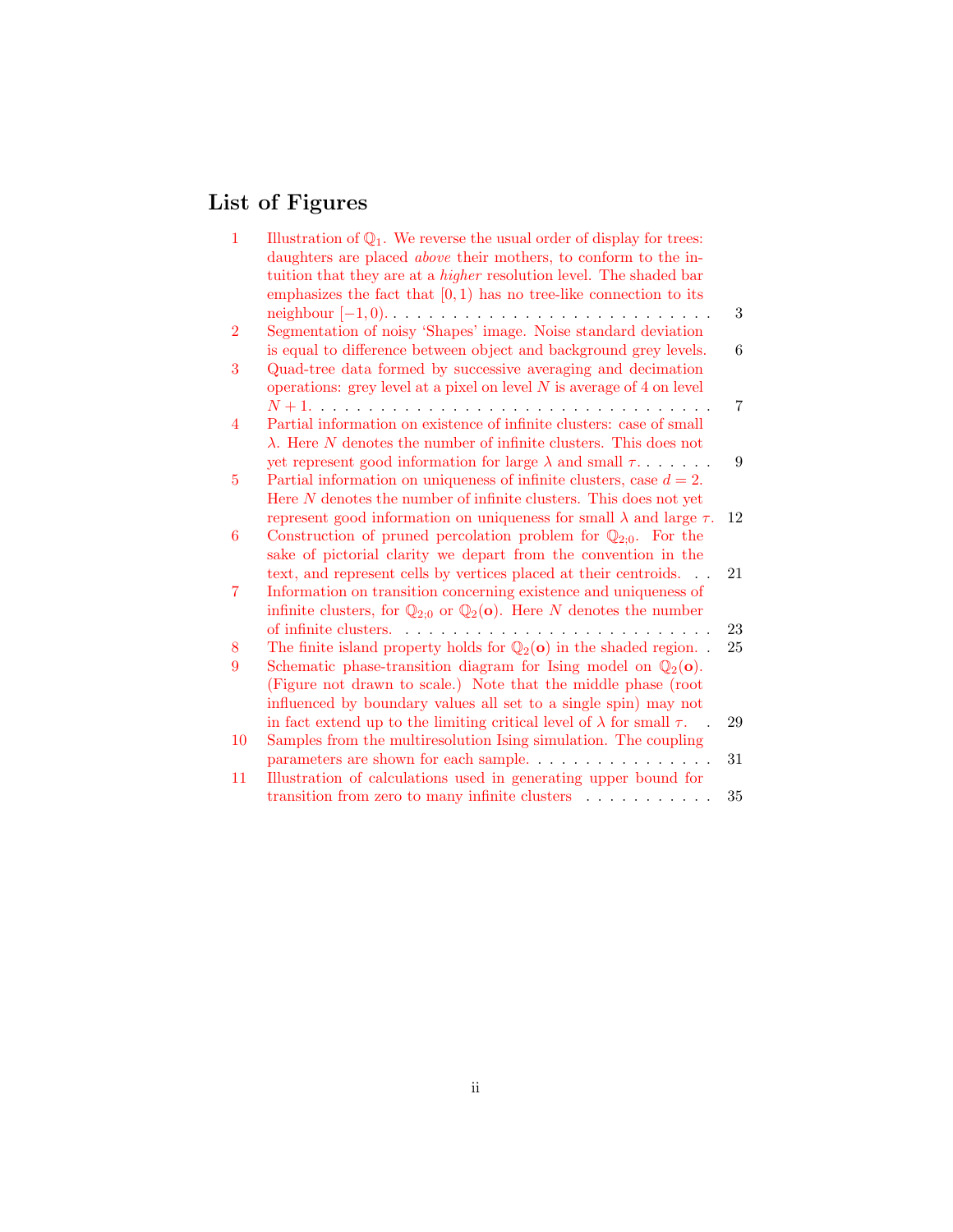# Ising models and multiresolution quad-trees

[W.S. Kendall](http://www.warwick.ac.uk/statsdept/Staff/WSK/)<sup>∗</sup> and [R.G. Wilson](http://www.dcs.warwick.ac.uk/~rgw)<sup>∗</sup>

November 28, 2002

Abstract: We study percolation and Ising models defined on generalizations of quad-trees used in multiresolution image analysis. These can be viewed as trees for which each mother vertex has  $2^d$ daughter vertices, and for which daughter vertices are linked together in d-dimensional Euclidean configurations. Retention probabilities / interaction strengths differ according to whether the relevant bond is between mother and daughter, or between neighbours. Bounds are established which locate phase transitions and show the existence of a coexistence phase for the percolation model. Results are extended to the corresponding Ising model using the Fortuin-Kasteleyn random-cluster representation.

Keywords: Gibbs state; Ising model; finite island property; image analysis; Markov random field; multiresolution Markov random field; percolation; quad-tree; random-cluster model; segmentation; unique infinite cluster.

AMS Subject Classification (2000): 62M40, 60K35, 82B20

#### <span id="page-4-0"></span>1 Introduction

This paper begins with affectionate birthday greetings to Professor Joseph Mecke from his friend and collaborator WSK. We hope that Professor Mecke will enjoy this account of an investigation into phase transition phenomena on a family of tessellations arising in an applied probability problem with a strongly geometric flavour.

Our aim here is to present a preliminary essay in an investigation of anisotropic Ising models on d-dimensional generalizations  $\mathbb{Q}_d$  of the quad-tree structure used in image analysis. There is of course a long-established literature on the behaviour of Ising models on trees, stretching back to Preston [\[24\]](#page-36-0) and Spitzer [\[28\]](#page-36-1). However we augment our trees by adding links between neighbours according to some Euclidean structure; the closest results in the literature are therefore those of Newman and Wu [\[22\]](#page-36-2) concerning anisotropic Ising models on products

<sup>∗</sup>Research supported by EPSRC research grant GR/M75785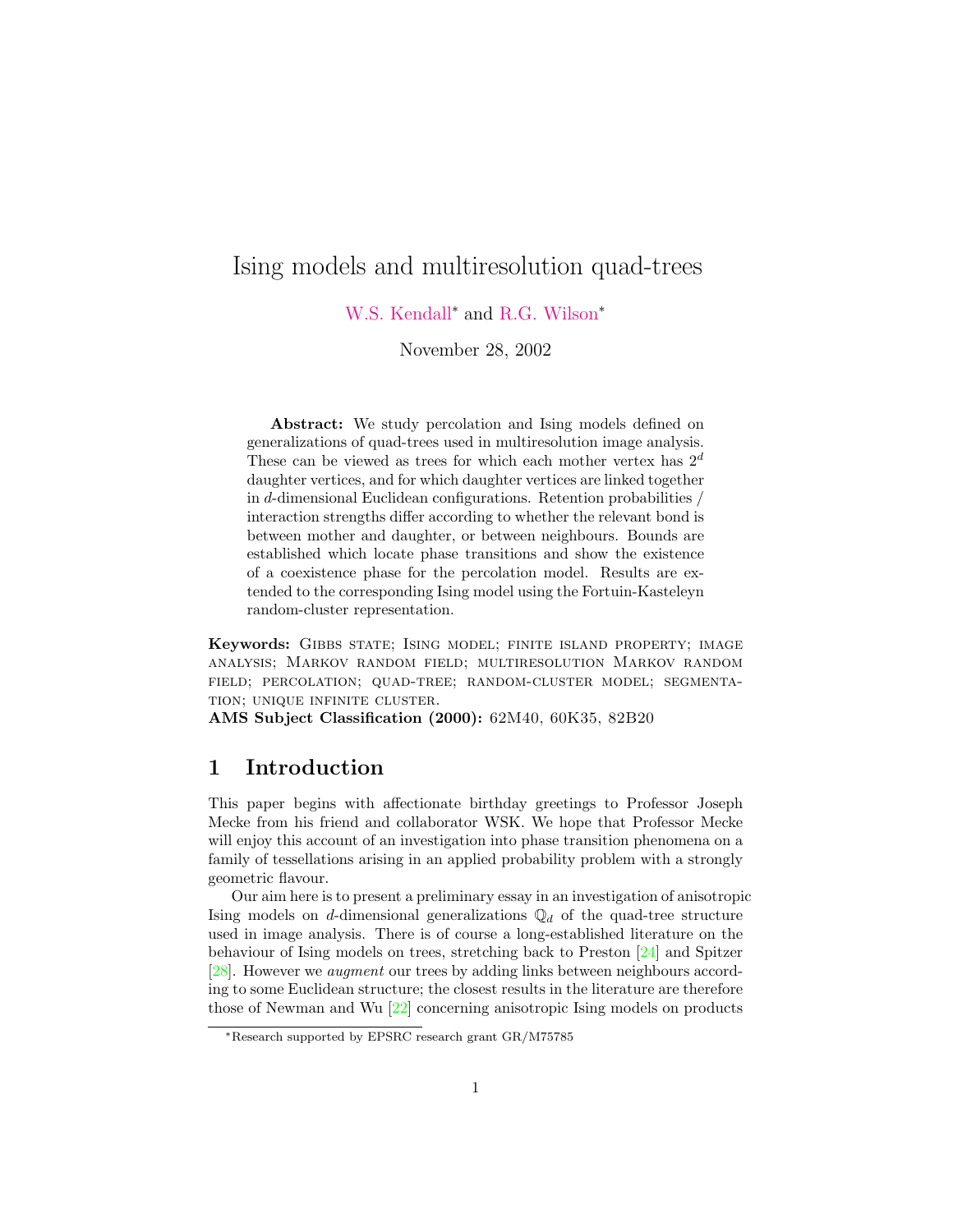of trees with Euclidean spaces. (See also [\[27,](#page-36-3) [32,](#page-37-0) [33\]](#page-37-1), which investigate Ising models on planar transitive hyperbolic graphs.) Our methods borrow much from Newman and Wu, and the precursor paper by Grimmett and Newman [\[13\]](#page-35-0) concerning percolation, but the special features of the quad-tree set-up require special arguments. In this introductory section we first carefully define the quad-tree structures to be considered, and then discuss how image segmentation motivates the study of behaviour of Ising models defined on these structures.

#### <span id="page-5-0"></span>1.1 Definitions

We first present mathematical definitions of the structures of interest. We borrow from mathematical genetics its conventional terminology for vertices in tree-like structures (mothers, daughters, siblings, cousins).

**Definition 1.1** A (doubly infinite) generalized quad-tree  $\mathbb{Q}_d$  is the union of a doubly infinite sequence of tessellations of square tiles at increasing levels of resolution: ...,  $L_{n-1}$ ,  $L_n$ ,  $L_{n+1}$ , ... of  $\mathbb{R}^d$ . The tessellation  $L_n$  at resolution level n divides each square cell  $L_{n-1}$  of the previous tessellation into  $2^d$  square sub-cells. We require that the tessellation  $L_n$  at resolution level n must be based on the cell  $[0,2^{-n})^d$ . The generalized quad-tree is furnished with a graph structure; vertices are the cells of the various tessellations, with vertices connected by edges as follows: each tessellation cell  $C \in L_n$  is linked to its immediate neighbour cells in the tessellation  $L_n$  and also to its immediate mother cell (the cell in the previous resolution level  $L_{n-1}$  which contains C) and its daughter cell (the cells contained in C which belong to the next higher resolution level  $L_{n+1}$ ).

In graph-theoretic terms a generalized quad-tree is an augmentation of a  $2^d$ tree  $\mathbb{T}_d$  (each vertex has  $2^d$  daughters and one mother). The augmentation endows each vertex with links to 2d neighbours in a Euclidean configuration, so that the level  $L_n$  can be viewed as a (scaled) copy of the integer lattice  $\mathbb{Z}^d$ .

Note that the generalized quad-tree  $\mathbb{Q}_1$  is in fact an augmented binary tree.

We endow each resolution level  $L_n$  with the metric norm  $\|\mathbf{v} - \mathbf{u}\|_{n,\infty} =$  $2^n \max_i |v_i - u_i|$ , where **u** and **v** are the cells

$$
[u_1, u_1 + 2^{-n}) \times \ldots \times [u_d, u_d + 2^{-n})
$$
  

$$
[v_1, v_1 + 2^{-n}) \times \ldots \times [v_d, v_d + 2^{-n})
$$

respectively. This metric measures distance between two vertices on the same resolution level  $L_n$  in terms of separation in the Euclidean lattice  $\mathbb{Q}_d \cap L_n$ , and is therefore a useful notation when considering percolation issues relating to  $L_n$ alone.

For convenience of exposition, we often use the point  $u = (u_1, \ldots, u_d)$  to represent the cell  $[u_1, u_1 + 2^{-n}] \times ... \times [u_d, u_d + 2^{-n}).$ 

We emphasize that the generalized quad-tree  $\mathbb{Q}_d$  is not homogeneous. For each vertex, d of its neighbours are siblings and d are only cousins. Measurement of the degree of consanguinity of the cousins (how far back to the most recent common ancestor) allows us to distinguish an infinite variety of different types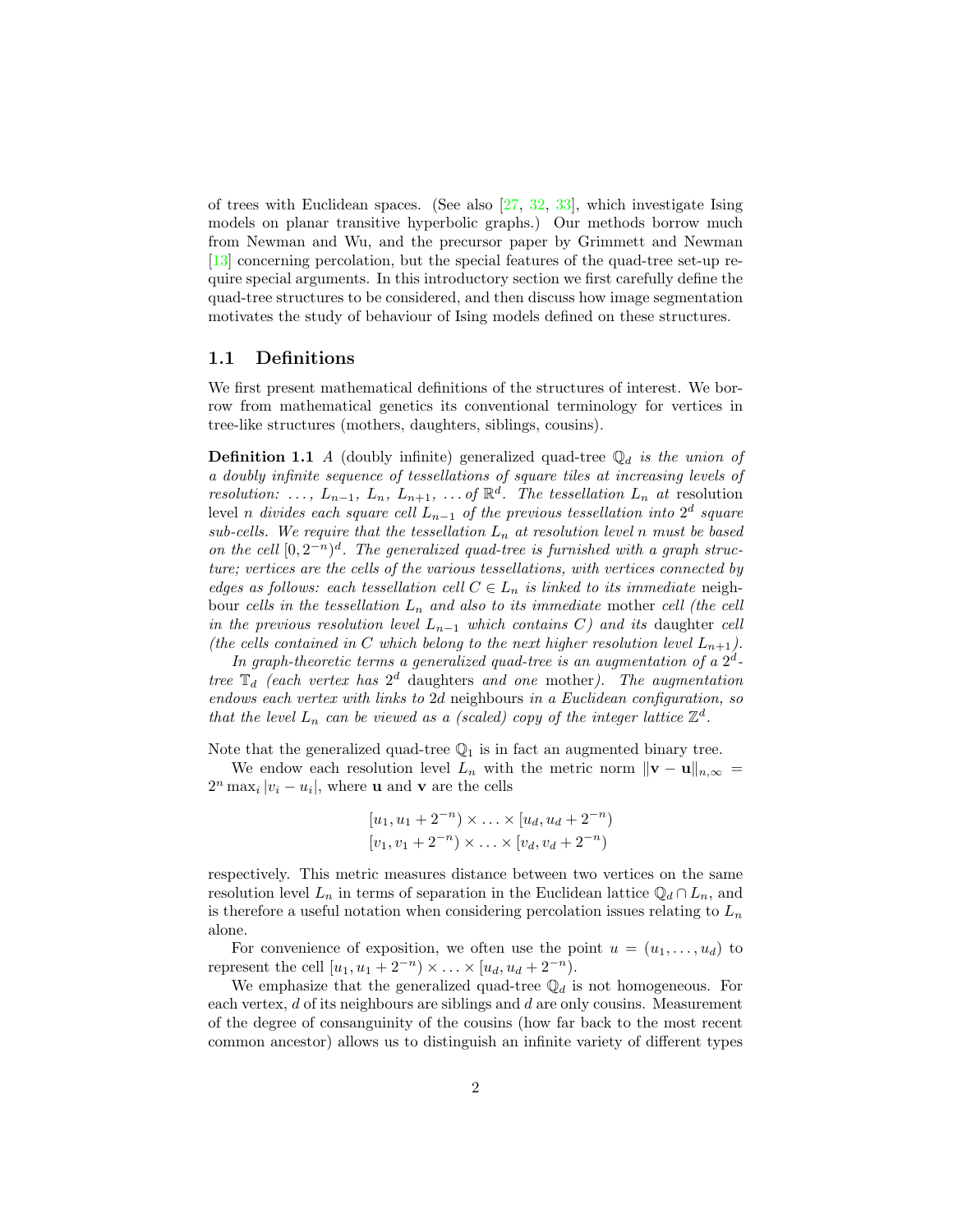of vertices on the basis of their immediate genealogy. The modelling of the graph in terms of successive tessellations is necessary in order to specify the full genealogy of specific vertices. Figure [1](#page-6-0) illustrates this for  $\mathbb{Q}_1$ . Note in particular that the vertex representing the cell  $[0, 1)$  is special in level  $L_0$ , in that it is not related at all in a tree-like sense to its left neighbour, the vertex representing the cell  $[-1, 0)$ .



<span id="page-6-0"></span>Figure 1: Illustration of  $\mathbb{Q}_1$ . We reverse the usual order of display for trees: daughters are placed *above* their mothers, to conform to the intuition that they are at a *higher* resolution level. The shaded bar emphasizes the fact that  $[0, 1)$ has no tree-like connection to its neighbour  $[-1, 0)$ .

However there is a transitive  $\mathbb{Z}^d$  symmetry on the subgraph of  $\mathbb{Q}_d$  obtained by considering only the tessellations at resolution levels 0 and higher.

**Definition 1.2** The (singly infinite) generalized quad-tree is  $\mathbb{Q}_{d;0}$ : that part of the full generalized quad-tree which is at resolution level 0 or higher. We set

$$
\mathbb{Q}_{d;n} = \mathbb{Q}_d \cap (L_n \cup L_{n+1} \cup L_{n+2} \dots).
$$

On  $\mathbb{Q}_{d,0}$  there is a  $\mathbb{Z}^d$ -action induced by the standard additive  $\mathbb{Z}^d$ -action on  $\mathbb{R}^d$ .

In fact  $\mathbb{Q}_{d,0} \cong \mathbb{Q}_{d,n}$  for any integer n; the following proposition describes graph isomorphisms which realize this.

<span id="page-6-2"></span><span id="page-6-1"></span>**Proposition 1.3** Given  $o \in L_0 \subset \mathbb{Q}_d$ , and  $u \in L_n \subset \mathbb{Q}_d$ , there is a graph isomorphism  $S_{\mathbf{o};\mathbf{u}} : \mathbb{Q}_{d;0} \to \mathbb{Q}_{d;n}$  carrying  $\mathbf{o}$  to  $\mathbf{u}$  which preserves the generators of  $\mathbb{Z}^d$  and the generalized quad-tree structure. We describe this in terms of a mapping on the underlying Euclidean space: if u is the vector representing the cell  $u = [u_1, u_1 + 2^{-n}] \times ... \times [u_d, u_d + 2^{-n}]$  then  $S_{\mathbf{o};u}$  can be represented by the affine-linear map

$$
\mathcal{S}_{\mathbf{o};\mathbf{u}}(x) = \mathbf{u} + 2^{-n}x.
$$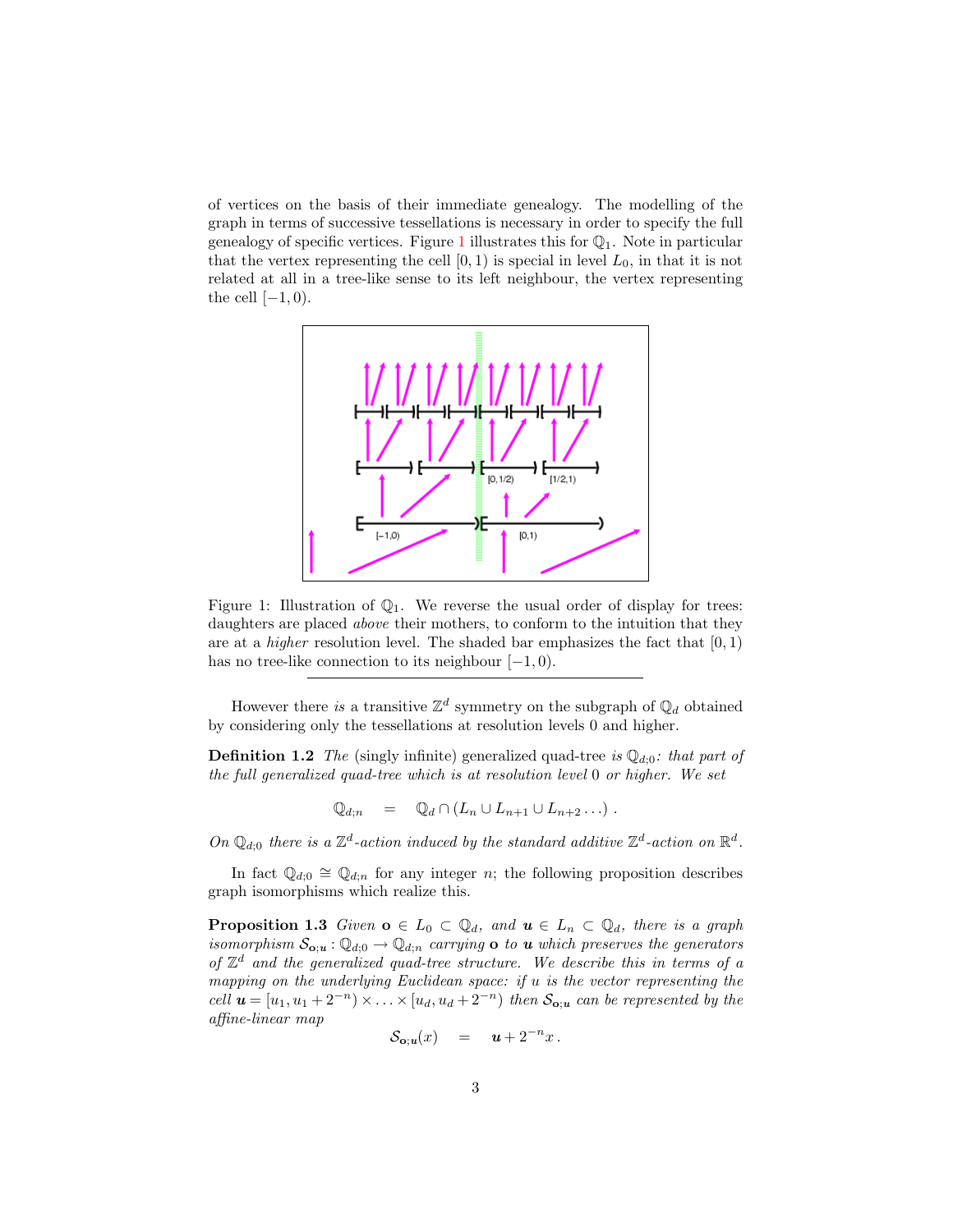**Remark 1.4** We define  $S_{u,v}$  by  $S_{u,v} \circ S_{o;u} = S_{o;v}$ . Thus  $S_{u,v} : \mathbb{Q}_{d;r} \to \mathbb{Q}_{d;s}$  is defined for  $u \in L_r$ ,  $v \in L_s$  for all integers r, s, and we can represent it by

$$
\mathcal{S}_{u; v}(x) = v + 2^{r-s}(x - u).
$$

In particular,  $\mathbb{Q}_{d,0}$  is *semi-transitive*: for any vertex **o** at the zero level of resolution and any other vertex  $\mathbf{v} \in \mathbb{Q}_{d,0}$  (not necessarily in  $L_0$ ) the map  $\mathcal{S}_{\mathbf{o};\mathbf{u}}$ considered as a map into  $\mathbb{Q}_{d,0}$  is a graph homomorphism carrying **o** into **v**.

For the purposes of image analysis we are interested in that part of a generalized quad-tree formed by the descendants of a fixed root vertex o corresponding to the cell  $[0,1)^d$ , a "pyramid" subset.

**Definition 1.5** The rooted generalized quad-tree is  $\mathbb{Q}_d(\mathbf{o})$  where

$$
\mathbb{Q}_d(\mathbf{u}) = \{ v \in \mathbb{Q}_d : v \text{ is a descendant of } \mathbf{u} \} .
$$

Note that

- (a)  $\mathbb{Q}_d(\mathbf{o}) \subseteq \mathbb{Q}_{d:0}$ ;
- (b)  $\mathbb{Q}_d(\mathbf{o}) \cong \mathbb{Q}_d(\mathbf{u})$  for any vertex  $\mathbf{u} \in \mathbb{Q}_d$ .

The root vertex o introduces extra inhomogeneity beyond the intrinsic inhomogeneity of the singly infinite generalized quad-tree; clearly the  $\mathbb{Z}^d$ -symmetry is destroyed. However (cf (b) above)  $\mathbb{Q}_d(\mathbf{o})$  remains semi-transitive: for any vertex  $\mathbf{u} \in \mathbb{Q}_d(\mathbf{o})$  there is a graph-homomorphism  $\mathcal{S}_{\mathbf{o}:\mathbf{u}}$  mapping  $\mathbf{o}$  to  $\mathbf{u}$ .

An alternative take on this discussion of symmetry is to note it can be developed to show that the vertex set of  $\mathbb{Q}_d$  can be viewed as a subset of  $\mathbb{R}^+ \times \mathbb{R}^d$ which is invariant under a transformation group generated by  $d$  maps of the form  $(x_0, \mathbf{x}) \mapsto (x_0, \mathbf{x} + \mathbf{e})$  and  $2^d$  maps of the form  $(x_0, \mathbf{x}) \mapsto (x_0/2, \mathbf{x} + (x_0/4)\mathbf{a});$ however the corresponding Cayley graph contains too many edges to be  $\mathbb{Q}_d$ (spurious edges arise from inverses to the maps  $(x_0, \mathbf{x}) \mapsto (x_0/2, \mathbf{x} + (x_0/4)a)$ for each vertex just one of these inverses gives rise to a valid edge!).

Where feasible we describe results for general dimension  $d$ : however our main interest is in  $d = 2$  and we will specialize to this case when necessary or convenient.

#### <span id="page-7-0"></span>1.2 Image Segmentation

Why should we be interested in the peculiar structure of  $\mathbb{Q}_d(\mathbf{o})$ ? Originally introduced to provide an efficient representation of binary image data [\[11\]](#page-35-1), the structure of  $\mathbb{Q}_d$  can be used to provide hierarchical models of simple images as follows: consider  $\mathbb{Q}_d \cap (L_0 \cup L_1 \cup \ldots \cup L_{n+1})$  or perhaps its trace on  $[0,1)^d \subset \mathbb{R}^d$ . Let each of the cells in each of the levels have a *state* which is white or black. States in the boundary  $\mathbb{Q}_d \cap L_{n+1}$  are prescribed using the image to be analyzed. States of other cells are modelled by a hierarchical Markov random field, which forms an Ising model on the graph structure of  $\mathbb{Q}_d \cap (L_0 \cup L_1 \cup \ldots \cup L_{n+1});$  bond strengths depend on whether the bond is "space-like" (lies within a resolution level) or whether it crosses from one resolution level to the next.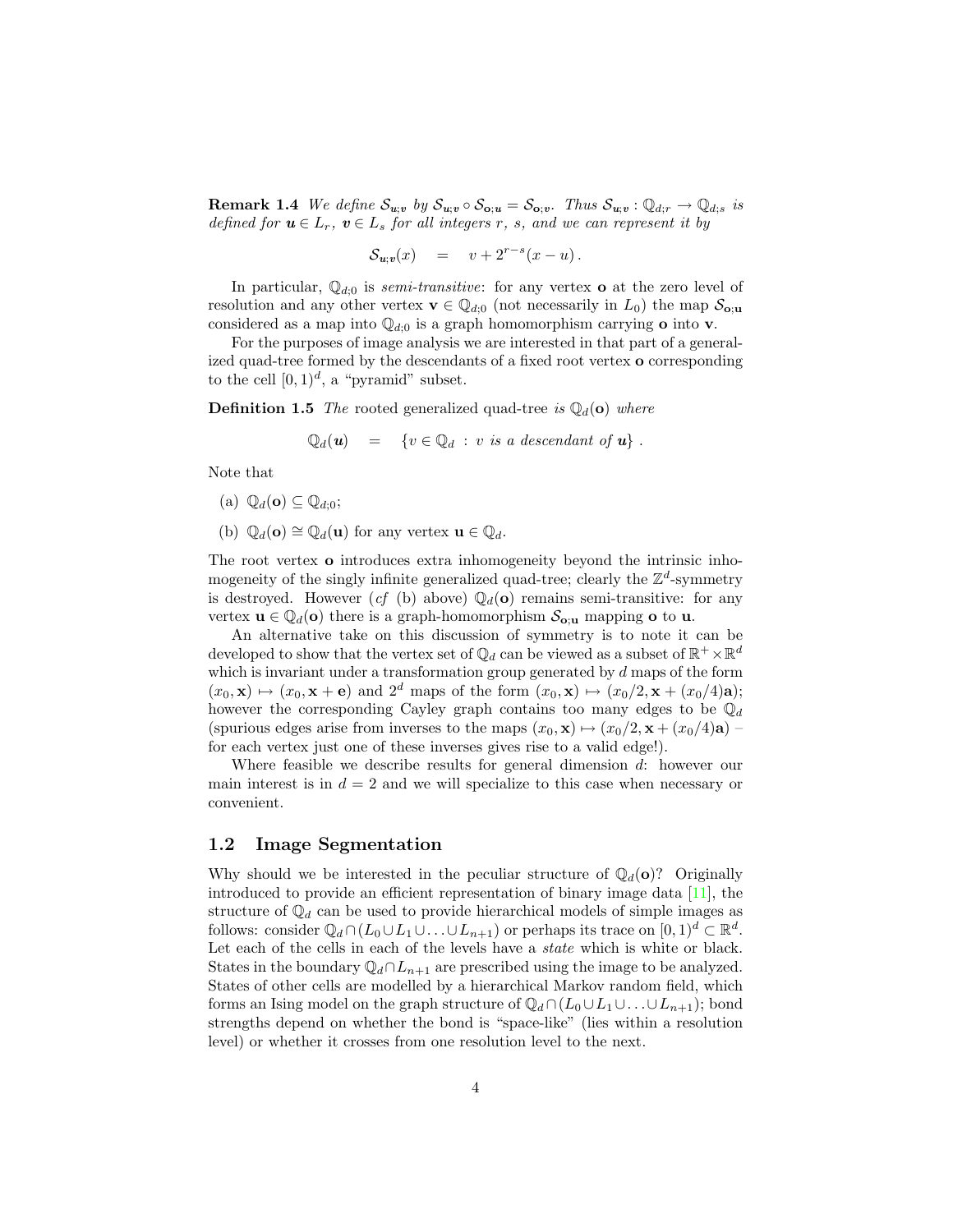The interest of this paper focuses on phase transition phenomena which are exhibited in the  $n \to \infty$  limit.

All this relates to one of the fundamental problems in image analysis: seg*mentation* [\[30\]](#page-36-4). This is the labelling of the several regions of more or less homogeneous properties of which a "typical" image, such as figure [2,](#page-9-1) is comprised. While sharing features with conventional classification, it has to contend with the obvious geometrical properties of images. At its simplest, this means that the class of a pixel  $(x, y)$  is treated as being dependent on those of its neighbours  $(x \pm 1, y \pm 1)$ . Clearly, this leads to the use of a Markov random field model for the label field following Geman and Geman [\[8\]](#page-35-2). Following this seminal paper, Markov random fields have gained significant attention in the segmentation of regions of more or less uniform colour or texture  $[8], [17], [20], [23], [29]$  $[8], [17], [20], [23], [29]$  $[8], [17], [20], [23], [29]$  $[8], [17], [20], [23], [29]$  $[8], [17], [20], [23], [29]$  $[8], [17], [20], [23], [29]$  $[8], [17], [20], [23], [29]$  $[8], [17], [20], [23], [29]$ . For example, Geman et al. [\[7\]](#page-35-4) use the Kolmogorov-Smirnov non-parametric measure of difference between the distributions of spatial features extracted from pairs of blocks of pixel gray levels, with maximum a posteriori (MAP) estimation of the boundary, while Panjwani *et al.* [\[23\]](#page-36-6) characterize textured colour images in terms of spatial interaction within and between colour planes.

Although they can be effective as models for segmentation, two-dimensional Markov random fields have weaknesses as models of images. In the first place, the typical image consists of a relatively small number of regions, something which is not captured by the equilibrium distribution of the planar discrete Markov random field prior. Although we are more interested in the posterior than the prior, it is discouraging to find that even in the simplest case (the Ising model) no value of coupling parameter will lead to a single, well defined object on a background. Secondly, the high coupling strengths needed to capture large scale structure imply a heavy computational burden in reaching equilibrium of the posterior in many cases.

We can finesse the problem by exploiting a fundamental property of many images, which we may loosely call 'scale invariance'; it is illustrated in Figure [3,](#page-10-2) which shows that across a range of scales (or more accurately resolutions), image content remains perceptibly 'the same', in terms of the underlying region structure. In this image, each level has a sampling density 4 times that of the next larger scale: there are  $4^n$  samples per unit area on level n. This informal observation, which underlies the wavelet representations now so popular in image processing  $[19]$ , leads us to conclude that within the corresponding lattice structure, which is a quad-tree, neighbouring pixels again should be modelled as having strongly dependent labels. We are thereby led to consider Markov random fields defined on quad-trees, in the expectation that if we can solve the segmentation problem at a low resolution (and low computation), we may use this to 'steer' the solutions at successively higher resolutions. For example, Bouman and Shapiro use sequential maximum a posteriori (SMAP) estimation in conjunction with a multi-scale random field (MSRF) [\[2\]](#page-34-2), a sequence of random fields at different scales. While such pure quad-tree processes can lead to fast 'scale-causal' algorithms for segmentation, they ignore the fundamental translation symmetry of images, since each layer of the tree has a sampling interval half that of the layer above it in resolution. This deficiency manifests itself in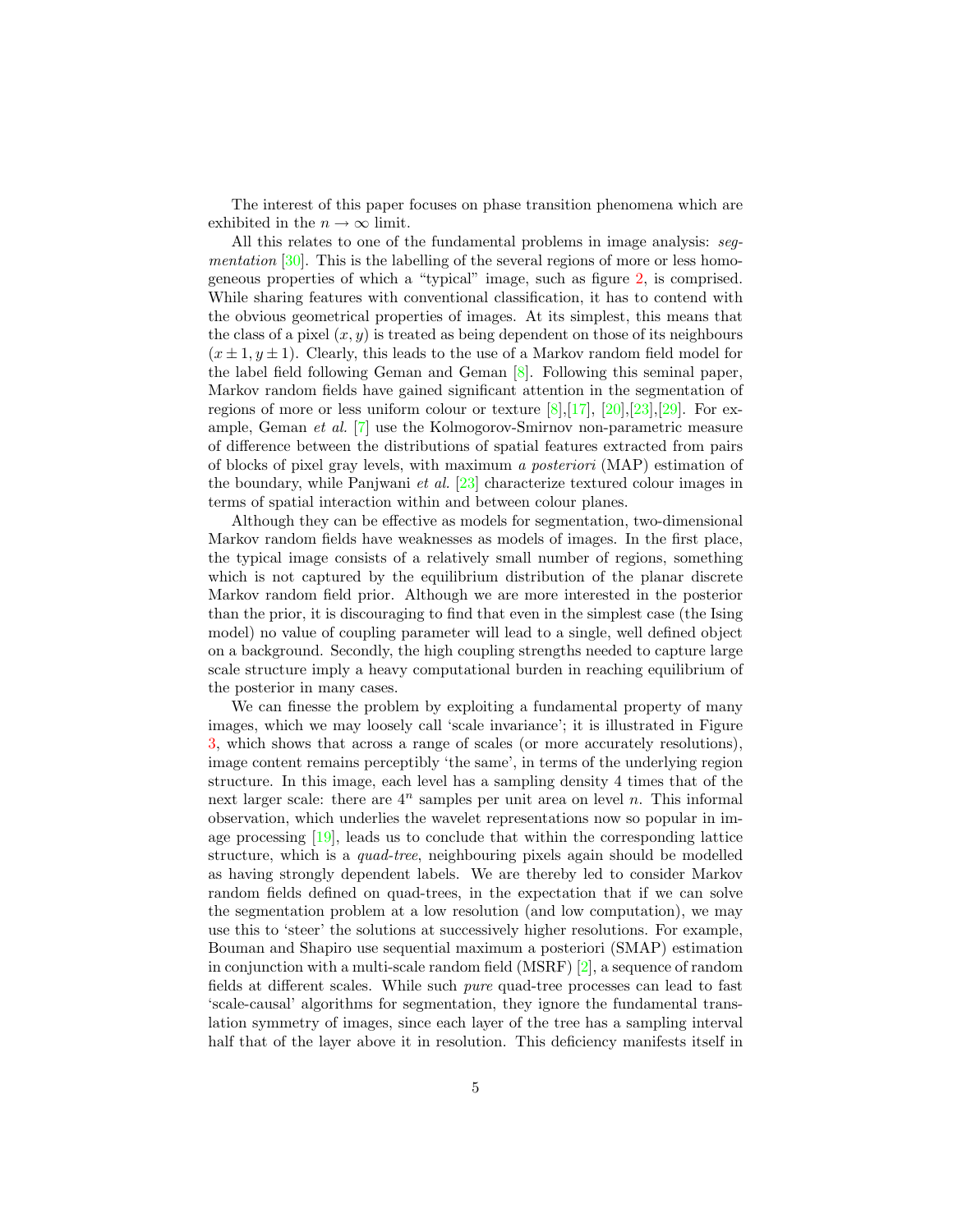priors which favour 'blocky' images, with obvious effects on the estimates.

Consequently in recent years there have been several attempts to implement estimation algorithms based on a model using the full set of neighbours on the quad-tree: four or eight on the same resolution level, combined with one or more *parents* and four or more *children* from adjacent levels. Both deterministic and stochastic methods have been used to find a MAP labelling [\[15,](#page-35-5) [16,](#page-35-6) [21,](#page-36-9) [18\]](#page-36-10). This brings us to our quad-tree  $\mathbb{Q}_2(\mathbf{o})$ , which serves as a good representative of the extension of these models to infinite resolution levels.



Figure 2: Segmentation of noisy 'Shapes' image. Noise standard deviation is equal to difference between object and background grey levels.

#### <span id="page-9-1"></span><span id="page-9-0"></span>1.3 Image Segmentation Results

A number of experiments have demonstrated that quad-tree models can perform well in image segmentation. For example, consider the image in Figure  $2(a)$  $2(a)$ , a binary image with added independent mean-zero Gaussian noise variates with unit standard deviation (thus standard deviation is chosen to equal the difference between object and background intensities). The prior model used a second order neighbourhood and a normal observation model. Coupling parameters were tuned by hand and the class means and variances estimated from the data during processing. The estimate at the highest resolution, shown in figure  $2(b)$  $2(b)$ , using a multiresolution MAP estimation algorithm, [\[31\]](#page-36-11), had a misclassification rate of 1.3%. Errors of this order have been found across a wide variety of image data using this model [\[31\]](#page-36-11). Interestingly, similar error rates are also found in the segmentation of textures having a cell size significantly larger than the error bound; this is a direct consequence of using the multiresolution model. Our paper is motivated by these results. In particular, we wished to understand what one might be able to say about phase transition phenomena which might throw light on simulation results carried out on finite quad-trees with large numbers of layers, and thus permit a better grasp of the way in which practical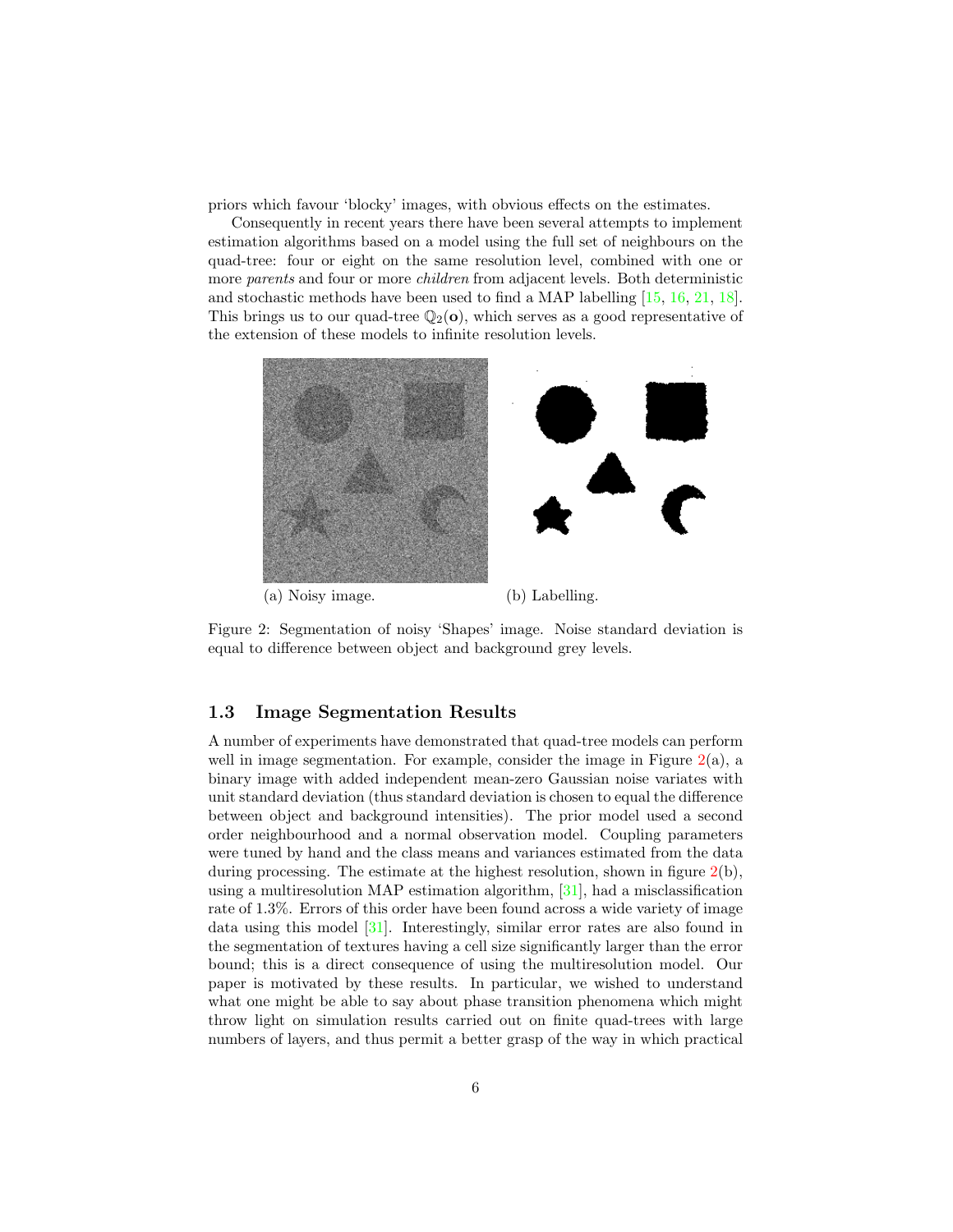quad-tree algorithms might behave.



<span id="page-10-2"></span>Figure 3: Quad-tree data formed by successive averaging and decimation operations: grey level at a pixel on level N is average of 4 on level  $N + 1$ .

#### <span id="page-10-0"></span>1.4 Plan of paper

The strategy of this paper is firstly to establish phase transition results for anisotropic percolation models, in the following Section [2,](#page-10-1) and then in Section [3](#page-28-0) to derive results for the Ising model by use of the famous Fortuin-Kasteleyn random cluster representation  $[6, 4, 5]$  $[6, 4, 5]$  $[6, 4, 5]$  $[6, 4, 5]$ . In conclusion, Section [4](#page-32-0) describes some illustrative simulations and discusses prospects for further work.

#### Acknowledgements

One of us (WSK) is very grateful to his colleague Jonathan Warren for encouragement and discussion.

#### <span id="page-10-1"></span>2 Percolation on generalized quad-trees

Grimmett and Newman [\[13\]](#page-35-0) introduced (anisotropic) percolation on a transitive non-euclidean graph (in their case, the cartesian product  $\mathbb{T}_k \times \mathbb{Z}$  of a regular k-tree with the one-dimensional Euclidean lattice, and also  $\mathbb{T}_k \times \mathbb{Z}^d$  and showed the existences of three phases:

- (a) no infinite clusters;
- (b) many (indeed, infinitely many) infinite clusters (the coexistence phase);
- (c) a single unique infinite cluster.

Much work has followed up both on this and also on the seminal paper of Benjamini and Schramm [\[1\]](#page-34-3), which describes results and questions on "percolation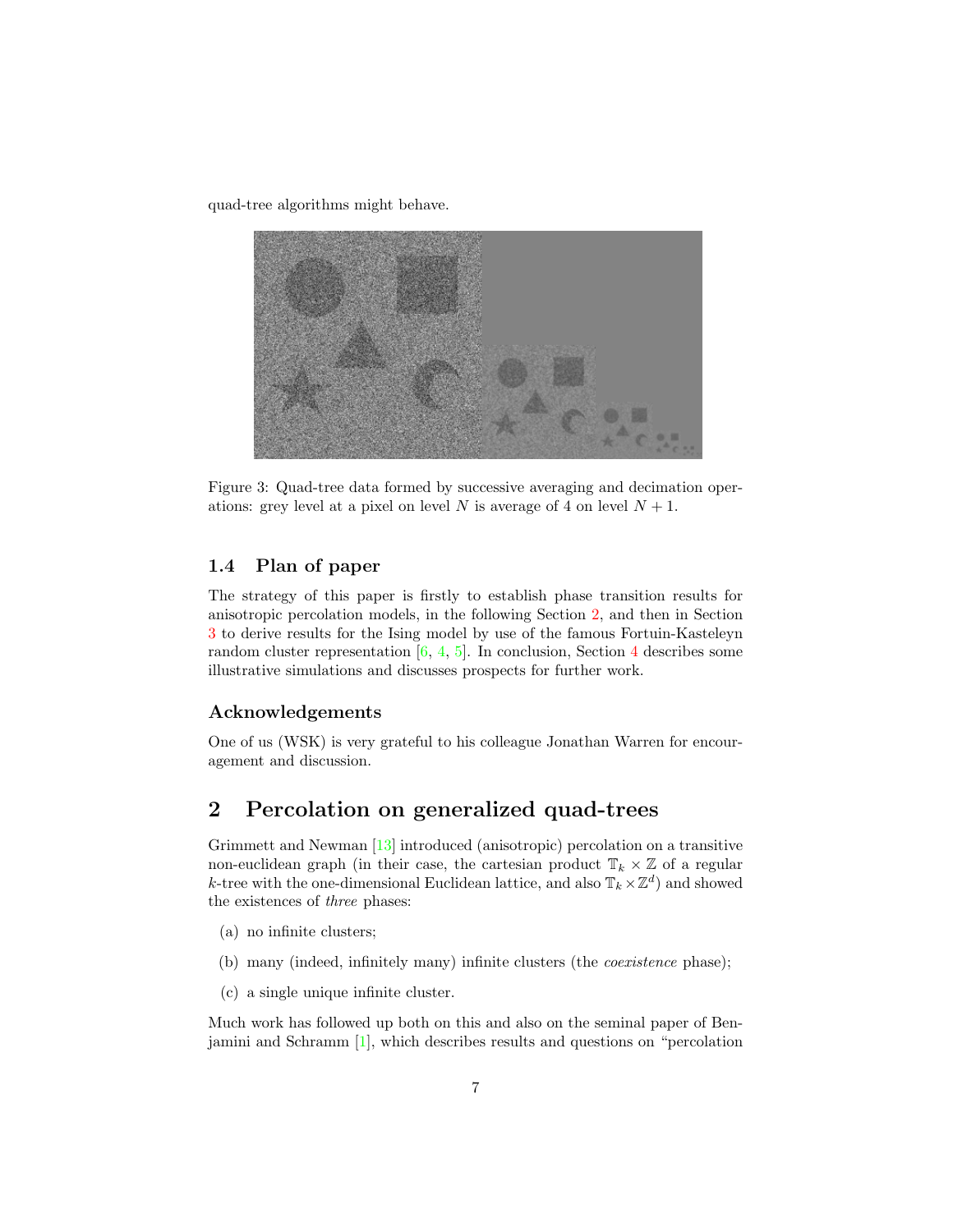beyond  $\mathbb{Z}^{d}$ , typically in the context of "isotropic" percolation (retention probability parameter the same for each bond) on almost transitive non-amenable graphs. (Note also, Newman and Wu [\[22\]](#page-36-2) use Fortuin-Kasteleyn random cluster models and the results of [\[13\]](#page-35-0) to draw out results about anisotropic Ising models on  $\mathbb{T}_k \times \mathbb{Z}$ , and their procedure will be a template for our work in Section [3.](#page-28-0))

Our model for percolation on  $\mathbb{Q}_d$  is as follows: we suppose independent bond percolation, with retention probability being  $\lambda$  for bonds between neighbours and  $\tau$  for bonds between mothers and daughters. This percolation model has non-constant retention probabilities and is not almost-transitive, so the proofs in the literature must be adapted accordingly, sometimes with non-trivial effort. We shall build up schematic phase-transition diagrams for  $\mathbb{Q}_{d,0}$ -percolation and  $\mathbb{Q}_d$ (o)-percolation, largely by estimation of locations of phase-transition boundaries in  $\lambda$ - $\tau$  space for cases when either  $\lambda$  or  $\tau$  is small.

#### <span id="page-11-0"></span>2.1 Transition from zero to many infinite clusters for small  $\lambda$

The work of [\[13,](#page-35-0) §3 and §5] applies directly here. We sketch the argument for the sake of completeness.

<span id="page-11-1"></span>When deciding whether there can be an infinite cluster, it suffices to consider  $\mathbb{Q}_d$ .

**Theorem 2.1** There is almost surely no infinite cluster in  $\mathbb{Q}_d$  (and consequently in  $\mathbb{Q}_{d:0}$ ,  $\mathbb{Q}_{d}(\mathbf{o})$  if

$$
2^d\tau \mathcal{X}_\lambda\left(1+\sqrt{1-\mathcal{X}_\lambda^{-1}}\right) \quad < \quad 1\,,
$$

where  $X_{\lambda}$  is the mean size of the percolation cluster at the origin for bond percolation in  $\mathbb{Z}^d$  with bond retention probability  $\lambda$ .

**Proof:** Consider the mean size of the cluster at **o**. This is given by

$$
\sum_{\mathbf{z}\in\mathbb{Q}_d}\mathbb{P}\left[\,\mathbf{o}\leftrightarrow\mathbf{z}\,\right]\,.
$$

Arguing as in the proof of  $[13,$  Proposition 1, consideration of open self-avoiding paths shows this is bounded above by

$$
\sum_{n=0}^{\infty} \sum_{\mathbf{t}:|\mathbf{t}|=n} \sum_{\mathbf{o}=\mathbf{z}'_1, \mathbf{z}_1, \dots, \mathbf{z}'_n, \mathbf{z}_n} \mathbb{P}\left[\mathbf{z}'_1 \leftrightarrow \mathbf{z}_1 \text{ in } L_{t_1}\right] \times \dots \times \mathbb{P}\left[\mathbf{z}'_n \leftrightarrow \mathbf{z}_n \text{ in } L_{t_n}\right]
$$
\n
$$
\leq \sum_{n=0}^{\infty} \sum_{\mathbf{t}:|\mathbf{t}|=n} \chi_{\lambda} \tau^n (\mathcal{X}_{\lambda} - 1)^{T(\mathbf{t})} \mathcal{X}_{\lambda}^{n-T(\mathbf{t})} \leq \sum_{n=0}^{\infty} \chi_{\lambda} (\tau \mathcal{X}_{\lambda})^n \sum_{\mathbf{t}:|\mathbf{t}|=n} (1 - \mathcal{X}_{\lambda}^{-1})^{T(\mathbf{t})}
$$

.

Here the summation  $\sum_{\mathbf{t}:|\mathbf{t}|=n}$  runs through all length-n sequences  $\underline{\mathbf{t}}$  of choices of mother/daughter bonds making up self-avoiding paths starting at o. For each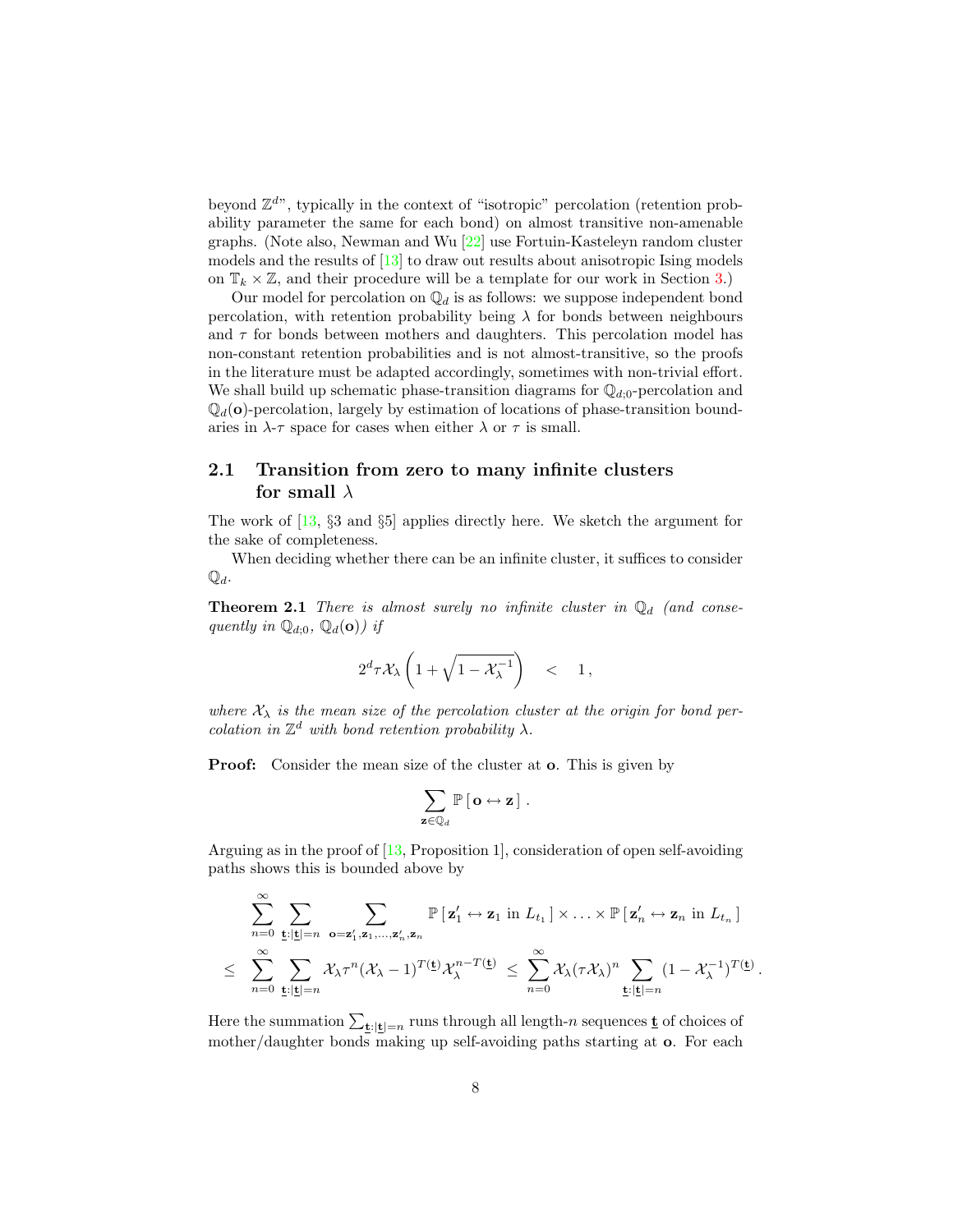

<span id="page-12-0"></span>Figure 4: Partial information on existence of infinite clusters: case of small  $\lambda$ . Here N denotes the number of infinite clusters. This does not yet represent good information for large  $\lambda$  and small  $\tau$ .

such sequence representing a possible connection from o to another location, we count the expected number choices of vertices  $\mathbf{o} = \mathbf{z}'_1, \mathbf{z}_1, \ldots, \mathbf{z}'_n, \mathbf{z}_n$  marking the start and end of moves which change level  $L_i$  which together could make up an open self-avoiding path (hence requiring each  $z_i$ ,  $z_i$  to belong to the same an open sen-avolume path (hence requiring each  $z_i$ ,  $z_i$  to belong to the same cluster in the  $\mathbb{Z}^d$  percolation occurring at their common level). Furthermore,  $T(\mathbf{t})$  counts the number of times in  $\mathbf{t}$  that a daughter step (increasing resolution) is directly followed by a mother step (decreasing resolution). In such a case there is at least one state in the relevant  $\mathbb{Z}^d$ -cluster which has already been counted, and we account for this in the upper bound. Developing this further,

$$
\sum_{n=0}^{\infty} \mathcal{X}_{\lambda} (\tau \mathcal{X}_{\lambda})^n \sum_{\underline{\mathbf{t}} : |\underline{\mathbf{t}}| = n} (1 - \mathcal{X}_{\lambda}^{-1})^{T(\underline{\mathbf{t}})} \leq \sum_{n=0}^{\infty} \mathcal{X}_{\lambda} (2^d \tau \mathcal{X}_{\lambda})^n \sum_{\underline{\mathbf{i}} : |\underline{\mathbf{i}}| = n} (1 - \mathcal{X}_{\lambda}^{-1})^{T(\underline{\mathbf{i}})}
$$

$$
\approx \sum_{n=0}^{\infty} \mathcal{X}_{\lambda} (2^d \tau \mathcal{X}_{\lambda})^n \left(1 + \sqrt{1 - \mathcal{X}_{\lambda}^{-1}}\right)^n.
$$

Here the summation  $\sum_{\mathbf{j}:|\mathbf{j}|=n}$  runs through all length-n sequences  $\mathbf{j}$  of choices of mother-step versus daughter-step (omitting which kind of daughter), and again  $T(j)$  counts the number of times in j that a daughter-step is followed by a mother-step. The (large  $n$ ) asymptotic arises from a spectral analysis of the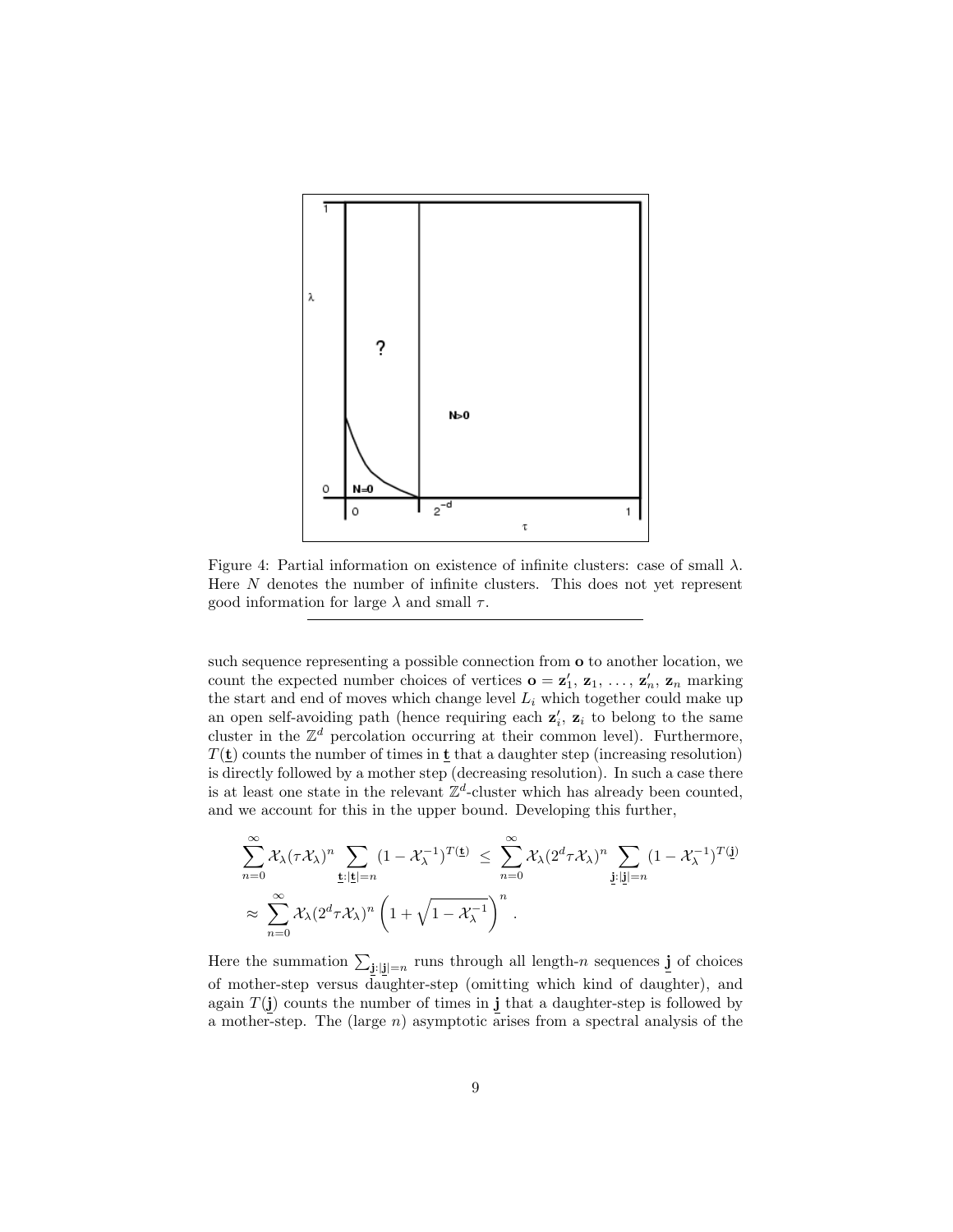matrix representation

$$
\sum_{\underline{\mathbf{j}}:\underline{\mathbf{l}}\underline{\mathbf{j}}|=n}(1-\mathcal{X}_{\lambda}^{-1})^{T(\underline{\mathbf{j}})} = \begin{bmatrix} 1 & 1 \end{bmatrix} \begin{bmatrix} 1 & 1 \\ 1-\mathcal{X}_{\lambda}^{-1} & 1 \end{bmatrix}^{n} \begin{bmatrix} 1 \\ 1 \end{bmatrix}.
$$

 $\Box$ 

With more work one can derive an upper bound for this phase transition valid for small  $\lambda$ , by considering the effect of adding a single open  $\lambda$ -bond in  $\mathbb{Q}_d$ (**o**) ∩ ( $L_0 \cup L_1 \cup ... \cup L_n$ ). This is discussed for the case  $d = 2$  in Appendix [A.](#page-38-0)

Comparison with the representation of  $\lambda = 0$  percolation by the branching process of family size distribution Binomial $(2^d, \tau)$  shows that this bound is sharp at  $\lambda = 0$  (when  $\mathcal{X}_{\lambda} = \mathcal{X}_{0} = 1$ ). Moreover a simple monotonicity argument shows that there must be infinite clusters at  $(\tau, \lambda)$  whenever there are infinite clusters at  $(\tau - \epsilon, \lambda - \delta)$  for non-negative  $\epsilon$ ,  $\delta$ . This partial information is represented in Figure [4.](#page-12-0)

The situation for small  $\tau$  is more involved. We expect infinite clusters once  $\lambda > \lambda_c$ , where  $\lambda_c$  is the critical retention probability parameter for  $\mathbb{Z}^d$  bond percolation. However for a full argument we need to consider  $\mathbb{Q}_d(\mathbf{o})$ , and the resolution levels  $\mathbb{Q}_d(\mathbf{o}) \cap L_n$  are actually *finite*, so the infinite-cluster property cannot simply be inherited from the  $\mathbb{Z}^d$  case. (This is in contrast to the Grimmett-Newman setting of  $\mathbb{T}_k \times \mathbb{Z}^d$ .) There is however an argument based on existence of a *unique* infinite cluster once  $\lambda > \lambda_c$ , and we now turn to this.

#### <span id="page-13-0"></span>2.2 Transition from many to unique infinite clusters for small  $\tau$

It suffices to consider the "pyramid" case  $\mathbb{Q}_d(\mathbf{o})$ . Here we have to confront the special features of our model, specifically the finiteness of the resolution layers. We restrict to the case  $d = 2$ , in order to employ planar duality when analyzing the resolution layers.

<span id="page-13-2"></span>**Theorem 2.2** Consider the sequence of finite  $\mathbb{Z}^2$  percolation problems  $\mathbb{Q}_2(\mathbf{o}) \cap$  $L_n$  for  $n = 0, 1, \ldots$ , when  $\lambda > \lambda_c(2) = 1/2$  and  $\tau > 0$ . Choose  $\epsilon > 0$  and set

<span id="page-13-1"></span>
$$
\ell_n = (n \log 4 + (2 + \epsilon) \log n) \xi(1 - \lambda), \qquad (2.1)
$$

where  $\xi(1-\lambda)$  is the exponent in the nontrivial exponential bound for the connectivity function for the sub-critical bond percolation problem in  $\mathbb{Z}^2$  with retention probability  $1 - \lambda$  [\[12,](#page-35-10) Theorem 6.44]. Then, almost surely, for all sufficiently large n there is exactly one  $\mathbb{Z}^2$  percolation cluster in  $\mathbb{Q}_2(\mathbf{o}) \cap L_n$  containing points separated by  $\ell_n$  or more in the uniform norm.

**Proof:** We rescale for the sake of notational convenience, and represent  $\mathbb{Q}_2(\mathbf{o}) \cap$  $L_n$  as  $\{0, 1, \ldots, 2^n - 1\}^2$ .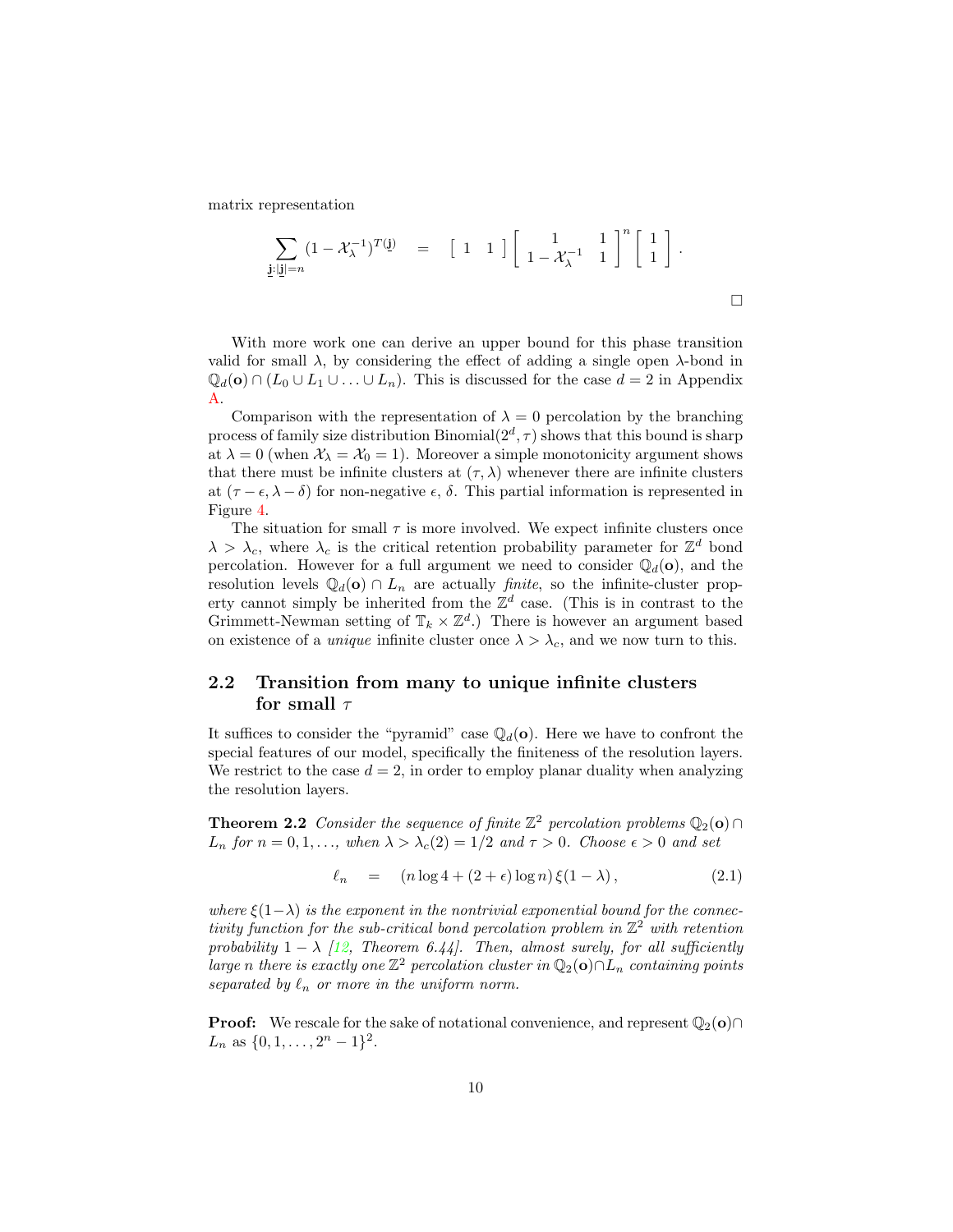First we show there is at most one such cluster for all large enough n. For there to be more than one such cluster at resolution level  $n$ , there must exist a separating self-avoiding path in the dual bond percolation problem for  $\{0, 1, \ldots, 2^n - 1\}^2$  with edge retention probability  $1 - \lambda$ , and this must be in one of four possible forms:

- (1) connecting opposite sides of  $\{0, 1, \ldots, 2^n 1\}^2$ ;
- (2) connecting neighbouring sides of  $\{0, 1, \ldots, 2<sup>n</sup> 1\}$ <sup>2</sup> and separating two pairs **a**, **b** and **c**, **d** of vertices such that  $\|\mathbf{a} - \mathbf{b}\|_{n,\infty}$ ,  $\|\mathbf{c} - \mathbf{d}\|_{n,\infty}$  both exceed  $\ell_n;$
- (3) attached twice to one side and separating two pairs of vertices as before;
- (4) closed path not attached to sides at all, and separating two pairs of vertices as before.

All of these cases entail existence of at least one path in the dual bond percolation problem stretching between endpoints of separation  $\ell_n$  or more (once n is large enough so that  $\ell_n < 2^n$ ).

Now we apply the exponential bound on the connectivity problem for the dual percolation problem:

$$
\mathbb{P}\left[\begin{array}{l l}\text{dual percolation path as above }\end{array}\right] \leq \sum_{\mathbf{v},\mathbf{u}:\|\mathbf{v}-\mathbf{u}\|=\ell_n} \exp\left(-\frac{\ell_n}{\xi(1-\lambda)}\right)
$$
  

$$
\leq 4^n \times (4 \times 2\ell_n) \times \exp\left(-\frac{\ell_n}{\xi(1-\lambda)}\right)
$$
  

$$
\leq 8\ell_n \exp\left(n \log 4 - \frac{\ell_n}{\xi(1-\lambda)}\right).
$$

This is summable if [\(2.1\)](#page-13-1) holds, and so the first Borel-Cantelli lemma may be applied to show that almost surely for all large enough  $n$  there will not be more than one of these large clusters in each resolution level.

The existence of such a cluster for all sufficiently large  $n$  follows by using the super-criticality of  $\lambda$ -percolation in  $\mathbb{Z}^2$ : there is therefore a positive lower bound  $\theta(\lambda)$  that  $(0, 0)$  lies in the infinite cluster for this percolation problem. We choose  $4^{n-[n/2]}$  disjoint rectangles in  $\{0, 1, \ldots, 2^n-1\}^2$ , each of side-length  $2^{[n/2]}$ . A point in the centre of such a rectangle has probability at least  $\theta(\lambda)$ of percolating to the boundary, and thus establishing an open path between two points separated in uniform norm by  $2^{[n/2]}/2$ . The probability that none of these  $4^{n-[n/2]}$  percolations occur is bounded above by

$$
\left(1-\theta(\lambda)\right)^{4^{n-[n/2]}}
$$

which is summable in  $n$ . It follows that almost surely all but finitely many levels must exhibit examples of such a percolation. Since  $2^{[n/2]}/2 \geq \ell_n$  for all large enough  $n$  it is almost surely the case that the required large cluster must exist for all sufficiently large  $n$ .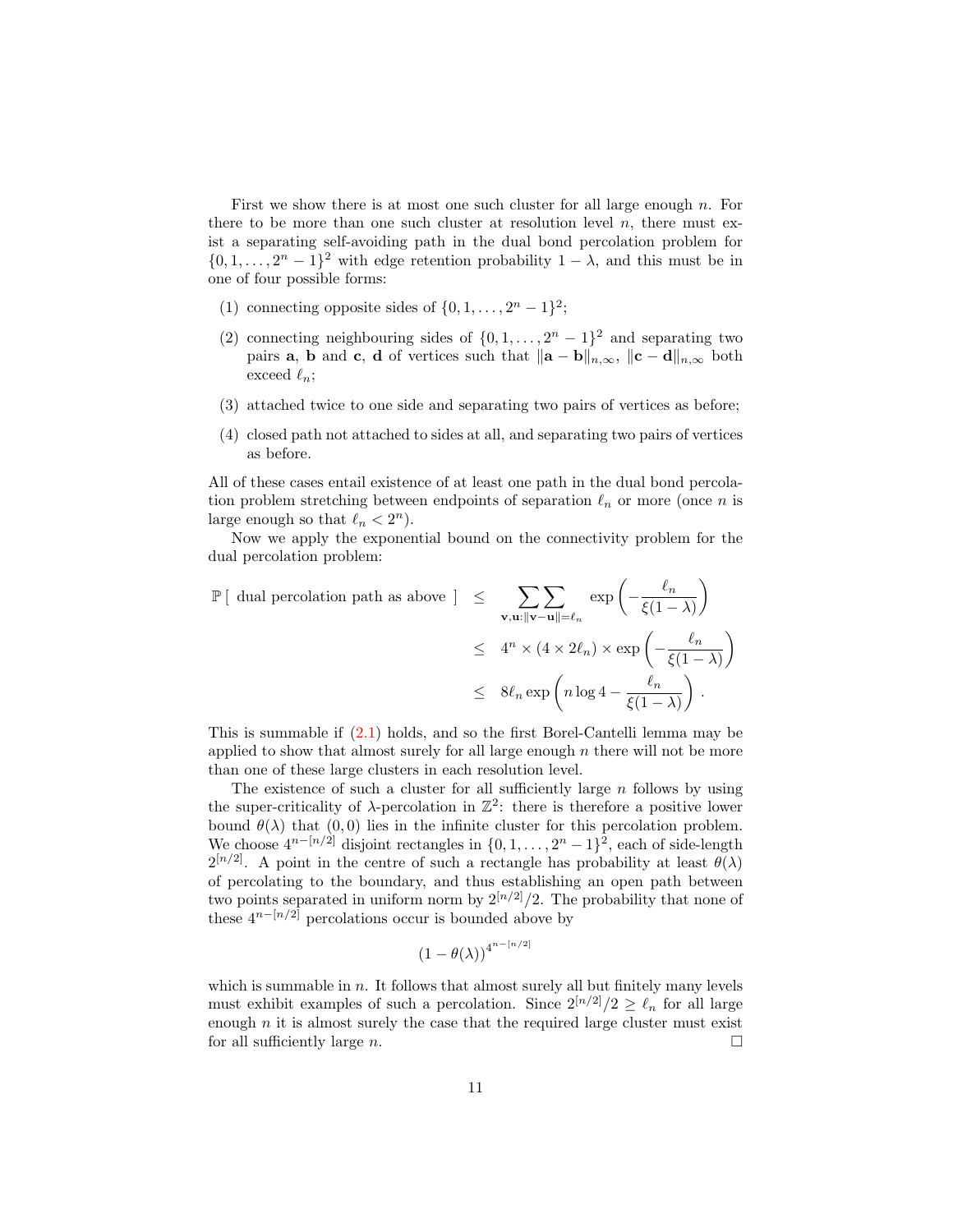We can now apply this to deduce uniqueness (and existence!) of an infinite percolation cluster in  $\mathbb{Q}_2(\mathbf{o})$  for  $\lambda > \lambda_c(2) = 1/2$  whenever  $\tau > 0$ . This is illustrated in Figure [5.](#page-15-0)



<span id="page-15-0"></span>Figure 5: Partial information on uniqueness of infinite clusters, case  $d = 2$ . Here N denotes the number of infinite clusters. This does not yet represent good information on uniqueness for small  $\lambda$  and large  $\tau$ .

<span id="page-15-1"></span>**Theorem 2.3** Consider percolation in  $\mathbb{Q}_2(\mathbf{o})$  for  $\lambda > \lambda_c(2) = 1/2$  and  $\tau > 0$ . Almost surely there is a single infinite cluster.

Proof: We first show existence of an infinite cluster. Set

$$
\ell_n = (n \log 4 + (2 + \epsilon) \log n) \xi(1 - \lambda)
$$

as in Equation [\(2.1\)](#page-13-1), Theorem [2.2.](#page-13-2) Choose  $k_n$  increasing in n such that  $2^{2k_n}$  $2\ell_n$ , and locate  $4^{n-2k_n}$  points in  $\mathbb{Q}_2(\mathbf{o}) \cap L_n$  separated horizontally and vertically by  $2^{2k_n}$  and offset horizontally and vertically by  $2^{k_n}$ . Let  $A_n$  be the event that none of these  $4^{n-2k_n}$  points v satisfies the following; that the mother/daughter bond between  $\bf{v}$  and a specific daughter  $\bf{v}'$  is open, and  $\bf{v}$  is also connected in  $\mathbb{Q}_2(\mathbf{o}) \cap L_n$  to the outside of a square of side-length  $2^{k_n}$  centred on **v**, and **v**' is also connected in  $\mathbb{Q}_2$ (**o**) ∩  $L_{n+1}$  to the outside of a square of side-length  $2^{k_{n+1}}$ centred on  $v'$ .

We may deduce, using independence of percolation in the different squares of side-length  $2^{k_n}$ ,

$$
\mathbb{P}[A_n] \leq (1 - \theta(\lambda)\tau\theta(\lambda))^{4^{n-k_n}}
$$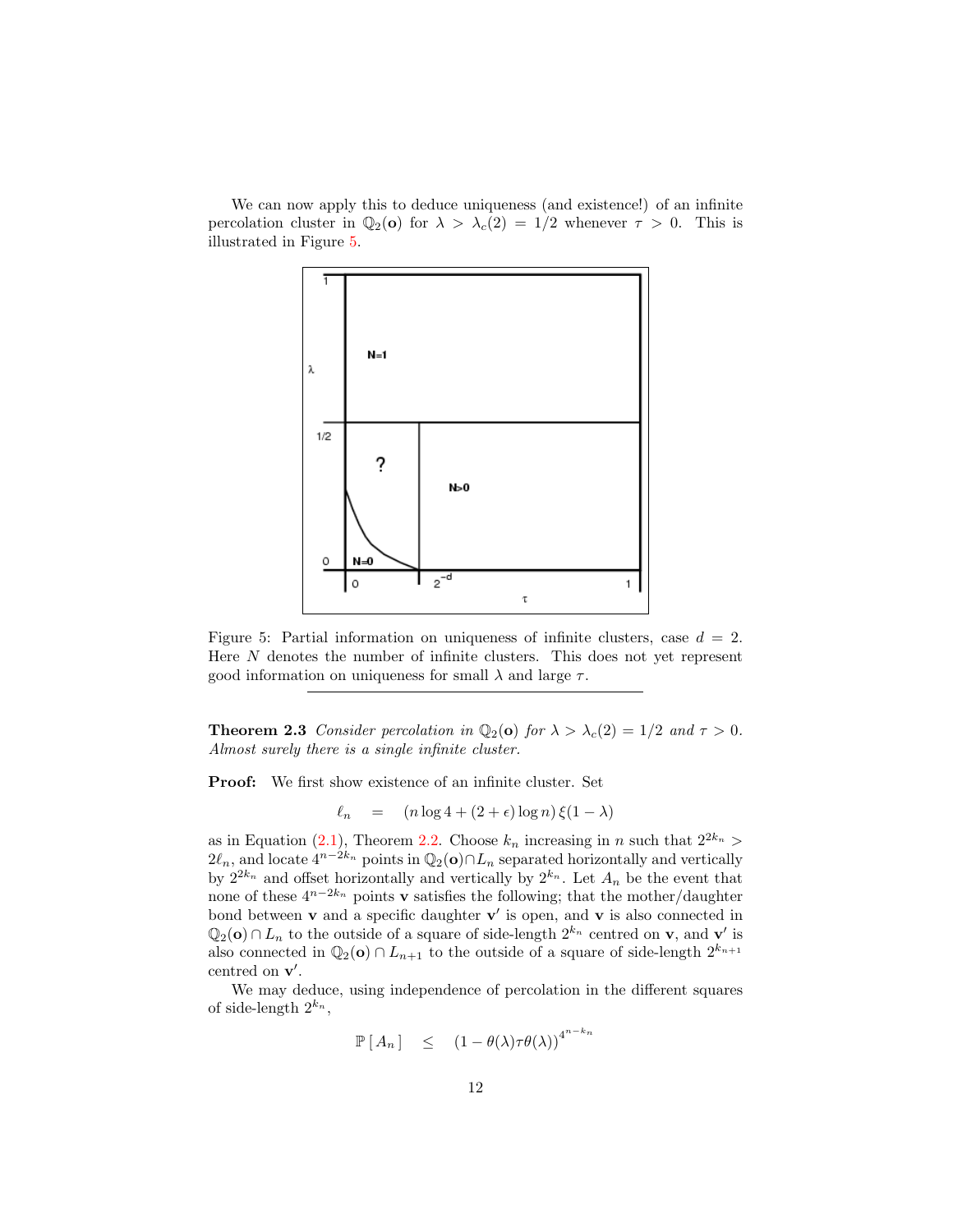where  $\theta(\lambda) > 0$  is the probability that  $(0,0)$  lies in the infinite cluster for  $\lambda$ percolation in  $\mathbb{Z}^2$ .

Since this is summable  $(4^{n-k_n} > 4^n/(2\ell_n)^2)$ , the first Borel-Cantelli lemma implies that  $A_n$  will happen for only finitely many n.

Combining this with Theorem [2.2,](#page-13-2) we see that in all but finitely many levels  $L_n$  we may find points  $\mathbf{v}_n \in \mathbb{Q}_2(\mathbf{o}) \cap L_n$  which are

- (a) connected to the large cluster in  $\mathbb{Q}_2$ (o)∩L<sub>n</sub> which is guaranteed eventually to exist and to be unique by Theorem [2.2;](#page-13-2)
- (b) connected by a single mother/daughter bond to a daughter  $\mathbf{v}'_n$  in  $\mathbb{Q}_2(\mathbf{o}) \cap$  $L_{n+1};$
- (c) such that this daughter is again connected to the large cluster in  $\mathbb{Q}_2$ (o) ∩  $L_{n+1}$  which is also guaranteed eventually to exist and to be unique by Theorem [2.2.](#page-13-2)

This allows us to deduce that the large clusters guaranteed by Theorem [2.2](#page-13-2) must eventually all be connected to each other. This provides the required infinite cluster in  $\mathbb{Q}_2(\mathbf{o})$ .

We now show uniqueness of this infinite cluster. Pick an initial  $\mathbf{v}_n \in \mathbb{Q}_2(\mathbf{o}) \cap$  $L_n$  and let  $C_0$  be the cluster in  $\mathbb{Q}_2(\mathbf{o})$  which contains  $\mathbf{v}_n$ . Let K be the highest resolution level reached by  $C_0$ . Define  $\mathbf{v}_{n+1}, \mathbf{v}_{n+2}, \ldots, \mathbf{v}_{n+K}$  in  $C_0$  to lie in levels  $L_{n+1}, L_{n+2}, \ldots, L_{n+K}$ , choosing in such a way that  $\mathbf{v}_{n+r+1}$  is measurable with respect to the  $\sigma$ -algebra  $\mathfrak{F}_{n+r}$  generated by the neighbour and mother/daughter bonds involving at least one vertex in  $\mathbb{Q}_2$ (**o**) ∩ ( $L_0 \cup ... \cup L_{n+r}$ ).

Note that the random resolution level  $K$  can be viewed as an optional time with respect to the filtration  $\{\mathfrak{F}_{n+1} : n \geq 0\}$ , in the sense that  $[K \leq n] \in \mathfrak{F}_{n+1}$ . Then

 $\mathbb{P} \left[ \mathbf{v}_{n+r+1} \right]$  percolates at least  $\ell_{n+r+1}$  into  $\mathbb{Q}_2(\mathbf{o}) \cap L_{n+r+1}|\mathfrak{F}_{n+r} \geq \theta_+(\lambda),$ 

where  $\theta_+(\lambda)$  is the probability that  $(0,0)$  is part of an infinite cluster for  $\lambda$ percolation in the orthant  $\mathbb{Z}_+^2$ . (That this is positive for  $\lambda > \lambda_2(2) = 1/2$ follows from the exponential bound on the connectivity function for the dual  $(1 - \lambda)$ -percolation in  $\mathbb{Z}^2$ , by estimation of the mean number of pairs of boundary vertices  $(x, 0)$  and  $(0, y)$  which are connected to each other in the dual percolation.) We therefore deduce

 $\mathbb{P}[\mathbf{v}_{n+r+1} \text{ percolates at least } \ell_{n+r+1} \text{ for some } r ] \geq 1 - \mathbb{E}[(1 - \theta_{+}(\lambda))^{K}].$ 

Using Theorem [2.2,](#page-13-2) we deduce that if  $C_0$  is infinite (so K is infinite) then it must be connected to, and so equal, the infinite cluster whose existence was established in the first part of the proof. Hence the infinite cluster in  $\mathbb{Q}_2(\mathbf{o})$  (for  $\lambda > \lambda_c > 1/2$ ) is unique.

Similar techniques work for the case of  $\mathbb{Q}_{2,0}$ , but eased by the infinite nature of the layers  $L_0, L_1, \ldots$ :

**Corollary 2.4** Consider percolation in  $\mathbb{Q}_{2:0}$  for  $\lambda > \lambda_c(2) = 1/2$  and  $\tau > 0$ . Almost surely there is a single infinite cluster.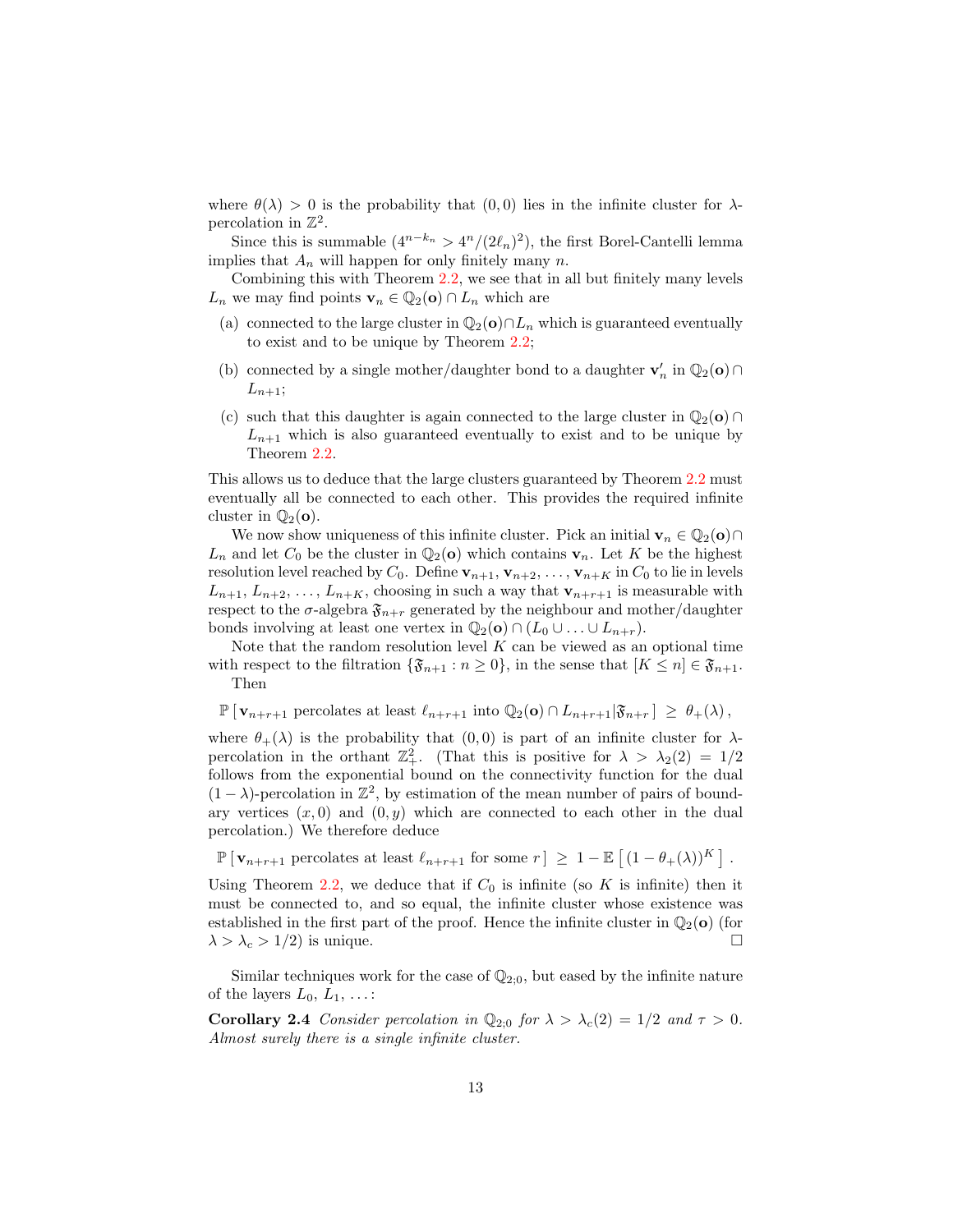#### <span id="page-17-0"></span>2.3 Transition from many to unique infinite clusters for small  $\lambda$

Up to this point we have not yet shown that there is any region where there is definitely a coexistence phase, with many (we expect, infinitely many) infinite clusters. It is possible to adapt to our problem the branching random walk comparison used in Benjamini and Schramm [\[1,](#page-34-3) Theorem 4], which shows that for small  $\lambda$  there is an interval of  $\tau$  for which coexistence holds. A more effective argument of Grimmett and Newman [\[13,](#page-35-0) §4 and §5] applies to the special case of  $\mathbb{T}_k \times \mathbb{Z}^d$ ; it applies as well to  $\mathbb{Q}_{d,0}$ . Essentially one modifies the proof of Theorem [2.1](#page-11-1) above to bound the probability of a path running between specified vertices at resolution zero in  $\mathbb{Q}_{d:0}$ . The modification is a simple matter of observing that in such a case there must be exactly as many decrements as increments in resolution. There is just one  $\tau$ -bond from any vertex which leads to a decreased resolution, so the argument in the proof of Theorem [2.1](#page-11-1) can be modified to resolution, so the argument in the proof of Theorem 2.1 can be modified to<br>replace  $2^d \tau \mathcal{X}_\lambda$  by  $\sqrt{2^d} \tau \mathcal{X}_\lambda$ . The consequent deduction is that if  $\tau \in (2^{-d}, 2^{-d/2})$ and if  $\lambda$  is small enough then the probability of connection between two such vertices tends to zero as the vertices separate. Arguing as in the start of the proof of Theorem [2.8](#page-18-0) below, this prohibits formation of a unique infinite cluster.

Here we establish a larger range of confirmed coexistence phase using a different argument: the gain is slight for large dimension d but significant for  $d = 1, 2$ . First of all, we establish a preliminary lemma concerning the behaviour of the  $\mathcal{S}_{\mathbf{u};\mathbf{v}}$  maps of Proposition [1.3](#page-6-1) and Remark [1.4.](#page-6-2) Let  $\mathcal{M}(\mathbf{u})$  denote the mother of vertex u.

**Lemma 2.5** Consider  $u \in L_{s+1} \subset \mathbb{Q}_d$  and  $v = \mathcal{M}(u) \in L_s \subset \mathbb{Q}_d$ . There are exactly  $2^d$  solutions to

<span id="page-17-2"></span><span id="page-17-1"></span>
$$
\mathcal{M}(\pmb{x})\quad =\quad \mathcal{S}_{\pmb{u};\pmb{v}}(\pmb{x})
$$

which lie in  $L_{s+1}$ . They are characterized as follows: one solution is of course  $x = u$ . The other solutions are given by the remaining  $2^d - 1$  vertices y such that the closure of the cell representing  $y$  intersects the vertex shared by the closures of the cells representing **u** and  $\mathcal{M}(u)$ . Finally, if  $x \in L_{s+1}$  does not solve  $\mathcal{M}(x) = \mathcal{S}_{u; v}(x)$  then

$$
\|\mathcal{S}_{u; v}(\boldsymbol{x}) - \mathcal{S}_{u; v}(\boldsymbol{u})\|_{s, \infty} > \|\mathcal{M}(\boldsymbol{x}) - \mathcal{M}(\boldsymbol{u})\|_{s, \infty}.
$$
 (2.2)

**Proof:** Since the inequality concerns an  $L^{\infty}$ -norm, we can work coordinateby-coordinate and so reduce to the case  $d = 1$ . Without loss of generality take v to represent the cell  $[0, 1)$  at resolution level  $L_0$ , so that **u** represents either  $[0, \frac{1}{2})$ or  $\left[\frac{1}{2},1\right)$  at resolution level  $L_1$ . In either case  $\mathcal{M}(x) = \lfloor x \rfloor$  as x runs through  $\{\ldots, -\frac{3}{2}, -1, -\frac{1}{2}, 0, \frac{1}{2}, 1, \frac{3}{2} \ldots\}$  (the half-integers representing cells in  $L_1$ ) where  $|x|$  denotes the greatest integer part of x.

Case  $[0, \frac{1}{2})$ : Then  $\mathcal{S}_{\mathbf{u};\mathbf{v}}(x) = 2x$ . The equation  $\lfloor x \rfloor = 2x$  is solved among  $x \in \{ \ldots, -\frac{3}{2}, -1, -\frac{1}{2}, 0, \frac{1}{2}, 1, \frac{3}{2} \ldots \}$  by  $x = 0$  or  $x = -\frac{1}{2}$ . Otherwise for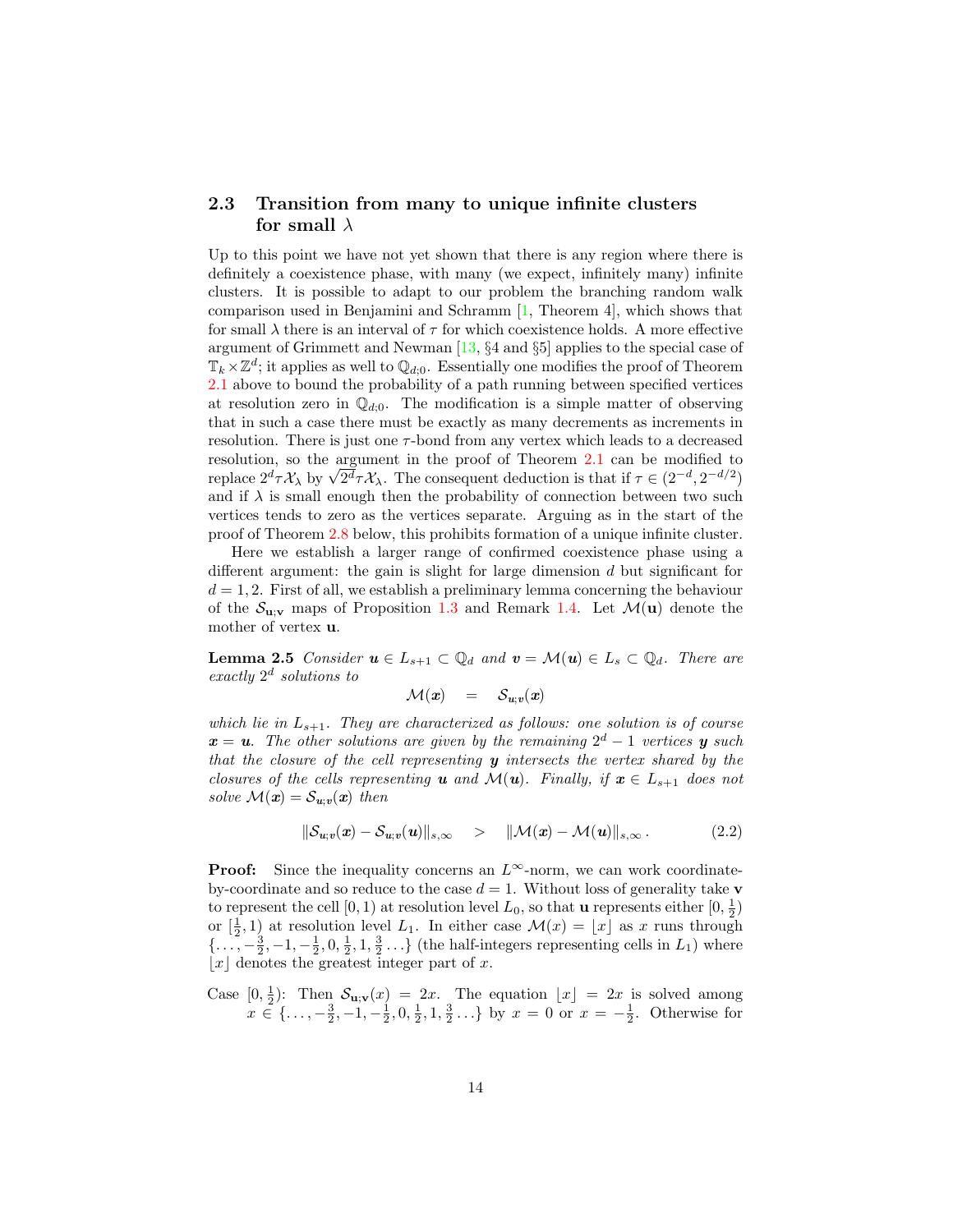such  $x$  we have

bxc > 2x if x = . . . , − 3 2 , −1 ; bxc < 2x if x = 1 2 , 1, 3 2 , . . . .

Case  $[\frac{1}{2}, 1)$ : Then  $S_{\mathbf{u},\mathbf{v}}(x) = 2(x - \frac{1}{2}) = 2x - 1$ . The equation  $\lfloor x \rfloor = 2x - 1$ is solved among  $x \in \{\ldots, -\frac{3}{2}, -1, -\frac{1}{2}, 0, \frac{1}{2}, 1, \frac{3}{2} \ldots\}$  by  $x = \frac{1}{2}$  or  $x = 1$ . Otherwise for such  $x$  we have

| $ x  > 2x - 1$ | if $x = \ldots, -\frac{3}{2}, -1, -\frac{1}{2}, 0$ ; |
|----------------|------------------------------------------------------|
| $ x  < 2x - 1$ | if $x = \frac{3}{2}, 2, \ldots$ .                    |

In both cases the criterion of the lemma characterizes the solution set, and Inequality [2.2](#page-17-1) holds off the solution set.  $\Box$ 

<span id="page-18-1"></span>We add a corollary which will be useful during the proof of the main theorem of this sub-section:

Corollary 2.6 Suppose now that we are given distinct  $\boldsymbol{v}$  and  $\boldsymbol{y}$  in the same resolution level of  $\mathbb{Q}_d$ , and we wish to enumerate the pairs of vertices  $u, x$  in the resolution level one step higher and such that

(a)  $\mathcal{M}(\boldsymbol{u}) = \boldsymbol{v}$ ;

(b) 
$$
\mathcal{M}(x) = y;
$$

$$
(c) S_{u; v}(x) = y.
$$

There are at most  $2^{d-1}$  such vertices.

**Proof:** From Lemma [2.5](#page-17-2) the closure of the cell representing u must intersect the intersection of the closures of the cells representing  $\bf{v}$  and  $\bf{v}$ . Since  $\bf{v}$  and **y** are distinct, there can be at most  $2^{d-1}$  such **u**. Moreover, once **u** is specified then its counterpart **x** is specified by the condition characterizing  $S_{\mathbf{u};\mathbf{v}}(\mathbf{x}) = \mathbf{y}$  given in Lemma 2.5. given in Lemma [2.5.](#page-17-2)

Remark 2.7 From Lemma [2.5,](#page-17-2) the number of pairs described in Corollary [2.6](#page-18-1) must vanish unless there is a non-void intersection between the closures of the cells representing v and y.

<span id="page-18-0"></span>**Theorem 2.8** Consider  $(\lambda, \tau)$  percolation in  $\mathbb{Q}_{d,0}$ . If  $\tau < 2^{-(d-1)/2}$  and if  $\lambda > 0$  is sufficiently small then almost surely there can be no unique infinite cluster.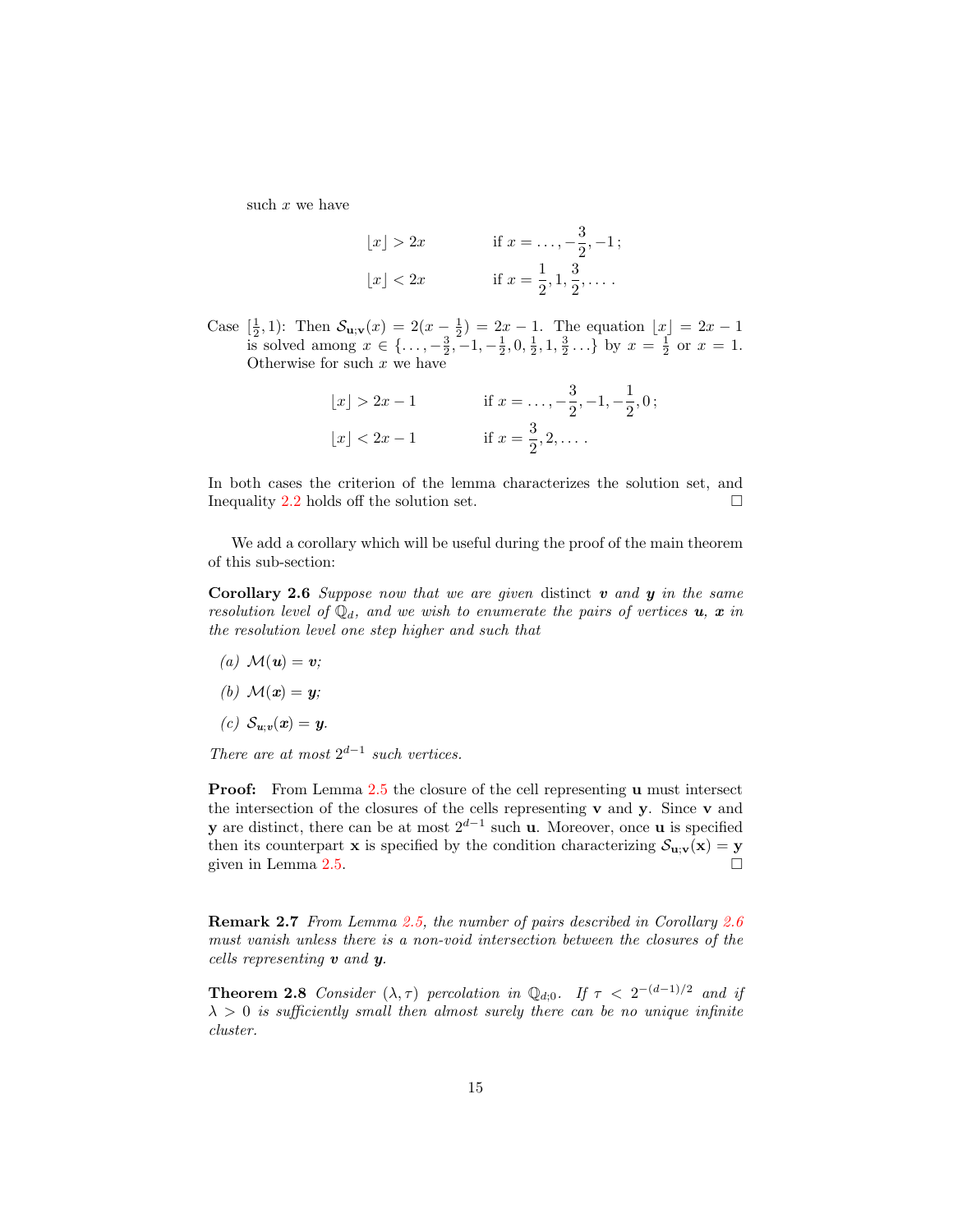Proof: Our strategy is to bound the mean number of open self-avoiding paths in  $\mathbb{Q}_{d:0}$  running from one vertex **u** to another **v**, both located at at the same resolution level. The tree-like nature of the graph  $\mathbb{Q}_{d;0}$  forces most self-avoiding paths which travel to high resolutions to possess a large number of λ-bonds, and thus to have low probability of being open. We will therefore be able to show that the mean number of such paths converges to zero as the distance between v and u increases. This is sufficient to rule out the chance of a unique infinite cluster in  $\mathbb{Q}_{d,0}$ ; for otherwise any two vertices generating infinite clusters would have to be interconnected, so that by the FKG inequality the probability of connection would be bounded below by the square of the probability of belonging to an infinite cluster. Using semi-transitivity, we deduce a positive lower bound to this probability so long as infinite clusters are at all possible.

It is convenient to take an algebraic approach, encoding paths as words in the symbols  $\delta$  (for a single step from daughter to mother),  $\ell_{\pm i}$  for  $i = 1, \ldots,$ d (encoding the 2d possible single steps to neighbouring vertices at the same resolution level), and  $u_x$  for  $x \in {\pm 1}^d$  (encoding the  $2^d$  different ways to make a single step from mother to daughter). We consider paths restricted to nonnegative resolution levels of  $\mathbb{Q}_{d;0}$ , and therefore restrict attention to up-words, those words for which totals  $\#u_x$ ,  $\#\delta$  of various symbols obey

$$
\sum_x \#u_x \quad \geq \quad \#\delta
$$

for the word itself and also for all initial segments of the word. Moreover, because we consider paths starting at and returning to the zero resolution level  $L_0$  of  $\mathbb{Q}_{d;0}$ , among up-words we consider the *bridge-words*, those up-words for which

$$
\sum_{x} \#u_x = \#\delta
$$

when calculated for the whole word. The *weight* of a bridge-word is simply the probability that a corresponding path is open:

$$
\lambda^{\sum_i \# \ell_i} \tau^{\# \delta + \sum_x \# u_x} = \lambda^{\sum_i \# \ell_i} \tau^{2 \# \delta}.
$$

Borrowing from the vocabulary of the analysis of Brownian paths, we decompose a bridge-word (equivalently, the corresponding path) into a family of excursions, where an excursion word is a sub-word which is itself a bridge-word starting with a  $u_x$  for some x, ending with a  $\delta$ , and delivering a path with does not revisit the starting resolution level before its end. Note that the family of excursions for a given bridge-word can be viewed as a tree  $\mathcal{T}$ , under the relationship "excursion  $\zeta_1$  is a daughter of excursion  $\zeta_2$  if the sub-path used to derive  $\zeta_1$  is actually a sub-path of the sub-path used to derive  $\zeta_2$ " (excursions from  $L_0$  being viewed as daughters of a virtual excursion  $\zeta_0$ ). We label the tree of excursions by attaching to each vertex of  $\mathcal T$  the start  $u_x$  of the relevant excursion.

Consider the possibility of *demoting* a bridge-word by taking one of its excursions and removing the excursion start  $u_x$  and the excursion end  $\delta$ . The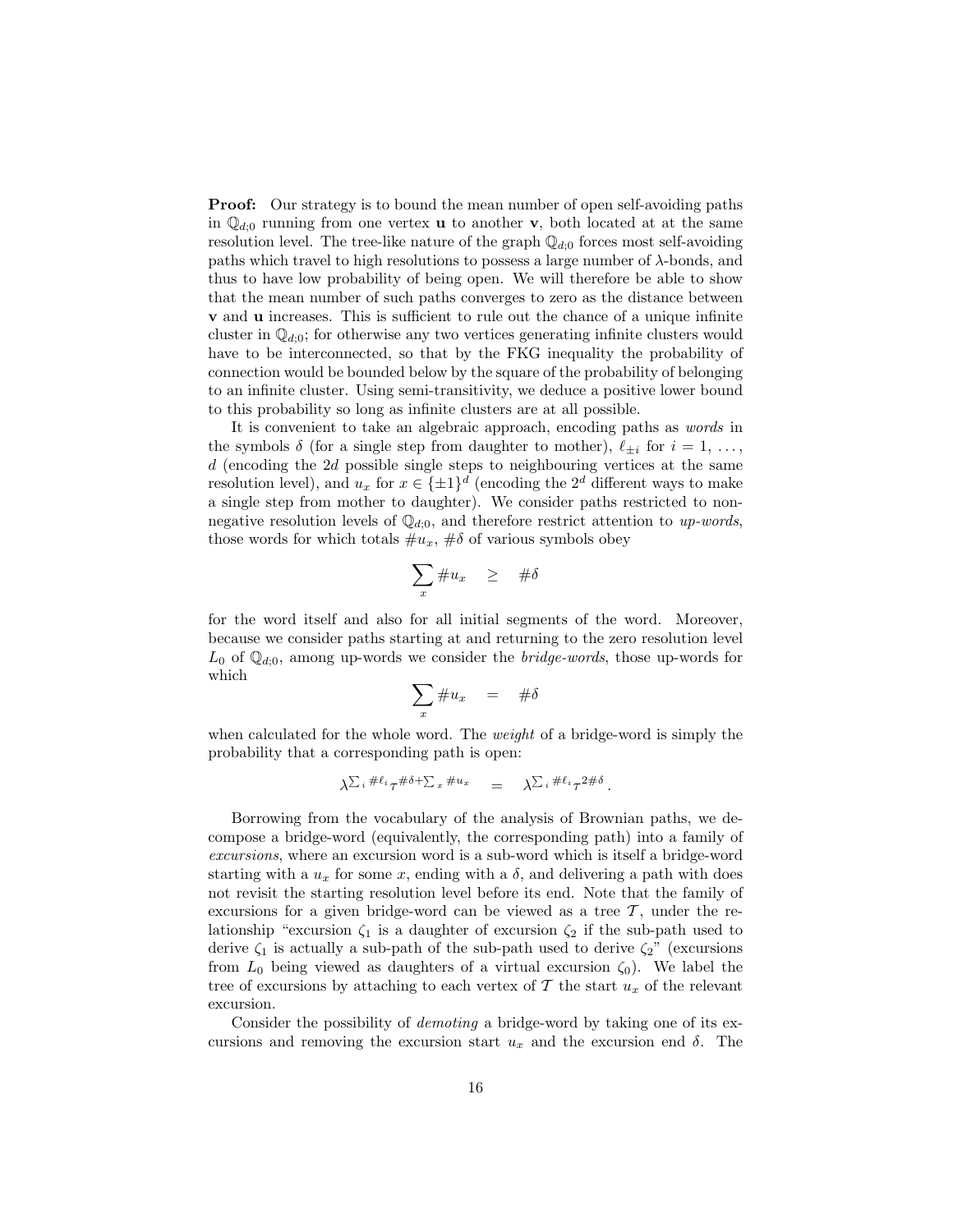result is still a bridge-word, and the tree of excursions of the new bridge-word is obtained from the old tree simply by removing the vertex  $\zeta$  corresponding to the excursion used in the demotion, and transferring the daughters of  $\zeta$  to be daughters of the mother of  $\zeta$ . In general the path produced by the new bridge-word will not have the same end-point as the old bridge-word, unless the excursion subject to demotion possesses a particular property which we now describe.

Observe that we can describe demotion as follows. Let  $\mathbf{u}, \tilde{\mathbf{u}}, \ldots, \tilde{\mathbf{v}}, \mathbf{v}$  be the sequence of vertices of  $\mathbb{Q}_{d:0}$  visited by the part of the path corresponding to the excursion. Suppose for definiteness' sake that  $\mathbf{u}, \mathbf{v}$  belong to level  $L_s$ . Replace the sequence  $\mathbf{u}, \tilde{\mathbf{u}}, \ldots, \tilde{\mathbf{v}}, \mathbf{v}$  by

$$
\mathcal{S}_{\tilde{\mathbf{u}};\mathbf{u}}(\tilde{\mathbf{u}}),\ldots,\mathcal{S}_{\tilde{\mathbf{u}};\mathbf{u}}(\tilde{\mathbf{v}})
$$

(where  $\mathcal{S}_{\tilde{\mathbf{u}}; \mathbf{u}}$  is one of the isomorphisms defined in Proposition [1.3](#page-6-1) and Remark [1.4\)](#page-6-2). From Lemma [2.5](#page-17-2) we deduce that strict inequality holds in

$$
\|\mathcal{S}_{\tilde{\mathbf{u}};\mathbf{u}}(\tilde{\mathbf{v}})-\mathbf{u}\|_{s,\infty}\quad \geq \quad \|\mathbf{v}-\mathbf{u}\|_{s,\infty}\,,
$$

with just  $2^d$  exceptions, and so in general the path of the bridge-word is therefore broken by the demotion. However this will not hold for the  $2^d$  exceptions for which  $\mathcal{S}_{\mathbf{\tilde{u}}:\mathbf{u}}(\tilde{\mathbf{v}}) = \mathcal{M}(\mathbf{v})$ , and in such cases we say the demotion is *painless*.

Now one of these  $2^d$  possible cells is represented by  $\tilde{u}$ , and this is not a possibility for  $\tilde{\mathbf{v}}$ . The original bridge-word has to produce a self-avoiding path. While painless demotion will in general destroy the self-avoiding property, it will preserve the property that excursions must begin and end at distinct vertices. This rules out  $\tilde{u}$ . In the  $2^d - 1$  remaining cases painless demotion pulls down the second and second-to-last vertices to the start and end vertices respectively, and the remaining structure of the excursion (in terms of the pattern of  $u_x, \ell_i$ ,  $\delta$  and sub-excursions) is not altered.

Given a bridge-word, we can subject it to all possible painless demotions to produce what we call a fully-reduced bridge-word; one for which no excursions can used to provide painless demotion.

The weight contributions of bridge-words which demote painlessly to a given fully-reduced bridge-word of length  $r$  can be bounded as follows. Each of the  $r + 1$  vertices in the path corresponding to the fully-reduced bridge-word may correspond to the start and/or the end of iterated demoted excursions, except that the start vertex cannot end an excursion and the end vertex cannot start one. Every start/end pair of  $\tau$ -bonds for an instance of a *painlessly* demoted excursion corresponds to at most  $2^{d-1}$  possible choices, by Corollary [2.6.](#page-18-1) The relevant excursions can be reconstructed from assignments of powers of  $\tau$  to the 2r possible start and end places for excursions and a choice from  $2^{d-1}$ possibilities for each start/end of an excursion. Finally, the sum of powers of  $\tau$ so assigned must be equal to twice the number of excursions, since each begins with an up-move and ends with a down-move. So the summed weight multiplier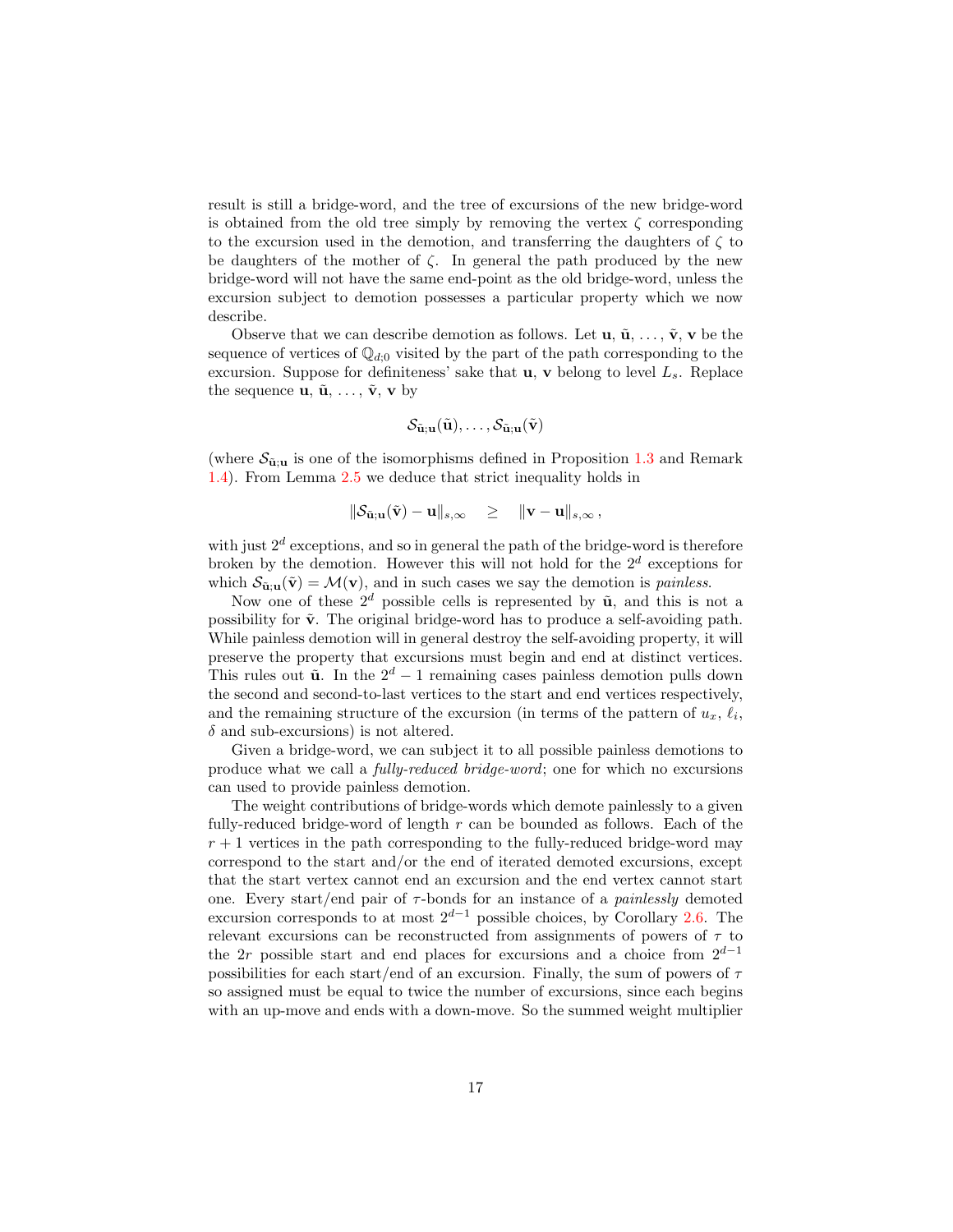contributed from painlessly demoted bridge-words is bounded above by

$$
\sum_{i_0=0}^{\infty} \dots \sum_{i_{2r}=0}^{\infty} \tau^{i_0} \dots \tau^{i_{2r}} \left(2^{d-1}\right)^{(i_0 + \dots + i_{2r})/2} = \frac{1}{\left(1 - 2^{(d-1)/2}\tau\right)^{2r}}
$$

so long as  $\tau < 2^{-(d-1)/2}$ . So the total weight corresponding to a given fullyreduced bridge-word is bounded above by

$$
\frac{\lambda^{\sum_i \#\ell_i} \tau^{2\#\delta}}{\left( \left(1 - 2^{(d-1)/2} \tau\right)^{\sum_i \#\ell_i + 2\#\delta} \right)^2}.
$$

However we can produce an upper bound for  $\#\delta$  for a fully-reduced bridgeword in terms of the number of  $\lambda$ -bonds  $\sum_i \# \ell_i$ . Work through each of the  $\#\delta$ from highest resolution level downwards: the corresponding excursion cannot be painlessly demoted. By Lemma [2.5](#page-17-2) we may adjust the demoted excursion by removing some  $\ell_i$  symbols so as to ensure the resulting path is connected. This alteration preserves the fully-reduced nature of the bridge-word, since we are working from highest resolution level downwards, and the possibility of painless demotion concerns only the first two and last two vertices of any excursion.

Arguing this way, we see that the number of excursions (which is to say,  $\#\delta$ ) cannot exceed the number of  $\ell_i$  symbols of all kinds. Accordingly  $\#\delta \leq \sum_i \# \ell_i$ and  $\sum_i \# \ell_i + 2 \# \delta \leq 3 \sum_i \# \ell_i$  for a given fully-reduced bridge-word, yielding an upper bound for the number of fully-reduced bridge-words with  $\sum_i \# \ell_i = s$ . The total number of symbols must be bounded above by 3s, and they are drawn from an alphabet of length  $1+2d+2^d$ . It follows that the total weight for bridgewords with  $\sum_i # \ell_i = s$  is bounded above by

$$
\left(\frac{\left(1+2d+2^d\right)^3\lambda}{\left(1-2^{(d-1)/2}\tau\right)^6}\right)^s
$$

,

since  $\tau^{2\#\delta} \leq 1$ . Under our condition  $\tau < 2^{-(d-1)/2}$ , this is summable in s for small enough  $\lambda$ , allowing us to deduce that  $\tau < 2^{-(d-1)/2}$  implies that for wellseparated **v** and **u** (in which case the number s of  $\ell_{\pm i}$  symbols in connecting bridge-words cannot be too small) the probability of both lying in the same cluster tends to zero as their separation increases. This forces the conclusion that there can be no unique infinite cluster for  $\tau < 2^{-(d-1)/2}$  and small enough  $\lambda$ , as required.

Corollary 2.9 We can extract from the proof, almost surely there is no unique infinite cluster in  $\mathbb{Q}_{d;0}$  if  $\tau < 2^{-(d-1)/2}$  and

$$
\lambda \quad < \quad \left( \frac{1 - 2^{(d-1)/2} \tau}{\sqrt{1 + 2d + 2^d}} \right)^6 \, .
$$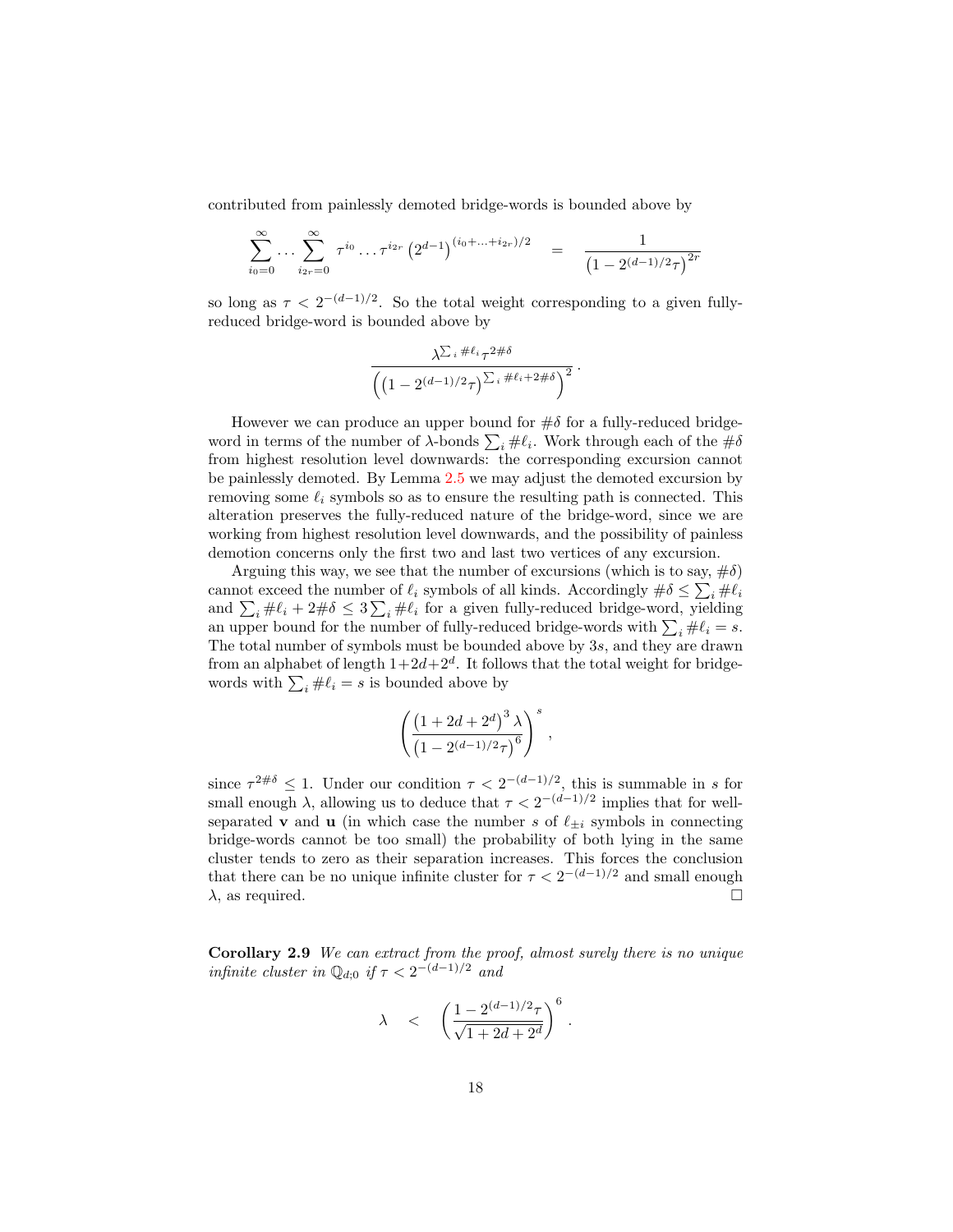**Remark 2.10** Note that in case  $d = 1$ , and in contrast to the  $\mathbb{T}_k \times \mathbb{Z}$  case of [\[13,](#page-35-0) §4] we obtain that for any fixed  $\tau$  < 1 almost surely there is no unique infinite cluster in  $\mathbb{Q}_{1;0}$  so long as  $\lambda$  is small enough. Of course the planarity of the graph  $\mathbb{Q}_{1;0}$  should allow a more direct proof; we leave the task of establishing this to an interested reader.

Theorem [2.8](#page-18-0) extends to  $\mathbb{Q}_d(\mathbf{o})$  by use of an argument reminiscent of ladder variables for random walks.

**Corollary 2.11** Consider  $(\lambda, \tau)$  percolation in  $\mathbb{Q}_d(\mathbf{o})$ . If  $\tau < 2^{-(d-1)/2}$  and if  $\lambda > 0$  satisfies 6

$$
\lambda \quad < \quad (1 - \tau) \left( \frac{1 - 2^{(d-1)/2} \tau}{\sqrt{1 + 2d + 2^d}} \right)^t
$$

then almost surely there can be no unique infinite cluster.

**Proof:** We will show that for  $\mathbf{u} \in \mathbb{Q}_{d,0} \cap L_0$  we have

$$
\sup_{\mathbf{v}\in L_n}\mathbb{P}\left[\mathbf{u} \text{ connects to } \mathbf{v} \text{ in } \mathbb{Q}_{d;0}\right] \rightarrow 0
$$

as  $n \to \infty$ . This suffices to establish the corollary.

Observe that

$$
\mathbb{P} [\mathbf{u} \text{ connects to } \mathbf{v} \text{ in } \mathbb{Q}_{d;0}] \leq \sum_{\substack{\pi : \mathbf{u} \leftrightarrow \mathbf{v} \\ \text{self-avoiding path}}} \mathbb{P} [\pi \text{ open }] .
$$

Any such self-avoiding path  $\pi$  can be decomposed, working *backwards* from its end-point v, into a concatenation of paths

$$
\pi = \pi_0 \nu_0 \pi_1 \nu_1 \dots \nu_{n-1} \pi_n
$$

where

- (a)  $\pi_r$  is a self-avoiding path  $\mathbf{u}_r \leftrightarrow \mathbf{v}_r$ ,
- (b)  $\mathbf{v}_r$  is the last site in  $L_r$  to be visited by  $\pi$ , so  $\mathbf{v}_n = \mathbf{v}$ ,
- (c)  $\mathbf{u}_r$  is the immediate successor of  $\mathbf{v}_{r-1}$  if  $r > 0$ , and  $\mathbf{u}_0 = \mathbf{u}$ ,
- (d)  $\nu_r$  is a path comprising a single step up in resolution.

We note that the map  $\pi \mapsto {\pi_0, \pi_1, \ldots, \pi_n}$  is actually 1:1 (though not onto), since the procedure of building  $\pi$  by working backwards from **v** shows that the choices of the  $\nu_r$  are all forced choices. Moreover the  $\pi_r$  all correspond to bridge-words, to which we may apply the bound obtained in the proof of Theorem [2.8.](#page-18-0)

We deduce

$$
\mathbb{P} [\pi \text{ open } ] = \tau^n \prod_{r=0}^n \mathbb{P} [\pi_r \text{ open } ]
$$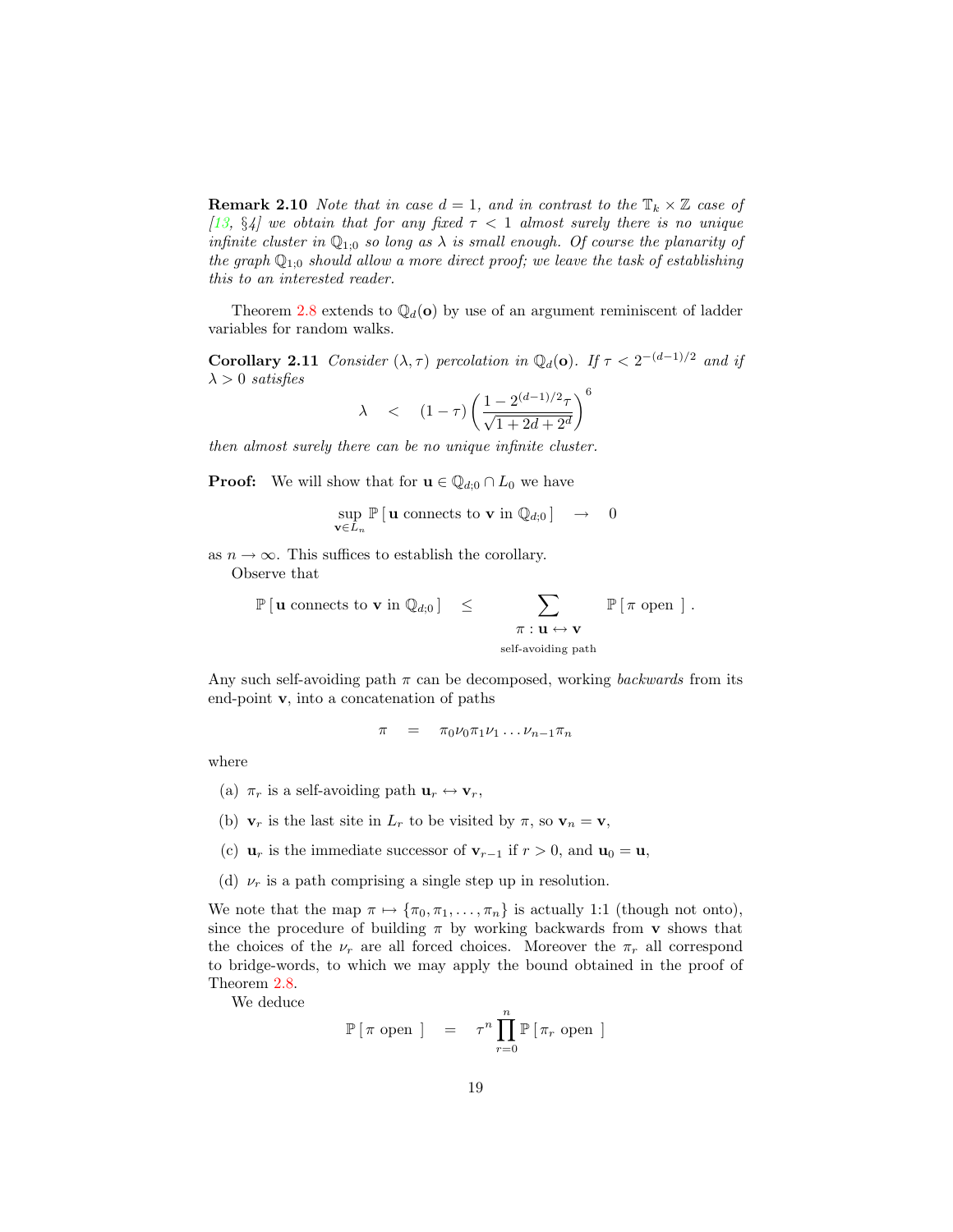and therefore

$$
\sum_{\pi : \mathbf{u} \leftrightarrow \mathbf{v}} \mathbb{P} \left[ \pi \text{ open } \right] \leq \tau^n \left( \sum_{\pi_0} \mathbb{P} \left[ \pi_0 \text{ open } \right] \right)^{n+1}
$$
\nself-avoiding path\n
$$
\leq \tau^{-1} \left( \tau \sum_{s=0}^{\infty} \left( \frac{\left(1 + 2d + 2^d\right)^3 \lambda}{\left(1 - 2^{(d-1)/2} \tau\right)^6} \right)^{n+1} \right)
$$
\n
$$
= \tau^{-1} \left( \frac{\tau \left(1 - 2^{(d-1)/2} \tau\right)^6}{\left(1 - 2^{(d-1)/2} \tau\right)^6 - \left(1 + 2d + 2^d\right)^3 \lambda} \right)^{n+1}
$$

where the last inequality uses the bound obtained in the proof of Theorem [2.8.](#page-18-0) For sufficiently small  $\lambda$  (as given in the statement of this corollary) not only does the geometric sum over *n* converge, but also the term in the  $n + 1<sup>st</sup>$  power is smaller than 1, so the required convergence to zero is obtained.  $\Box$ 

We conclude this section by giving a simple upper bound on the threshold probability  $\tau$  at which the infinite cluster becomes unique for all positive  $\lambda$ . The idea is to compare with independent bond percolation on  $\mathbb{Z}^d$  by considering connectivity between vertices in  $L_0$ . To simplify the exposition we work with the case  $d = 2$  only, though the method clearly generalizes to all dimensions  $d > 1$  (albeit changing the bound on  $\tau$ ).

<span id="page-23-0"></span>**Theorem 2.12** If  $\tau > \sqrt{2/3}$  then the infinite cluster of  $\mathbb{Q}_{2:0}$  is almost surely unique for all positive  $\lambda$ .

**Proof:** We prune bonds in  $\mathbb{Q}_{2,0}$  as follows. In each cell of  $L_0$  we retain all  $\tau$ -bonds at top level, but at lower levels  $(L_1, L_2, ...)$  remove  $\tau$ -bonds which lead to internal vertices. We also remove all  $\tau$ -bonds pointing into alternating 45<sup>o</sup> sectors, changing the parity of alternation in adjacent cells as illustrated in Figure [6.](#page-24-0) Finally we retain only those  $\lambda$ -bonds reaching across boundaries of cells in  $L_0$  and not contained in deleted  $45^o$  sectors.

The effect of this is that a direct connection is certainly established across the boundary between the cells corresponding to two neighbouring vertices u,  $\mathbf v$  in  $L_0$  if

- (a) the  $\tau$ -bond leading from **u** to the relevant boundary is open (probability  $\tau$ );
- (b) a  $\tau$ -branching process (formed by using  $\tau$ -bonds mirrored across the boundary) survives indefinitely, where this branching process has family-size distribution Binomial $(2, \tau^2)$ ;
- (c) the  $\tau$ -bond leading from **v** to the relevant boundary is open (probability  $\tau$ );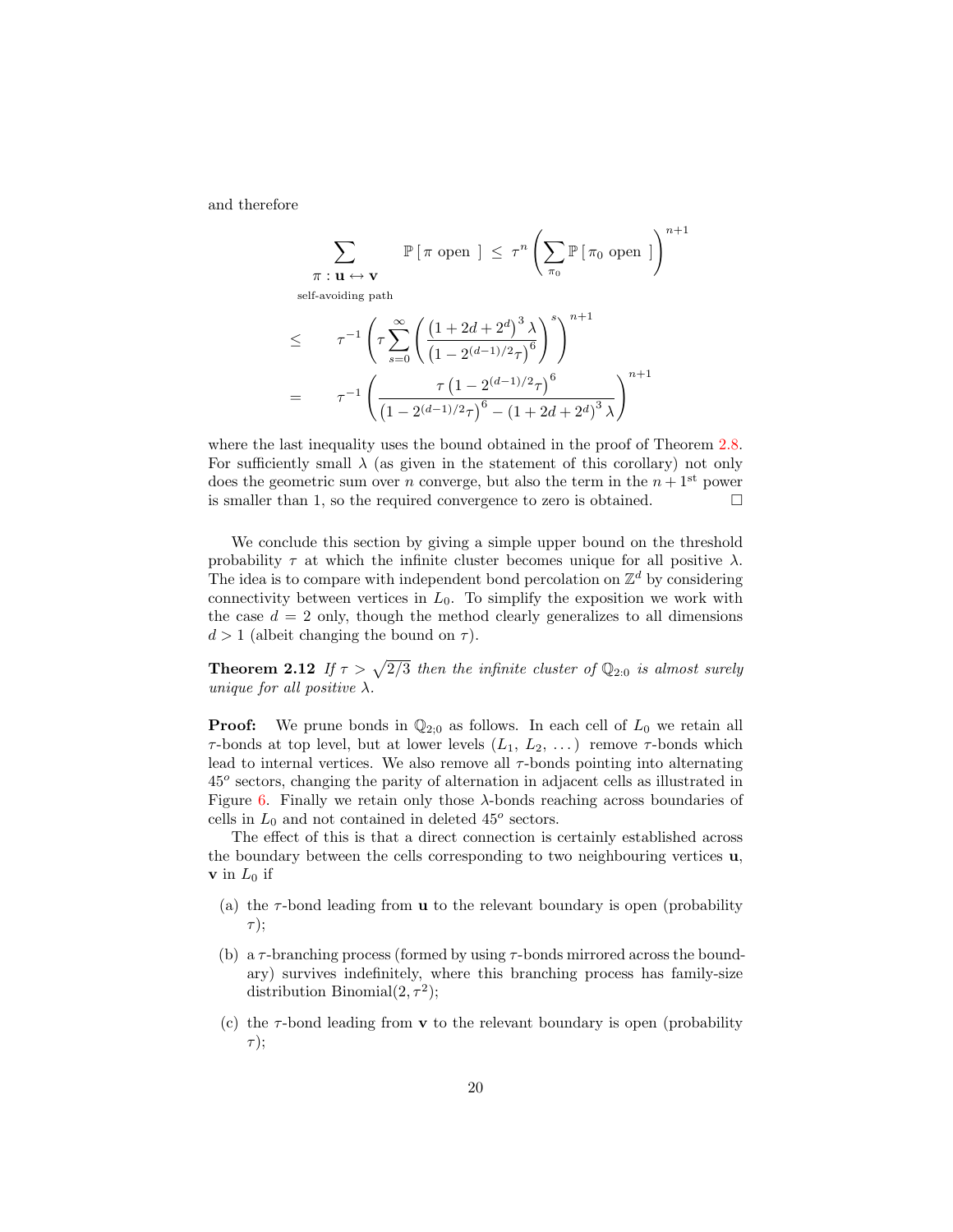

<span id="page-24-0"></span>Figure 6: Construction of pruned percolation problem for  $\mathbb{Q}_{2;0}$ . For the sake of pictorial clarity we depart from the convention in the text, and represent cells by vertices placed at their centroids.

For then there will be infinitely many independent chances to complete the connection by using single  $\lambda$ -bonds.

The probability that (b) occurs is readily computed using branching process theory. The family-size generating function is

$$
\tau^4 s^2 + 2\tau^2 (1 - \tau^2) s + (1 - \tau^2)^2
$$

and so the extinction probability is the least non-negative root of

$$
s = \tau^4 s^2 + 2\tau^2 (1 - \tau^2) s + (1 - \tau^2)^2.
$$

The solution is

$$
s = \frac{(1 - \tau^2)^2}{\tau^4}.
$$

Consequently the known theory for bond percolation in  $\mathbb{Z}^2$  tells us that a sufficient condition for there to be just one infinite cluster for this pruned percolation problem is that

$$
\tau \left( 1 - \frac{(1 - \tau^2)^2}{\tau^4} \right) \tau = \frac{2\tau^2 - 1}{\tau^2} > \frac{1}{2}.
$$

This leads to the condition  $\tau^2 > 2/3$ .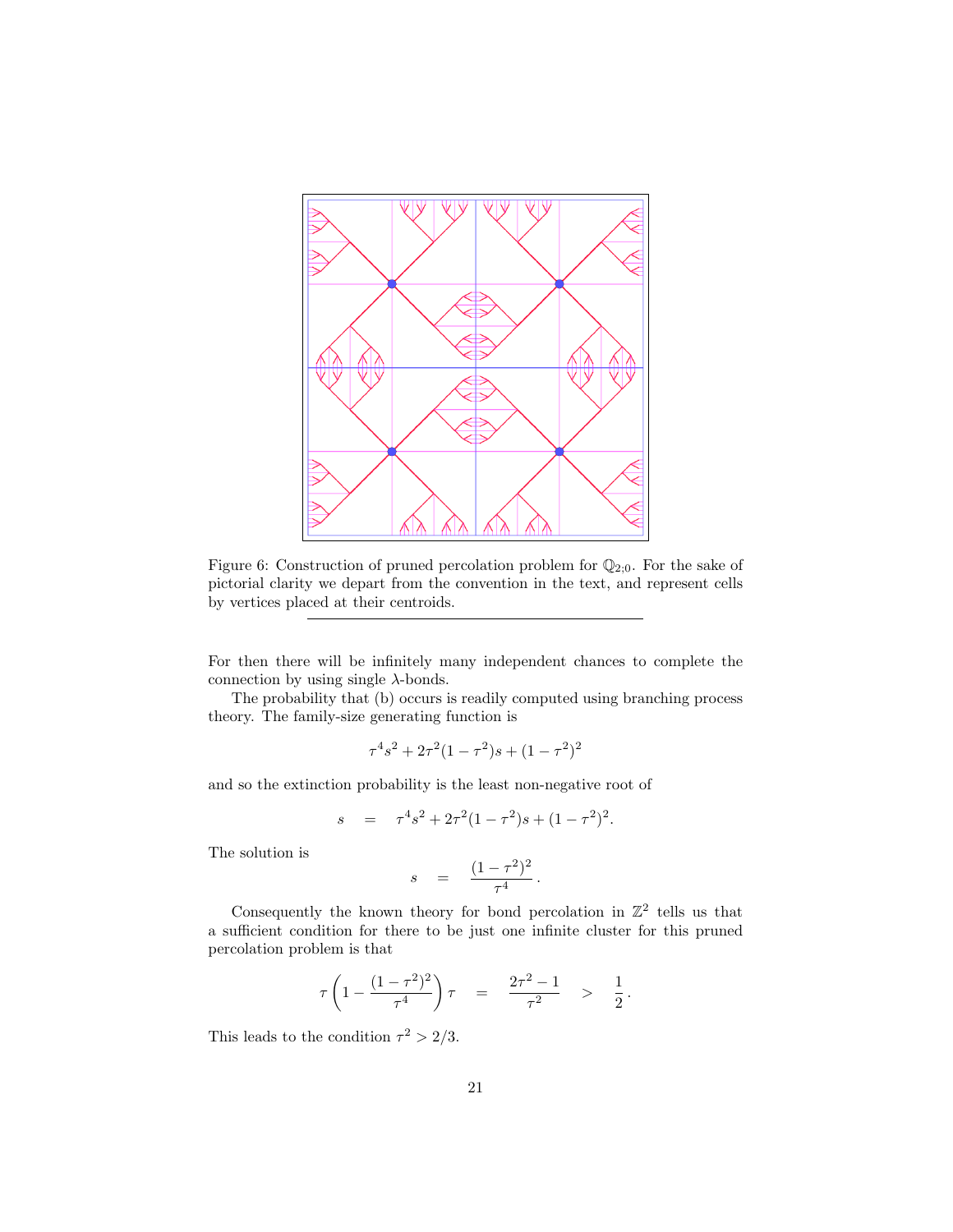We now must argue that the resulting unique infinite cluster is connected to all connected regions in the full percolation problem, and therefore establishes uniqueness of the infinite cluster for the full problem also.

First note that if  $\tau^2 > 2/3$  and  $\lambda > 0$  then we will retain a unique infinite cluster if we further prune the percolation problem by deleting all bonds except those contained in  $L_0 \cup L_1 \cup \ldots \cup L_{n-1}$ , so long as n is sufficiently large (depending on  $\tau$  and  $\lambda$ ). Indeed, it suffices to ensure that the probability of connecting across the boundary between cells corresponding to two neighbouring vertices in  $L_0$  still exceeds 1/2. We can therefore identify a whole infinite sequence of pruned percolation problems, based on  $L_{nr} \cup L_{nr+1} \cup ... \cup L_{n(r+1)-1}$  for  $n = 0$ ,  $1, \ldots$ , each of which contains a unique infinite cluster.

Further, note that the  $\tau$ -branching process is super-critical when  $\tau^2 > 2/3$ . A 0-1-law argument can then be deployed to show, in the full problem the infinite clusters for  $L_{nr} \cup L_{nr+1} \cup ... \cup L_{n(r+1)-1}$  must all be connected to each other, thus forming a large infinite cluster C.

Furthermore  $\tau$ -super-criticality implies that any infinite cluster in the full percolation problem cannot be confined to a finite number of resolution levels. A suitable adaptive enumeration of the vertices in such an infinite cluster, delivering a sequence of vertices lying in the successive layers  $L_0, L_n, L_{2n}, \ldots$ , shows that almost surely eventually such a cluster must intersect C.

We have therefore shown there is just one infinite cluster when  $\tau^2 > 2/3$  and  $\lambda > 0$ .

The techniques of Theorems [2.2](#page-13-2) and [2.3](#page-15-1) can be applied to extend this result to the case of  $\overline{\mathbb{Q}}_2(\mathbf{o})$ , working with  $\mathbb{Z}^2$  bond percolation for layers  $L_0$ ,  $L_n$ ,  $L_{2n}$ , ..., and noting that the FKG inequality allows us to combine percolation within  $L_{nr} \cup L_{nr+1} \cup \ldots \cup L_{n(r+1)-1}$  with connection along  $\tau$ -bonds between  $L_{nr}$  and  $L_{n(r+1)}$ . We obtain

**Corollary 2.13** If  $\tau > \sqrt{2/3}$  and  $\lambda > 0$  then almost surely there is a unique infinite cluster for  $\mathbb{Q}_2(\mathbf{o})$ .

Figure [7](#page-26-1) provides a graphical summary of the information we have obtained concerning uniqueness and existence of infinite clusters for dimension  $d = 2$ .

In their treatment of percolation on  $\mathbb{T}_k \times \mathbb{Z}$ , Grimmett and Newman [\[13\]](#page-35-0) remark that they have not established whether the  $\lambda$ - $\tau$  region of uniqueness of a infinite cluster is an increasing subset of  $[0, 1]^2$ . However recent work by Häggström, Peres and Schonmann  $[14,$  Definition 2.2, Theorem 2.3] shows how to use invasion percolation to establish the corresponding fact for independent bond percolation with constant retention probability on infinite connected graphs of bounded degree which are semi-transitive (or, more generally, exhibit uniform percolation at supercritical levels of the retention probability). This class of percolation problems includes our graphs  $\mathbb{Q}_d(\mathbf{o})$  except for the constancy of retention probability; however the proof is easily modified to allow for two different levels of retention probability.

This is discussed in Appendix [B.](#page-39-0)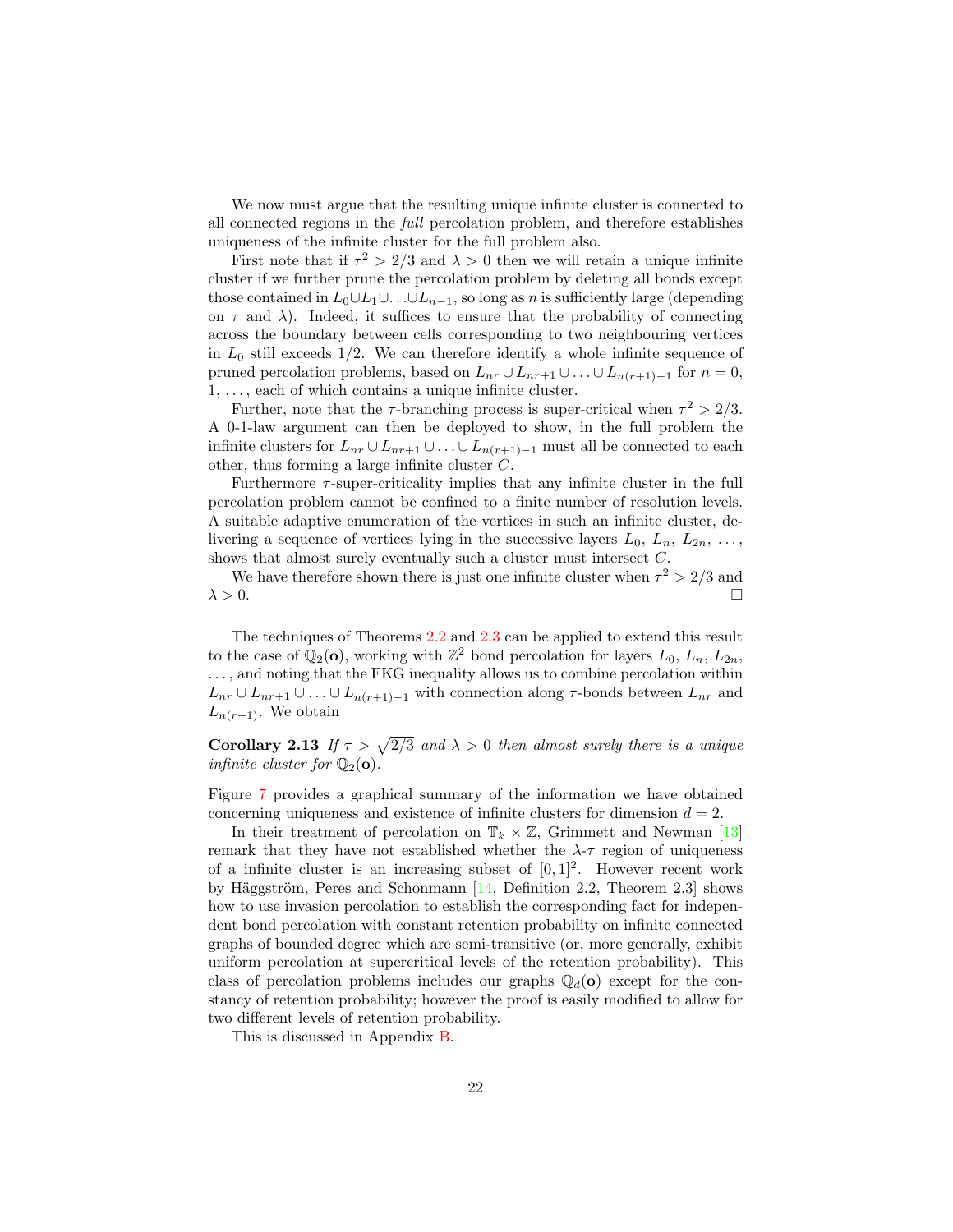

<span id="page-26-1"></span>Figure 7: Information on transition concerning existence and uniqueness of infinite clusters, for  $\mathbb{Q}_{2;0}$  or  $\mathbb{Q}_2(\mathbf{o})$ . Here N denotes the number of infinite clusters.

Thus the schematic of Figure [7,](#page-26-1) for example, may be redrawn to include boundaries between the various phases which are curves defined as non-increasing functions of  $\tau$ . However we are *not* able to guarantee that the coexistence phase (existence of many infinite clusters) intersects all levels of  $\lambda$  up to the critical level  $\lambda = 1/2$ .

#### <span id="page-26-0"></span>2.4 Finite islands phenomenon

We need one more result to facilitate our discussion in Section [3](#page-28-0) of a reasonably complete schematic phase transition diagram for the Ising model. Consider the connected clusters of sites formed by supercritical percolation in  $\mathbb{Q}_{d,0}$  or  $\mathbb{Q}_{d}(\mathbf{o}),$ and remove all infinite clusters. The remaining clusters form islands under the connectivity relation of adjacency. When are there no infinite islands? This question has been investigated for  $\mathbb{T}_k \times \mathbb{Z}$  by Newman and Wu [\[22\]](#page-36-2), and (focusing on isotropic bond percolation on more general graphs) by Schonmann [\[26\]](#page-36-12). The case of  $\mathbb{Q}_{d,0}$  and  $\mathbb{Q}_d(\mathbf{o})$  can be treated by an easy variation on the methods of Newman and Wu.

<span id="page-26-2"></span>**Theorem 2.14** For fixed  $\lambda$ , for all sufficiently large  $\tau$  almost surely there are no infinite islands in any of  $\mathbb{Q}_d(\mathbf{o}), \mathbb{Q}_{d;0}$ , or  $\mathbb{Q}_d$ .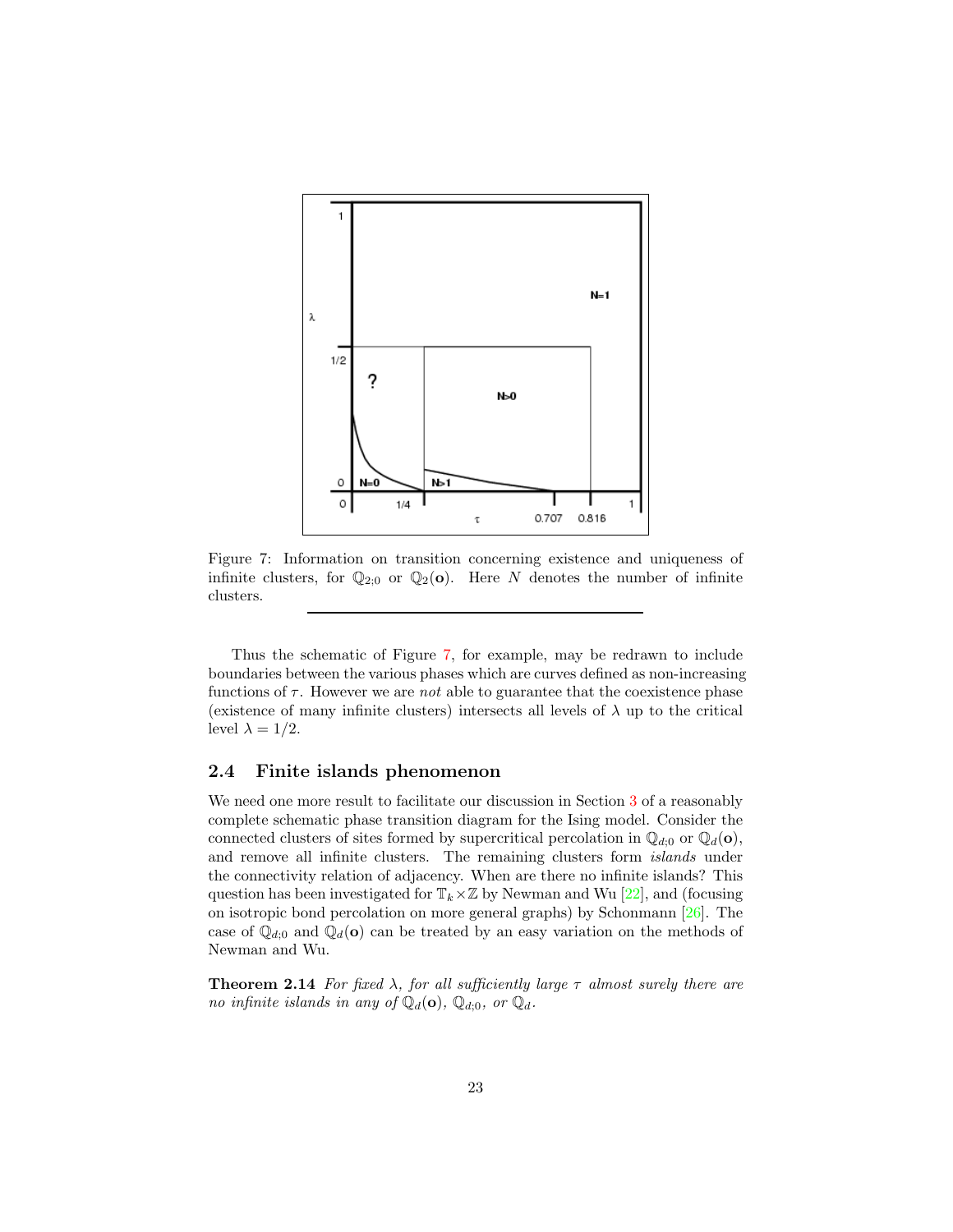Proof: It suffices to find an upper bound for the mean size of the island at some  $\mathbf{u}_0$ .

Let  $\eta = \eta(\lambda, \tau) > 0$  be the probability that **o** is not part of an infinite cluster in  $\mathbb{Q}(\mathbf{o})$ . (We suppose  $\tau < 1$ .) For fixed  $\lambda > 0$  we know by comparison with the extinction probability  $\eta_{\text{br}}$  for the branching process formed from  $\tau$ -bonds that  $\eta(\lambda, \tau) \leq \eta_{\rm br} \to 0 \text{ as } \tau \to \infty.$ 

We follow Newman and Wu [\[22,](#page-36-2) Lemma 3.3] in noting a bound of isoperimetric type. Define the "cone boundary"  $\partial_c(S)$  of a finite subset S of vertices in  $\mathbb{Q}_d$ as the collection of *daughters* **v** of S such that  $\mathbb{Q}_d(\mathbf{v}) \cap S = \emptyset$ . Since S is finite we may suppose  $S \subseteq \mathbb{Q}_d(0)$ . Using induction on construction of S, layer  $L_n$ after layer  $L_{n-1}$ , we obtain the isoperimetric bound  $\#(\partial_c(S)) \geq (2^d-1)\#(S)$ . (Adding a vertex at the lowest layer certainly introduces  $2<sup>d</sup>$  new daughters into the cone boundary: it may cloak one older member of the cone boundary but no more than that.)

It follows, the probability that a self-avoiding path  $S$  of length  $n$  lies entirely in the island at  $\mathbf{u}_0$  is bounded above by the probability of the intersection of independent events corresponding to failure to create open infinite paths corresponding to each of the  $\mathbb{Q}_d(\mathbf{v}) \in \partial_c(S)$ :

$$
\mathbb{P}\left[S \text{ in island at } \mathbf{u}\right] \le (1 - \tau(1 - \eta))^{(2^d - 1)n}
$$

.

(Note: each vertex in the cone boundary must by definition have its mother in S.)

On the other hand the number  $N(n)$  of self-avoiding paths of length n beginning at  $\mathbf{u}_0$  is bounded above by

$$
N(n) \le (1 + 2d + 2^d)(2d + 2^d)^n
$$

and so (using  $\eta(\lambda, \tau) \leq \eta_{\rm br}$  and the probability generating function relationship for  $\eta_{\rm br}$ ) the mean size of the island is bounded above by

$$
\sum_{n=0}^{\infty} (1 + 2d + 2^d) (2d + 2^d)^n \eta_{\rm br}^{n(1 - 2^{-d})}.
$$

For large enough  $\tau < 1$  we have  $\eta_{\rm br} < 1/(2d + 2^d)^{2^d/(2^d-1)}$  and therefore convergence for the above sum, and so we can deduce that the island is almost surely finite. This establishes the proof.  $\Box$ 

We summarize the information obtained about the finite island property for the case  $d = 2$  in Figure [8.](#page-28-2) The critical value for  $\tau$  for small  $\lambda$  is obtained as follows. We have noted  $\eta = \eta(\lambda, \tau)$  is bounded above by the least non-negative root  $\eta_{\rm br} = \eta_0$  of

$$
\eta_0 = (1 - \tau)^4 + 4(1 - \tau)^3 \tau \eta_0 + 6(1 - \tau)^2 (\tau \eta_0)^2 + 4(1 - \tau) (\tau \eta_0)^3 + (\tau \eta_0)^4.
$$

We need to solve this for  $\tau$  when  $\eta_0^{3/4} = 1/8$ , in order to identify a threshold above which propagation to infinite islands has zero probability. The relevant root is  $\tau = 0.533333$ .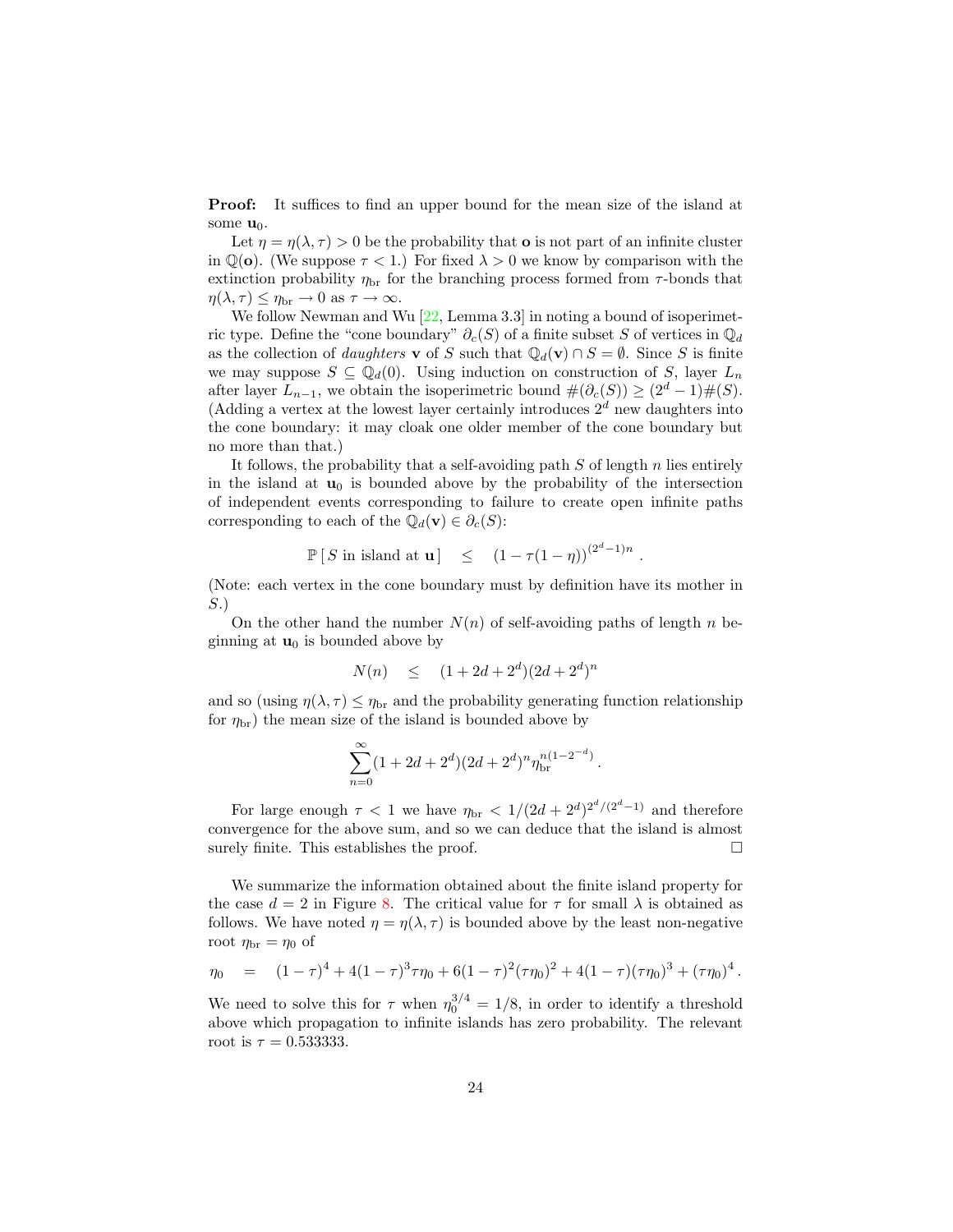

<span id="page-28-2"></span>Figure 8: The finite island property holds for  $\mathbb{Q}_2$ (o) in the shaded region.

#### <span id="page-28-0"></span>3 Ising models on generalized quad-trees

The motivation of this paper is primarily to gain a better understanding of Ising models defined on generalized quad-trees, particularly  $\mathbb{Q}_{d,0}$  and  $\mathbb{Q}_{d}(\mathbf{o})$ , and with particular reference to the case when  $\lambda$ -bonds and  $\tau$ -bonds have different bond strengths  $J_{\lambda}$  and  $J_{\tau}$ , typically with one of  $J_{\lambda}$ ,  $J_{\tau}$  being small. We follow Newman and Wu [\[22\]](#page-36-2) very closely, so this section simply sets out the general reasoning and refers to [\[22\]](#page-36-2) for some details. The plan is to use the representation of Ising models in terms of random-cluster models, and the Fortuin-Kasteleyn comparison inequalities, to relate the resulting dependent bond percolation to results concerning (independent) bond percolation. This allows exploitation of the percolation results gained in Section [2.](#page-10-1)

#### <span id="page-28-1"></span>3.1 The random-cluster model representation

Recall the now classical representation of the Ising model on a finite graph G in terms of a random cluster model. Suppose the Ising model is based on the Hamiltonian

$$
H = -\frac{1}{2} \sum_{\langle x,y \rangle \in \mathcal{E}(G)} J_{\langle x,y \rangle} (S_x S_y - 1) \tag{3.1}
$$

where  $S_x \in \pm 1$  is the spin at site  $x \in G$  and the sum runs over the (undirected) bonds of G, namely  $\langle x, y \rangle \in \mathcal{E}(G)$ . Thus the probability of a given configuration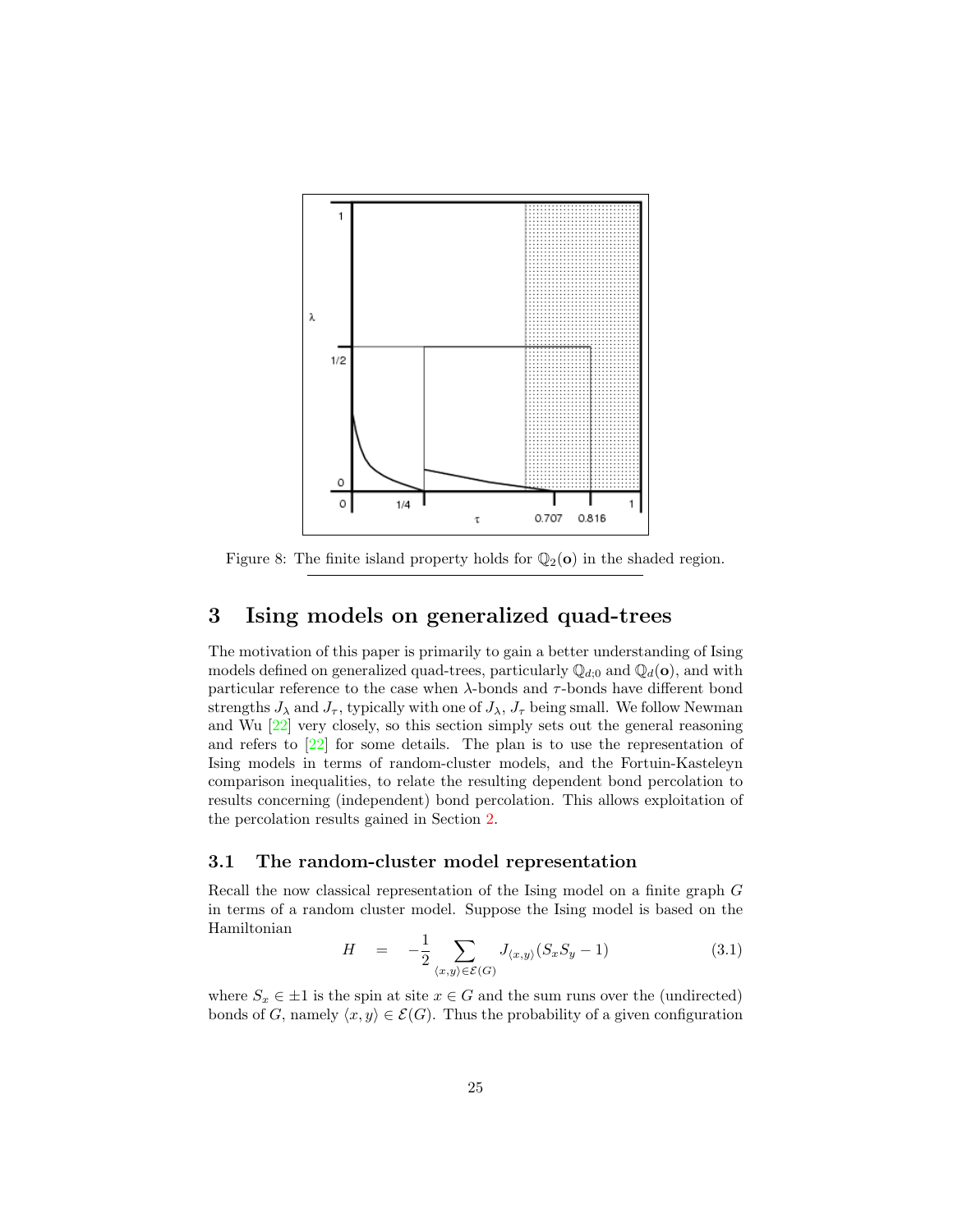${S_x : x \in G}$  is proportional to

$$
\exp(-H) = \exp\left(\frac{1}{2}\sum_{\langle x,y\rangle\in\mathcal{E}(G)}J_{\langle x,y\rangle}(S_xS_y-1)\right). \tag{3.2}
$$

We now set

<span id="page-29-2"></span>
$$
p_{\langle x,y\rangle} = 1 - \exp(-J_{\langle x,y\rangle}). \qquad (3.3)
$$

In our case, of course,  $J_{\langle x,y \rangle}$  is set equal to  $J_{\lambda}$  or to  $J_{\tau}$  depending on whether  $\langle x, y \rangle$  is a  $\lambda$ -bond or a  $\tau$ -bond.

Denote a configuration of open/closed bonds by  $\{b_{\langle x,y\rangle} : \langle x,y\rangle \in \mathcal{E}(G)\},\$ where  $b_{\langle x,y \rangle} = 1$  if the bond is open and  $b_{\langle x,y \rangle} = 0$  if it is closed. A configuration  ${b_{x,y} : (x, y) \in \mathcal{E}(G)}$  forming C clusters of sites has a probability under the q-random cluster model which is proportional to

$$
q^C \times \prod_{\langle x,y \rangle \in \mathcal{E}(G)} \left( (p_{\langle x,y \rangle})^{b_{\langle x,y \rangle}} \times (1 - p_{\langle x,y \rangle})^{1 - b_{\langle x,y \rangle}} \right) .
$$

From the work of Fortuin and Kasteleyn [\[4,](#page-35-8) [5,](#page-35-9) [6\]](#page-35-7), the Ising model can be obtained by choosing spins  $\pm 1$  uniformly at random, one spin for each cluster of sites connected by open bonds of the  $(q = 2)$ -random cluster model on  $\mathcal{E}(G)$ .

Of course the case  $q = 1$  yields bond-percolation.

Furthermore Fortuin and Kasteleyn establish comparison inequalities of which the following is a special case:

**Lemma 3.1** For  $q \geq 1$ , let  $\mathbb{P}_{q,p}$  denote the q-random cluster measure on the bonds of G using the bond probability parameters  $p_{(x,y)}$ . Let A be an increasing event concerning the configuration of bonds on G (if a configuration lies in A then so does any configuration derived by making more bonds open). Then

<span id="page-29-1"></span>
$$
\mathbb{P}_{q,p}(A) \leq \mathbb{P}_{1,p}(A) \tag{3.4}
$$

<span id="page-29-0"></span>
$$
\mathbb{P}_{q,p}(A) \geq \mathbb{P}_{1,p'}(A) \tag{3.5}
$$

where

$$
p'_{\langle x,y\rangle} = \frac{p_{\langle x,y\rangle}}{p_{\langle x,y\rangle} + (1-p_{\langle x,y\rangle})q} = \frac{p_{\langle x,y\rangle}}{q - (q-1)p_{\langle x,y\rangle}}.
$$

Accessible proofs of these assertions in the case of constant  $p_{(x,y)}$  may be found for example in [\[9\]](#page-35-12). They may be used to establish the existence of limiting random-cluster measures on infinite graphs, though care has to be taken to distinguish between possibly different limits arising for free boundary conditions and "wired" boundary conditions (all components intersecting the boundary are viewed as connected into one wired cluster). The monotonicity results [\(3.4\)](#page-29-0), [\(3.5\)](#page-29-0) persist in the limit.

The representation of the Ising model using a  $(q = 2)$ -random cluster model, together with these comparison inequalities, now allow us to address questions about phase transition for Ising models on  $\mathbb{Q}_{d;0}$  and  $\mathbb{Q}_d(\mathbf{o})$  using our results about percolation on  $\mathbb{Q}_{d;0}$  and  $\mathbb{Q}_{d}(\mathbf{o})$ .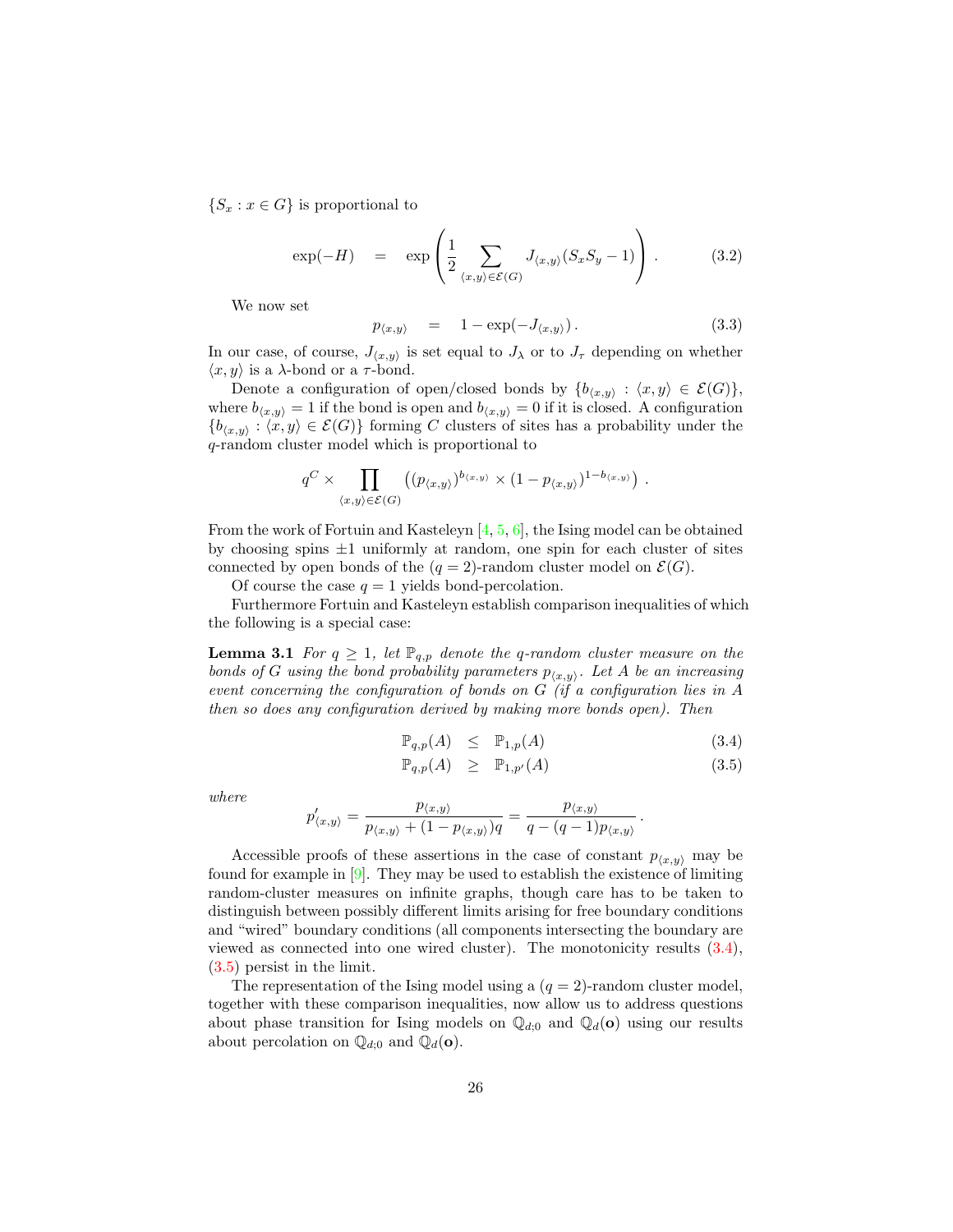#### <span id="page-30-0"></span>3.2 Uniqueness and non-uniqueness of Gibbs states

Consider first what we may discover using the percolation results of Section [2.1](#page-11-0) on transition from zero to many infinite clusters. The event that a bond percolation model has infinite clusters is increasing, in the sense used in Lemma [3.1.](#page-29-1) Simple comparison arguments using the FKG inequality show that we can use a continuous contour to delimit the  $(\lambda, \tau)$ -region corresponding to the absence of infinite clusters for the  $(q = 2)$ -random cluster model. We shall use the percolation results to get information as to where this contour meets the  $\lambda$ and  $\tau$ -axes.

In passing, we note that the proof of the 0:1 law given as  $[22, \text{Lemma } 3.2]$  will work in the case of  $\mathbb{Q}_2(\mathbf{o})$ , so the probability that the  $(q = 2)$ -random cluster model possesses infinite clusters must be zero or one depending on the  $\lambda$  and  $\tau$ parameters.

The random cluster representation applies most simply to Ising models on finite graphs, so we consider the intersections of  $\mathbb{Q}_{d,0}$  and  $\mathbb{Q}_{d}(\mathbf{o})$  with the first  $n+1$  levels  $L_0 \cup L_1 \cup \ldots \cup L_n$ . Let  $A_n$  be the event that the bond configuration allows percolation from  $\alpha$  through to resolution level n in this intersection. As  $\lambda \to 0$ , Theorem [2.1](#page-11-1) shows that the probability of  $A_n$  under  $(\lambda, \tau)$ -independent bond percolation is bounded away from zero, or not, as  $n \to \infty$  according as to whether  $\tau > 2^{-d}$ , or not. The comparison inequalities  $(3.4)$ ,  $(3.5)$  then show that the limiting probability  $\lim_{n\to\infty} A_n$  under  $(\lambda, \tau)$ - $(q = 2)$ -random cluster percolation is positive if  $\tau > 2^{-d} \times 2/(1+2^{-d})$ , and is zero for all small enough  $\lambda > 0$  if  $\tau < 2^{-d}$ . Lemma [3.1](#page-29-1) allows us to argue to the limit for the monotonic event  $A_{\infty}$ , and to show that under  $(\lambda, \tau)$ - $(q = 2)$ -random cluster percolation the probability of  $A_{\infty}$ , the event that the bond configuration builds an infinite cluster based on **o**, is positive if  $\tau > 2^{-d} \times 2/(1+2^{-d})$ , and is zero for all small enough  $\lambda > 0$  if  $\tau < 2^{-d}$ .

A similar argument can be deployed in the case of dimension  $d = 2$  (which is the case of most relevance to image analysis), using Theorem [2.2](#page-13-2) to show that the probability of  $A_{\infty}$  under  $(\lambda, \tau)$ - $(q = 2)$ -random cluster percolation is positive for all small  $\tau > 0$  if  $\lambda > 2/3$ , and is zero for all small enough  $\tau > 0$  if  $\lambda < 1/2$ .

Consequently the contour which delimits the region of no infinite clusters will meet the  $\lambda$ -axis at a value of  $\tau$  lying in the interval  $[2^{-d}, 2^{-d} \times 2/(1+2^{-d})]$ . Moreover, in the case of dimension  $d = 2$  the contour must meet the  $\tau$ -axis at a value of  $\lambda$  lying in the interval  $[1/2, 2/3]$ .

Using the correspondence  $(3.3)$ , and arguing as in  $[22]$ , we deduce

**Theorem 3.2** Consider the Ising model on  $\mathbb{Q}_{d;0}$  or  $\mathbb{Q}_{d}(\mathbf{o})$ , using interactions  $J_{\lambda}$  and  $J_{\tau}$ , and with spin +1 at the boundary "at infinite resolution level".

<span id="page-30-1"></span>**Case of small**  $J_{\lambda}$ : If  $J_{\tau} < \ln(1/(1-2^{-d}))$ , and  $J_{\lambda}$  is sufficiently small, then the spin at  $\bf{o}$  is equally likely to be  $\pm 1$  and indeed there is just one Gibbs measure regardless of boundary conditions. If  $J_{\tau} > \ln((1+2^{-d})/(1-\tau))$  $(2^{-d})$ ) then the spin at **o** is more likely to be  $+1$  than  $-1$ , and moreover there is more than one Gibbs state for the Ising model.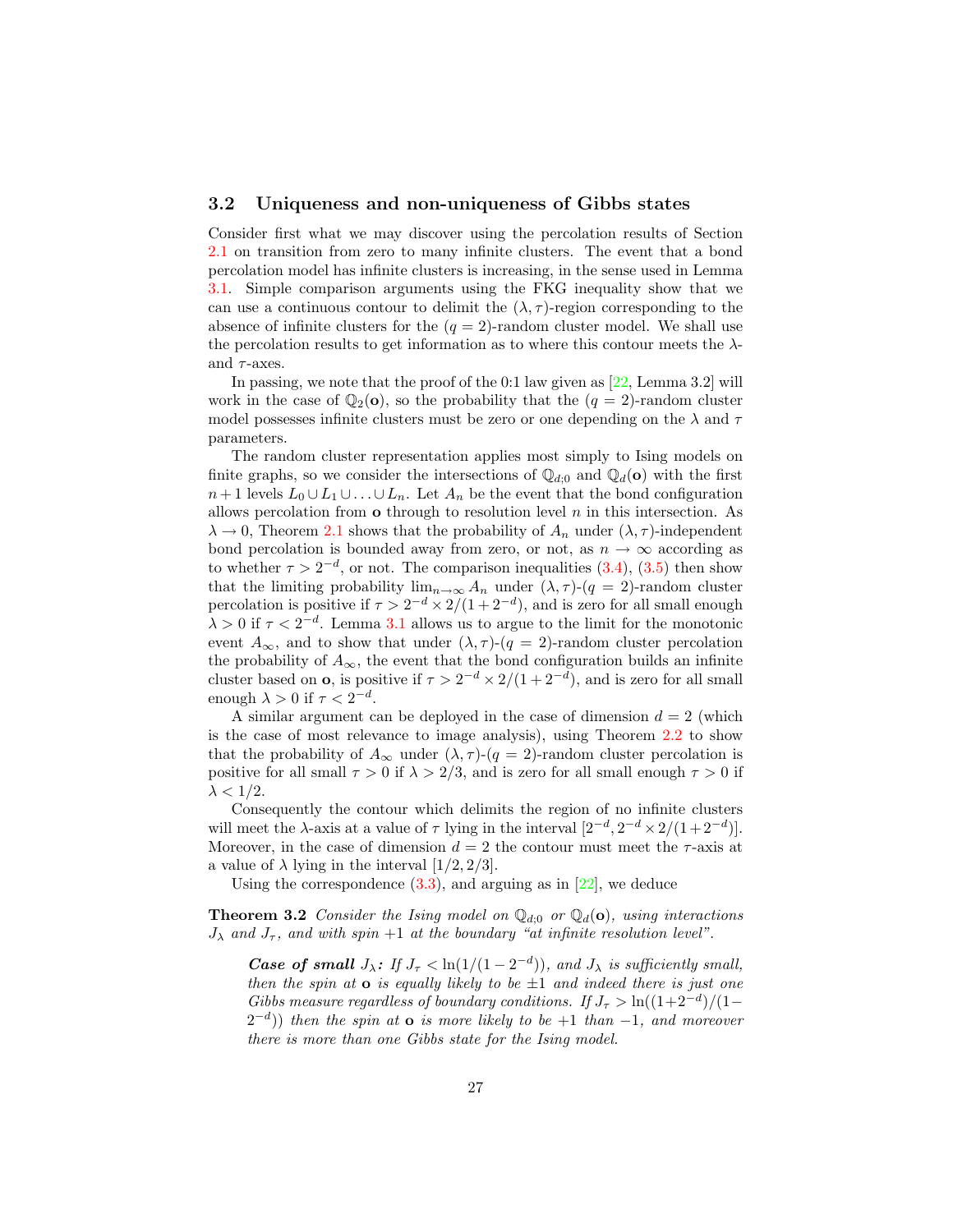**Case of small**  $J_{\tau}$ : If dimension  $d = 2$ ,  $J_{\lambda} < \ln 2$  and  $J_{\tau}$  is sufficiently small then the spin at  $\alpha$  is equally likely to be  $\pm 1$  and indeed there is just one Gibbs measure regardless of boundary conditions. If  $J_{\lambda} > \ln 3$  then the spin at  $\bf{o}$  is more likely to be  $+1$  than  $-1$ , and moreover there is more than one Gibbs state for the Ising model.

#### <span id="page-31-0"></span>3.3 Free Ising model and mixtures of extreme Gibbs states

We now consider the implications of the transition from many infinite clusters to a unique infinite cluster, as described in Sections [2.2](#page-13-0) and [2.3.](#page-17-0) Standard considerations show now that the probability under independent bond percolation of any two vertices **x** and **y** being connected, whether in  $\mathbb{Q}_{d,0}$  or  $\mathbb{Q}_{d}(\mathbf{o})$ , is bounded away from zero if and only if there may be a unique infinite cluster. Uniqueness of the infinite cluster does not constitute an increasing event, but connectedness of two vertices does, and this allows us to deduce the following using the same line of argument as that of Section [3.2,](#page-30-0) and applying Theorems [2.3,](#page-15-1) [2.8,](#page-18-0) and [2.12.](#page-23-0)

<span id="page-31-1"></span>**Theorem 3.3** Consider the free Ising model on  $\mathbb{Q}_{d,0}$  or  $\mathbb{Q}_{d}(\mathbf{o})$ , using interactions  $J_{\lambda}$  and  $J_{\tau}$  (so spins at the boundary "at infinite resolution level" are unspecified).

**Case of small**  $J_{\lambda}$ : If  $J_{\tau} < \ln(1/(1-2^{-(d-1)/2}))$ , and  $J_{\lambda}$  is sufficiently small, then the correlation between spins at  $x$  and  $y$  decay to 0 as the distance between the two vertices increases. In the case of dimension  $d =$  $2, if J_{\tau} > \ln((1+\sqrt{2/3})/(1-\sqrt{2/3}))$  then the correlation is positive and bounded below away from zero.

**Case of small**  $J_{\tau}$ : If dimension  $d = 2$  and  $J_{\lambda} > \ln 3$  then the correlation is positive and bounded below away from zero.

<span id="page-31-2"></span>Corollary 3.4 Suppose  $\ln((1+2^{-d})/(1-2^{-d})) < J_{\tau} < \ln(1/(1-2^{-(d-1)/2}))$ , and  $J_{\lambda}$  is sufficiently small. Then Theorems [3.2](#page-30-1) and [3.3](#page-31-1) combine to show that the free Ising model cannot be expressed as a mixture of the two extreme Gibbs states determined by spin  $+1$  and spin  $-1$  at the boundary "at infinite resolution level".

**Remark 3.5** For small  $J_{\tau}$  the picture presented by Theorems [3.2](#page-30-1) and [3.3](#page-31-1) does not quarantee an intermediate stage of the kind presented in Corollary [3.4:](#page-31-2) in this part of the phase-transition diagram the model appears to have more in common with the planar Ising model than elsewhere.

While uniqueness of the infinite cluster does not in itself constitute an increasing event, it does constitute an increasing event when combined with the finite-island property described in Section [2.4,](#page-26-0) as Newman and Wu observe [\[22\]](#page-36-2). Following their arguments, and using Theorem [2.14,](#page-26-2) we can show the following: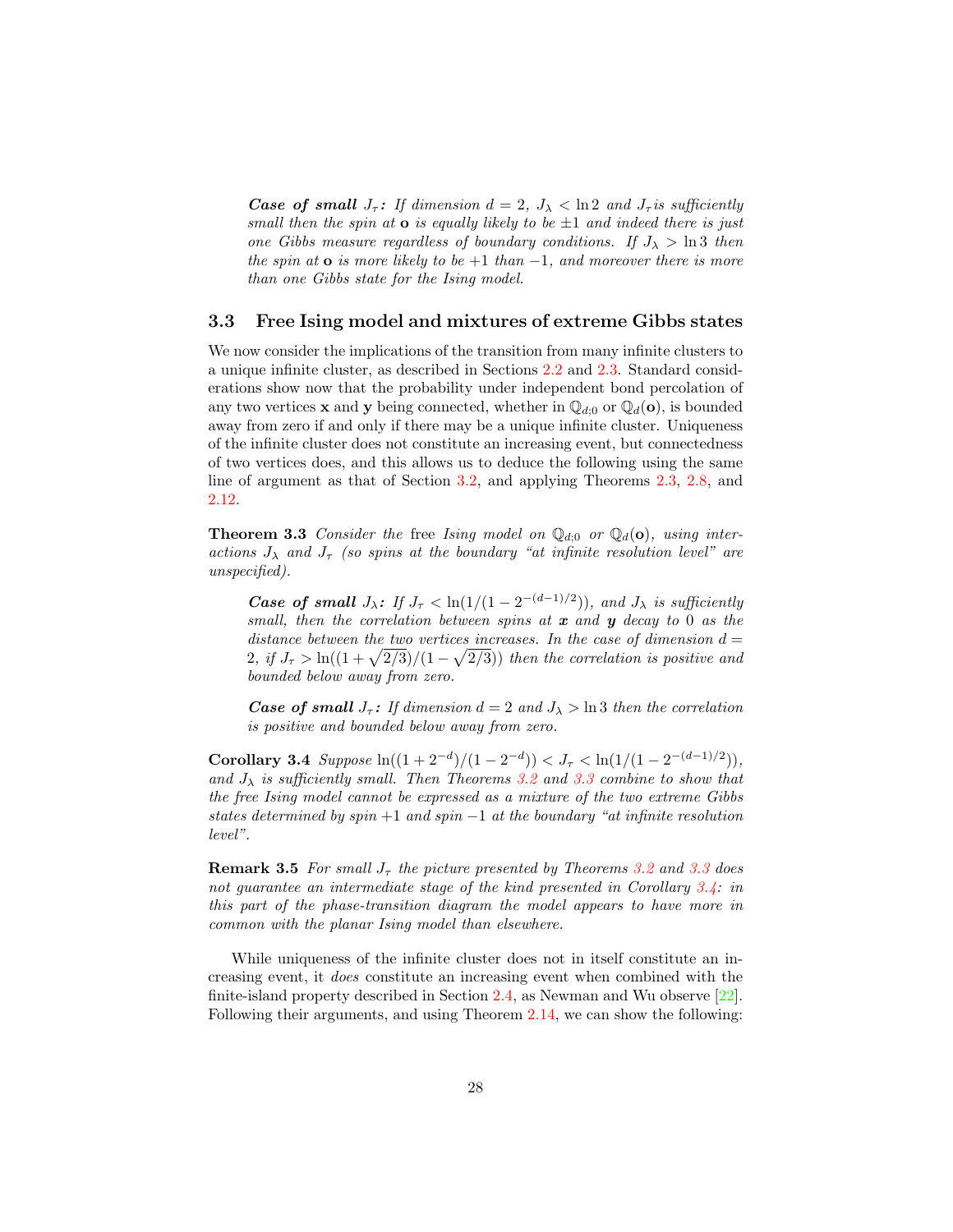**Theorem 3.6** Consider the free Ising model on  $\mathbb{Q}_{d,0}$  or  $\mathbb{Q}_{d}(\mathbf{o})$ , using interactions  $J_{\lambda}$  and  $J_{\tau}$  (so spins at the boundary "at infinite resolution level" are unspecified). For large enough  $J_{\tau}$ , and certainly for  $J_{\tau} > \ln((1 + \sqrt{2/3})/(1 \sqrt{2/3}$ ) in the case of dimension  $d=2$ , the free Ising model is the  $\frac{1}{2}$  :  $\frac{1}{2}$ -mixture of the extreme Gibbs states determined by spin  $+1$  and spin  $-1$  at the boundary "at infinite resolution level".

Figure [9](#page-32-1) sketches out the regions established above for these different phases for  $\mathbb{Q}_2(\mathbf{o})$ . Note that the middle phase (root influenced by boundary values all set to a single spin, but dependence between specified vertices will decay to zero with distance) is drawn as extending to all levels of  $\lambda$  less than the limiting critical level for small  $\tau$ ; however we do not know whether this is in fact the case.



<span id="page-32-1"></span>Figure 9: Schematic phase-transition diagram for Ising model on  $\mathbb{Q}_2(\mathbf{o})$ . (Figure not drawn to scale.) Note that the middle phase (root influenced by boundary values all set to a single spin) may not in fact extend up to the limiting critical level of  $\lambda$  for small  $\tau$ .

#### <span id="page-32-0"></span>4 Simulations and further work

The above results describe the free Ising model on  $\mathbb{Q}_{d;0}$  or  $\mathbb{Q}_{d}(\mathbf{o})$ . The case of  $\mathbb{Q}_d$ (o) is amenable to simulation, since the global Markov property for Markov random fields allows us to view each successive resolution level  $L_n$  as being produced by simulation of an Ising model on  $\{0, 1, \ldots, 2<sup>n</sup> - 1\}$ <sup>2</sup> influenced by a magnetic field representing the interaction with the realization of the Ising model on the previous level  $L_{n-1}$ . Convergence at each level is typically fast for small  $J_{\lambda}$  (as can be assessed using simple CFTP methods following [\[25\]](#page-36-13)),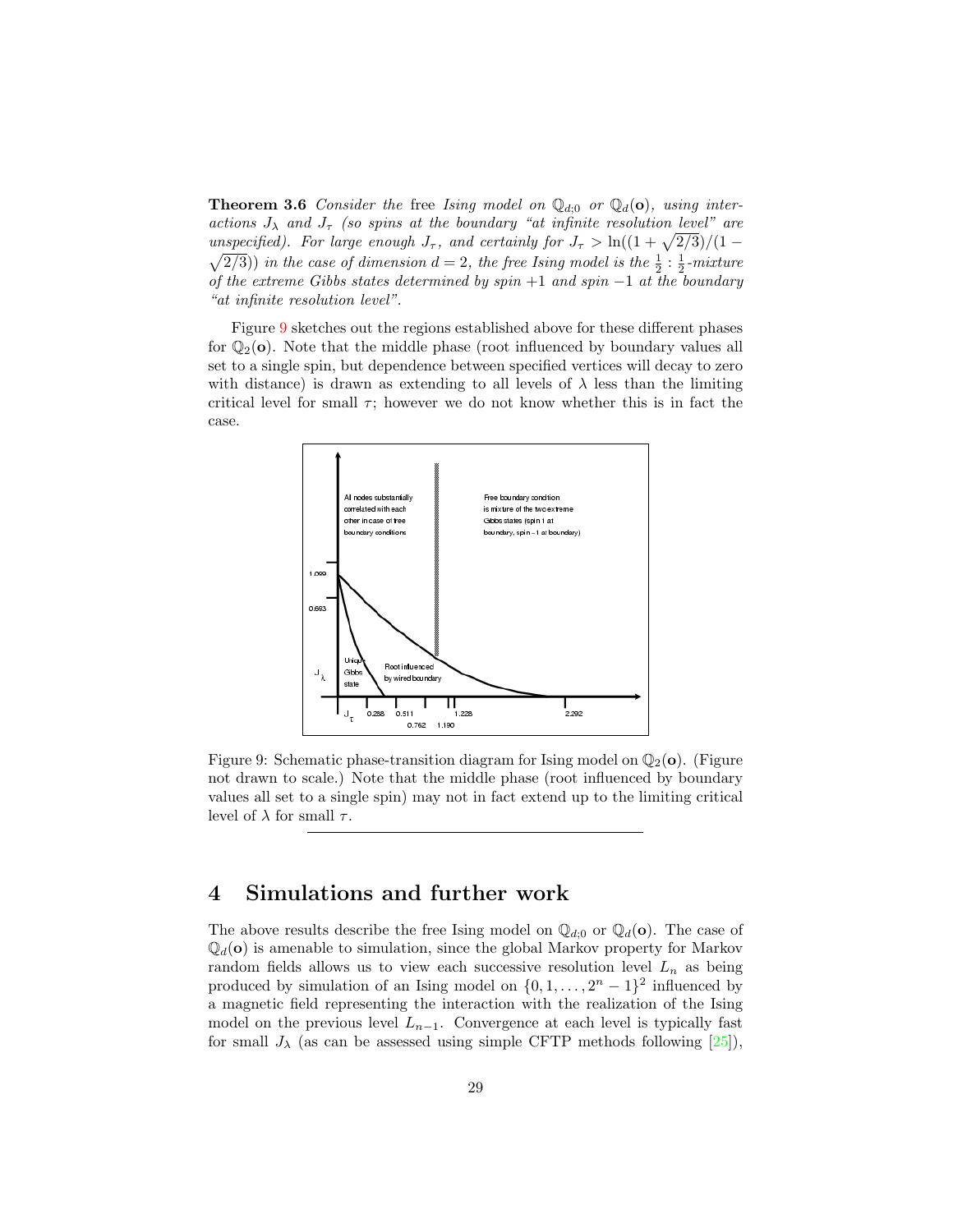and the main computational issue is one of handling the exponential growth in memory at increasing resolution levels.

We have run a large number of simulations of an approximate version of the model in order to explore its behaviour, the results of which are summarized in figure [10.](#page-34-1) An animated version of this figure is to be found at

<http://www.dcs.warwick.ac.uk/~rgw/sira/sim.html>.

The hyperbolic growth of the tree structure obliges us to restrict the simulations in the following ways:

- (1) Only 200 resolution levels are simulated;
- (2) At each resolution level the simulation consists of 1000 sweeps through the image in scan order, giving a total of some 4 million site visits, after which we assume approximate equilibrium is attained;
- (3) At each resolution level a square sub-region of  $128 \times 128$  pixels is simulated, this being conditioned by the corresponding  $64 \times 64$  pixel region at the mother level;
- (4) We approximate by imposing periodic boundary conditions on each  $128 \times$ 128 square region;
- (5) At the coarsest resolution level (resolution level 0), all pixels are set white. At each subsequent resolution level the 'all black' state is used as the initial condition before applying the 1000 sweeps through the image.

The results in figure [10](#page-34-1) show broad agreement with the predictions, in that three distinct phases are observable, occurring in the expected regions of the  $J_{\lambda} - J_{\tau}$  plane: (i) a single Gibbs distribution at low  $J_{\lambda} - J_{\tau}$  values, leading to (ii) a phase with many large clusters and lastly (iii) a single large cluster at high values of  $J_{\lambda}$  or  $J_{\tau}$ . Note that for high  $J_{\lambda}$  the single large cluster is white; this reflects the strong influence of the pixels at the bottom level for these parameter settings.

However real images (such as those to be found in [\[31\]](#page-36-11), or even the artificial images in Figures [2](#page-9-1) and [3\)](#page-10-2) are appropriately modelled neither by free Ising models nor by either of the two extreme Gibbs states, but by specification of specific mixtures of  $\pm 1$  on the ideal boundary at  $n = \infty$  representing images (with, we would expect, some kind of smoothness of contours between  $+1$  and  $-1$ ). A random cluster model approach to this requires us to specify boundary conditions which wire together two or more clusters of sites at infinity (black versus white image) and *condition* on these clusters not being connected. The question is whether such conditioning produces an interface which reaches down to low (finite!) resolution levels. We defer investigation of this to a future project, and merely note for now (a) that the analogous problem for the random cluster model on  $\mathbb{Z}^d$  is treated by Gierls and Grimmett [\[10\]](#page-35-13), developing Dobrushin's classic interface phenomenon for the Ising model on  $\mathbb{Z}^3$  [\[3\]](#page-34-4) and (b) the case of  $d = 1$  with  $\lambda = \tau$  is related to the work of Series and Sinai [\[27\]](#page-36-3), which considers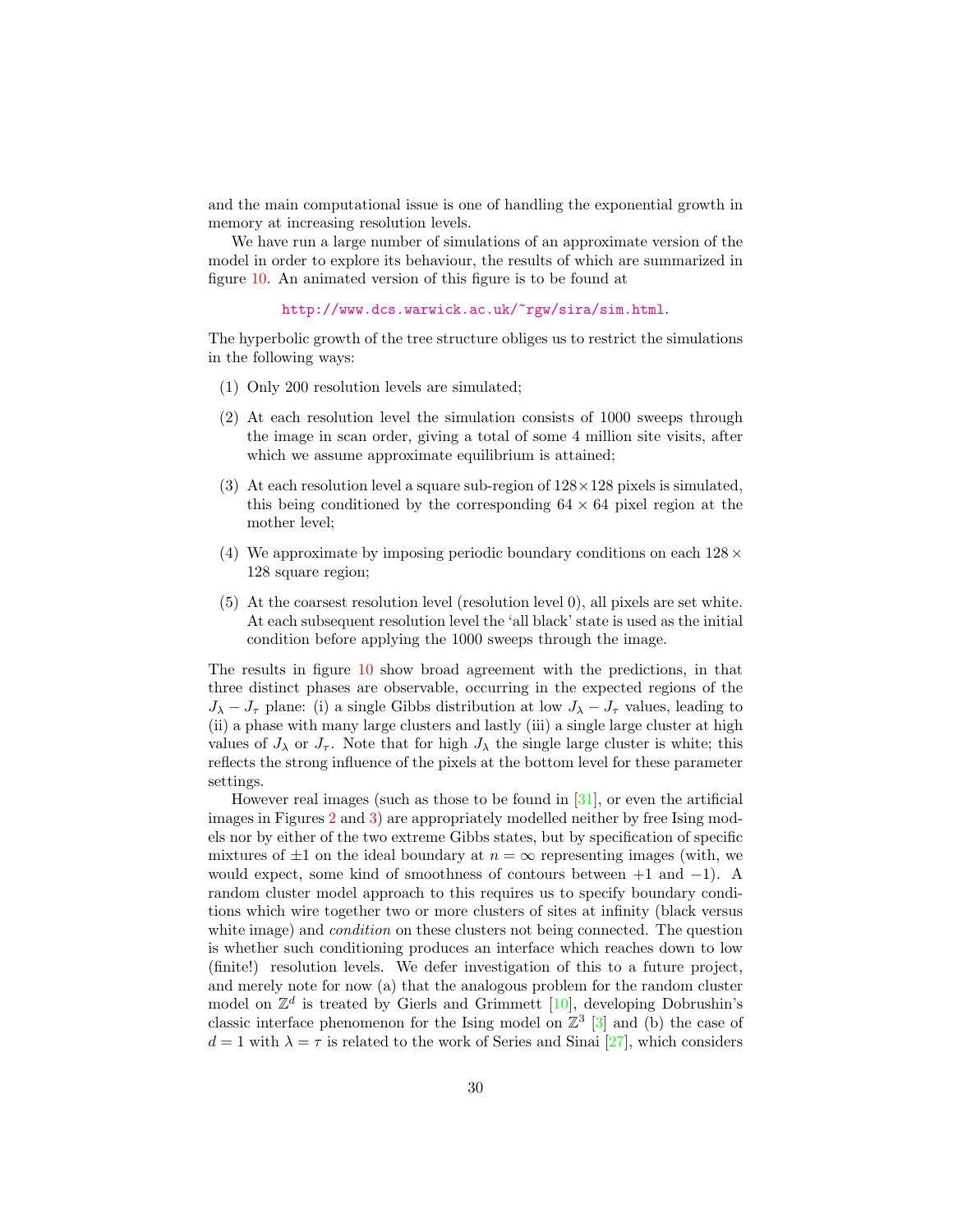

<span id="page-34-1"></span>Figure 10: Samples from the multiresolution Ising simulation. The coupling parameters are shown for each sample.

Ising models defined by Cayley graphs of finitely generated co-compact groups of isometries of the hyperbolic plane, and which establishes exactly that such interfaces then exist.

Finally we note that the discussion in Section [3](#page-28-0) generalizes to Potts models, again following the methods of  $[22]$ . However we omit discussion of this here, leaving the details as an exercise for the interested reader.

### References

- <span id="page-34-3"></span><span id="page-34-0"></span>[1] I. Benjamini and O. Schramm. Percolation beyond  $\mathbb{Z}^d$ , many questions and a few answers. [Electronic Communications in Probability](http://math.washington.edu/~ejpecp/), 1:no. 8, 71–82 (electronic), 1996.
- <span id="page-34-2"></span>[2] C. A. Bouman and M. Shapiro. A Multiscale Random Field Model for Bayesian Image Segmentation. IEEE Transactions on Image Processing, 3:162–176, 1994.
- <span id="page-34-4"></span>[3] R. Dobrushin. Coexistence of phase. Theory of Probability and Applications, 17:582–600, 1972.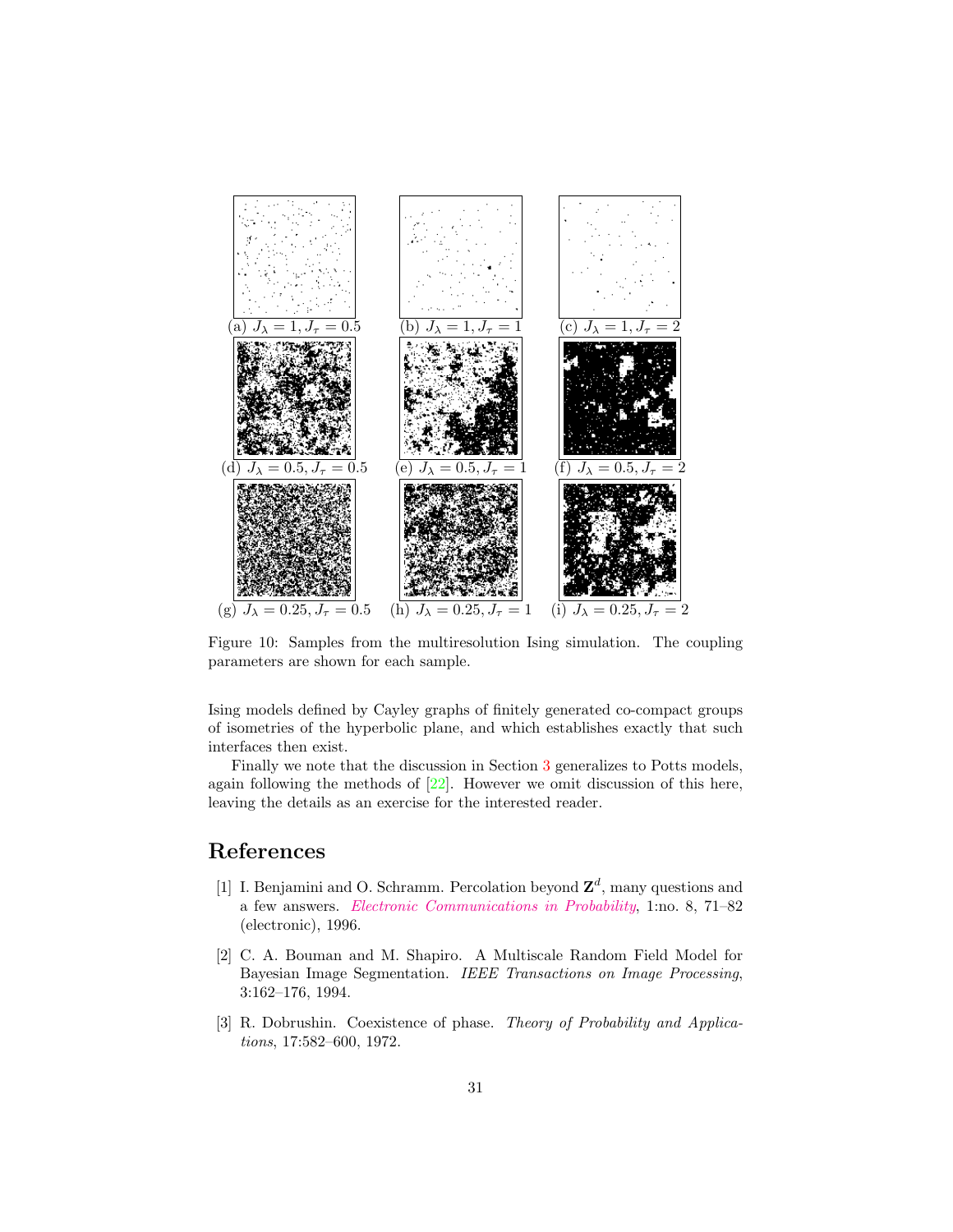- <span id="page-35-8"></span>[4] C.M. Fortuin. On the random-cluster model. II. The percolation model. Physica, 58:393–418, 1972.
- <span id="page-35-9"></span>[5] C.M. Fortuin. On the random-cluster model. III. The simple random-cluster model. Physica, 59:545–570, 1972.
- <span id="page-35-7"></span>[6] C.M. Fortuin and P.W. Kasteleyn. On the random-cluster model. I. Introduction and relation to other models. Physica, 57:536–564, 1972.
- <span id="page-35-4"></span>[7] D. Geman, S. Geman, C. Graffigne, and P. Dong. Boundary Detection by Constrained Optimization. IEEE Transactions on Pattern Analysis and Machine Intelligence, 12:609–628, 1990.
- <span id="page-35-2"></span>[8] S. Geman and D. Geman. Stochastic relaxation, Gibbs distribution, and Bayesian restoration of images. IEEE Transactions on Pattern Analysis and Machine Intelligence, 6:721–741, 1984.
- <span id="page-35-12"></span>[9] H. Georgii, O. Häggström, and C. Maes. The random geometry of equilibrium phases. In C. Domb and J.L. Lebowitz, editors, Phase Transitions and Critical Phenomena, pages 1–142, London, 2001. [Academic Press.](http://www.academicpress.com/)
- <span id="page-35-13"></span>[10] G. Gielis and G.R. Grimmett. Rigidity of the interface for percolation and random-cluster models. [Journal of Statistical Physics](http://www.kluweronline.com/issn/0022-4715), 109:1–37, 2002. See also arXiv:math.PR/0109103.
- <span id="page-35-1"></span>[11] R.C. Gonzalez and R.E. Woods. Digital Image Processing. Prentice Hall, 2nd edition, 2002.
- <span id="page-35-10"></span>[12] G. Grimmett. Percolation. [Springer-Verlag,](http://www.springer.de/) Berlin, second edition, 1999.
- <span id="page-35-0"></span>[13] G. Grimmett and C. Newman. Percolation in  $\infty+1$  dimensions. In *Disorder* in physical systems, pages 167–190. [The Clarendon Press Oxford University](http://www.oup.co.uk/) [Press,](http://www.oup.co.uk/) New York, 1990.
- <span id="page-35-11"></span> $[14]$  O. Häggström, Y. Peres, and R.H. Schonmann. Percolation on transitive graphs as a coalescent process: relentless merging followed by simultaneous uniqueness. In *Perplexing problems in probability*, pages 69–90. Birkhäuser Boston, Boston, MA, 1999.
- <span id="page-35-5"></span>[15] Z. Kato, M. Berthod, and J. Zerubia. A Hierarchical Markov Random Field Model and Multi-Temperature Annealing for Parallel Image Classification. Technical Report Tech. Rept. 1938, INRIA, 1993.
- <span id="page-35-6"></span>[16] J-M. Laferte, P. Perez, and F Heitz. Discrete Markov Image Modeling and Inference on the Quadtree. IEEE Transactions on Image Processing, 9:390–404, 2000.
- <span id="page-35-3"></span>[17] S. M. Lavalle and S. A. Hutchinson. A Bayesian Segmentation Methodology For Parametric Image Models. IEEE Transactions on Pattern Analysis and Machine Intelligence, 17:211–217, 1995.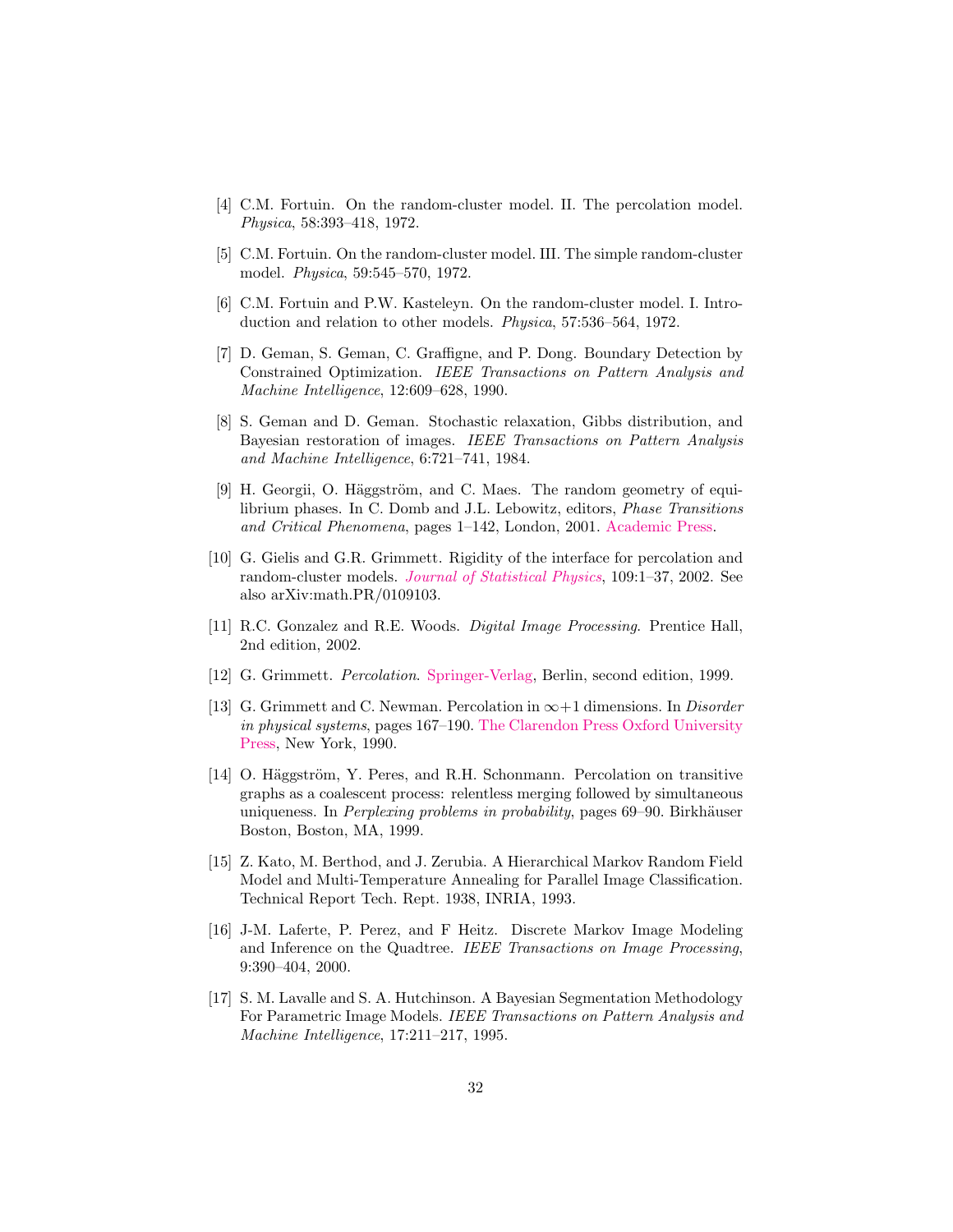- <span id="page-36-10"></span>[18] J. Li, R.M. Gray, and R.A. Olshen. Multiresolution Image Classification by Hierarchical Modeling with Two-Dimensional Hidden Markov Models. IEEE Transactions on Information Theory, 46:1826–1840, 2000.
- <span id="page-36-8"></span>[19] S.G. Mallat. Multifrequency Channel Decompositions of Images and Wavelet Models. IEEE Transactions on Acoustics, Speech, Signal Processing, 37(12), December 1989.
- <span id="page-36-5"></span>[20] B. S. Manjunath and R. Chellappa. Unsupervised Texture Segmentation Using Markov Random Field Models. IEEE Transactions on Pattern Analysis and Machine Intelligence, 13:478–482, 1991.
- <span id="page-36-9"></span>[21] M. Mignotte, C. Collet, P. Perez, and P. Bouthemy. Sonar Image Segmentation Using an Unsupervised Hierarchical MRF Model. IEEE Transactions on Image Processing, 9:1216–1231, 2000.
- <span id="page-36-2"></span>[22] C. Newman and C. Wu. Markov fields on branching planes. *[Probability](http://link.springer.de/link/service/journals/00440/index.htm)* [Theory and Related Fields](http://link.springer.de/link/service/journals/00440/index.htm), 85(4):539–552, 1990.
- <span id="page-36-6"></span>[23] D. K. Panjwani and G. Healey. Markov Random Field Models For Unsupervised Segmentation Of Textured color Images. IEEE Transactions on Pattern Analysis and Machine Intelligence, 17:939–954, 1995.
- <span id="page-36-0"></span>[24] C.J. Preston. Spatial birth-and-death processes. Bull. Inst. Internat. Statist., 46:371–391, 1977.
- <span id="page-36-13"></span>[25] J.G. Propp and D.B. Wilson. Exact sampling with coupled Markov chains and applications to statistical mechanics. [Random Structures and Algo](http://www.interscience.wiley.com/jpages/1042-9832/)[rithms](http://www.interscience.wiley.com/jpages/1042-9832/), 9:223–252, 1996.
- <span id="page-36-12"></span>[26] R.H. Schonmann. Multiplicity of phase transitions and mean-field criticality on highly non-amenable graphs. Comm. Math. Phys., 219(2):271–322, 2001.
- <span id="page-36-3"></span>[27] C. Series and Y. Sinaĭ. Ising models on the Lobachevsky plane. Comm. Math. Phys., 128(1):63–76, 1990.
- <span id="page-36-1"></span>[28] F. Spitzer. Markov random fields on an infinite tree. [The Annals of Prob](http://www.imstat.org/publications/journals/annprob/)[ability](http://www.imstat.org/publications/journals/annprob/), 3(3):387–398, 1975.
- <span id="page-36-7"></span>[29] R. Szeliski. Bayesian Modelling of Uncertainty in Low-level Vision. Kluwer Academic Publishers, 1989.
- <span id="page-36-4"></span>[30] R. Wilson and M. Spann. Image Segmentation and Uncertainty. Research Studies Press, 1988.
- <span id="page-36-11"></span>[31] R.G. Wilson and C.T. Li. A class of discrete multiresolution random fields and its application to image segmentation. IEEE Transactions on Pattern Analysis and Machine Intelligence, 24(11):Accepted for publication, 2002.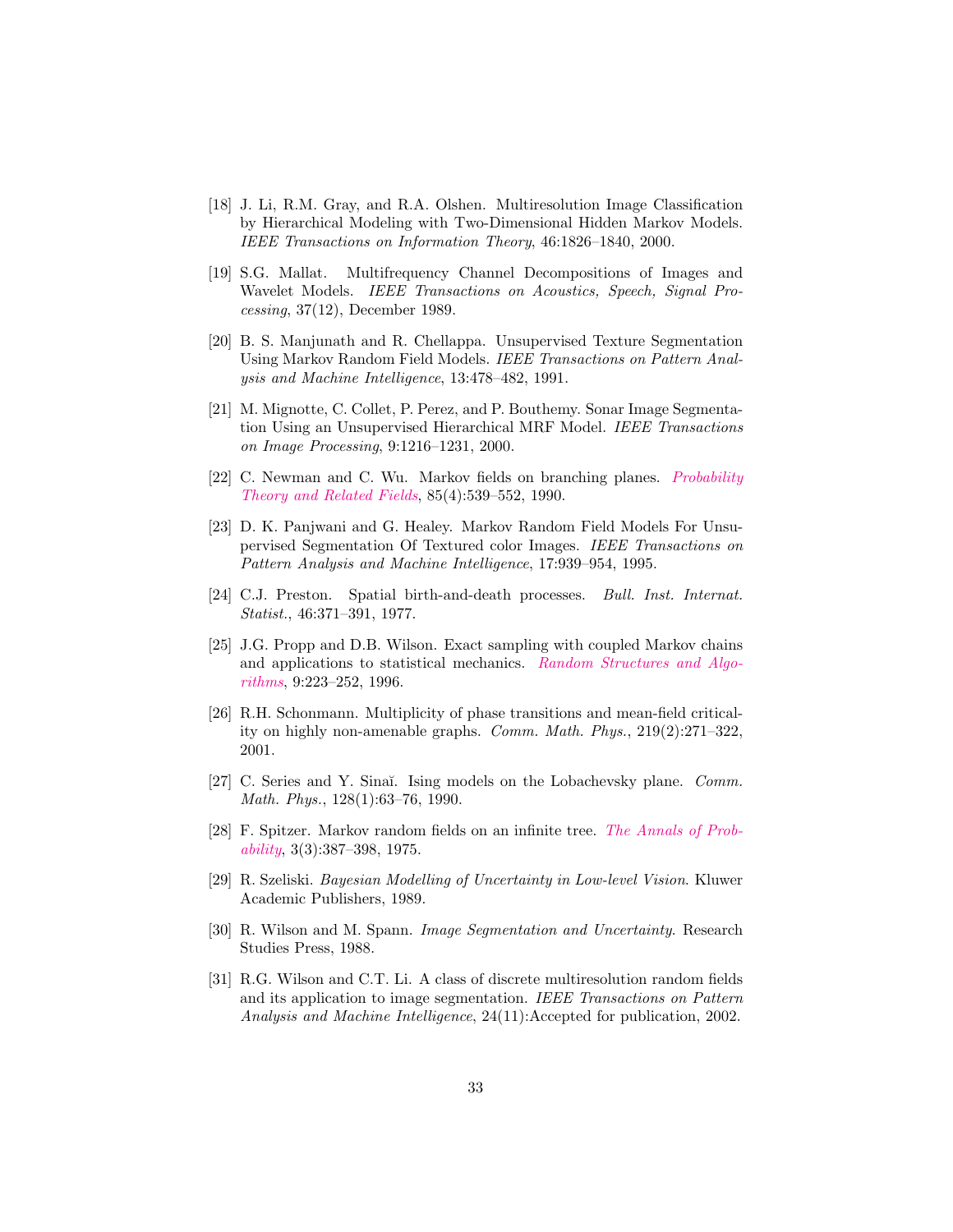- <span id="page-37-0"></span>[32] C. Wu. Ising models on hyperbolic graphs. J. Statist. Phys., 85(1-2):251– 259, 1996.
- <span id="page-37-1"></span>[33] C. Wu. Ising models on hyperbolic graphs. II. J. Statist. Phys., 100(5-6):893–904, 2000.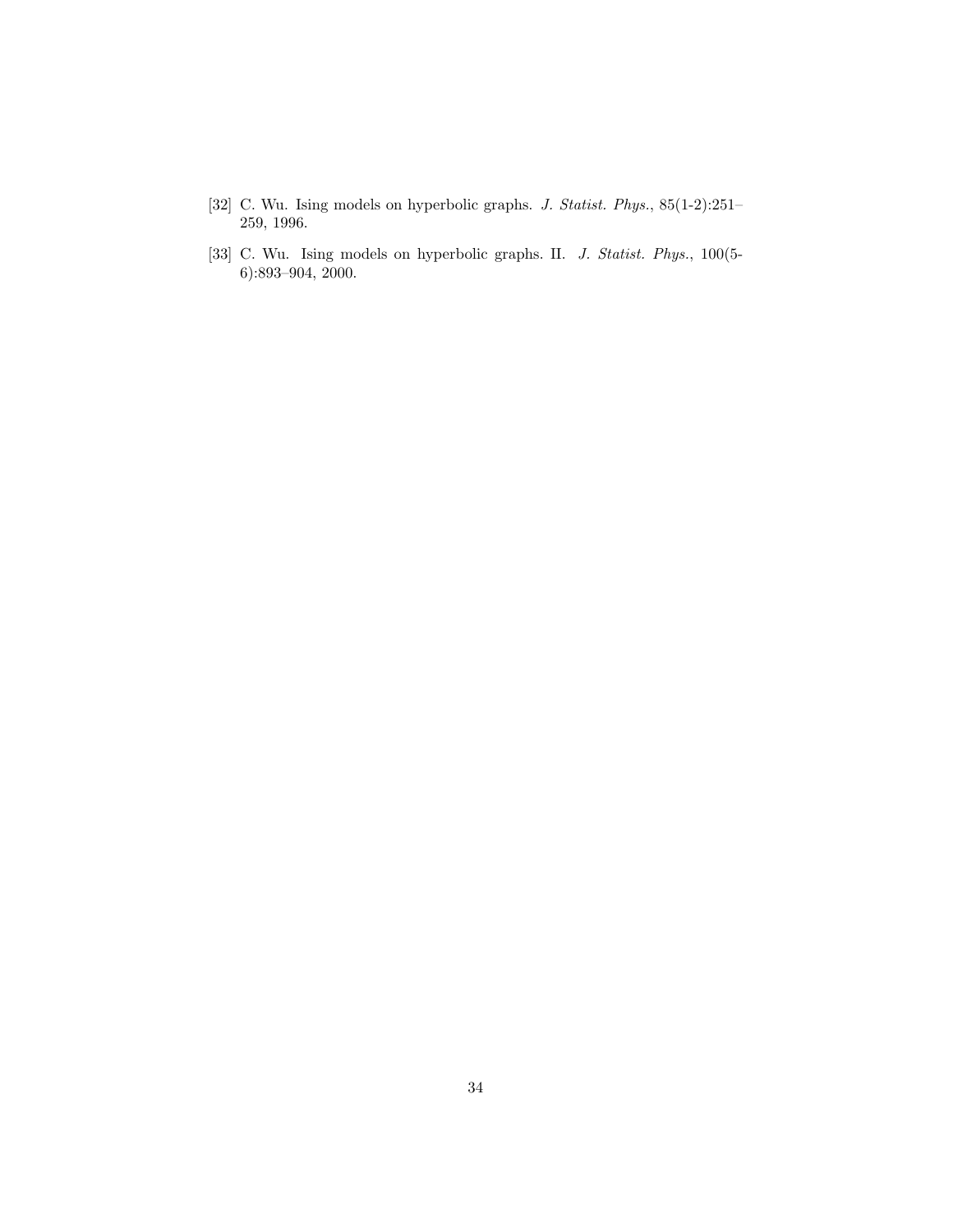The following appendices summarize work which was carried out during the investigation reported here, but which has not found its way into the version submitted for publication.

## <span id="page-38-0"></span>A Percolation: More on transition from zero to many infinite clusters

Theorem [2.1](#page-11-1) gives a sharp lower bound on the  $\lambda \downarrow 0$  point at which the transition occurs between zero and many infinite clusters. We can also derive a lower bound for the correction to the mean number of daughters at resolution level  $n$ if just one horizontal bond is allowed at some resolution level between  $0$  and  $n$ . For the sake of simplicity we describe this only for  $\mathbb{Q}_2$ (o), though the argument generalizes directly to other dimensions d.

Consider first the mean number of sites at level  $n$  which are connected to **o** in  $\mathbb{Q}_2$ (o)  $\cap$  ( $L_0 \cup L_1 \cup ... \cup L_n$ ). We know we must have many infinite clusters in  $\mathbb{Q}_2$ (o) when this strictly exceeds 1. For small  $\lambda$  we may estimate the excess of this mean over  $(4\tau)^n$  (the mean value if  $\lambda = 0$ ) to order  $\lambda^2$  by adding the contributions to the excess arising from adding each of the various  $\lambda$ -bonds singly.

The ingredients of the calculation are illustrated in Figure [11.](#page-38-1)



<span id="page-38-1"></span>Figure 11: Illustration of calculations used in generating upper bound for transition from zero to many infinite clusters

(1) Now the addition of a single  $\lambda$ -bond corresponds to increased daughters at resolution level  $n$  if and only if exactly one of its vertices is descended from the most recent common ancestor of both vertices. This suggests we sum the contributions over the  $1+4+4^2+\ldots+4^{n-1}$  vertices which might serve as a most recent common ancestor to an added  $\lambda$ -bond:

$$
c_{\lambda,\tau}(n) = c(n) = \sum_{a=0}^{n-1} (4\tau)^a \times c_2(n,a).
$$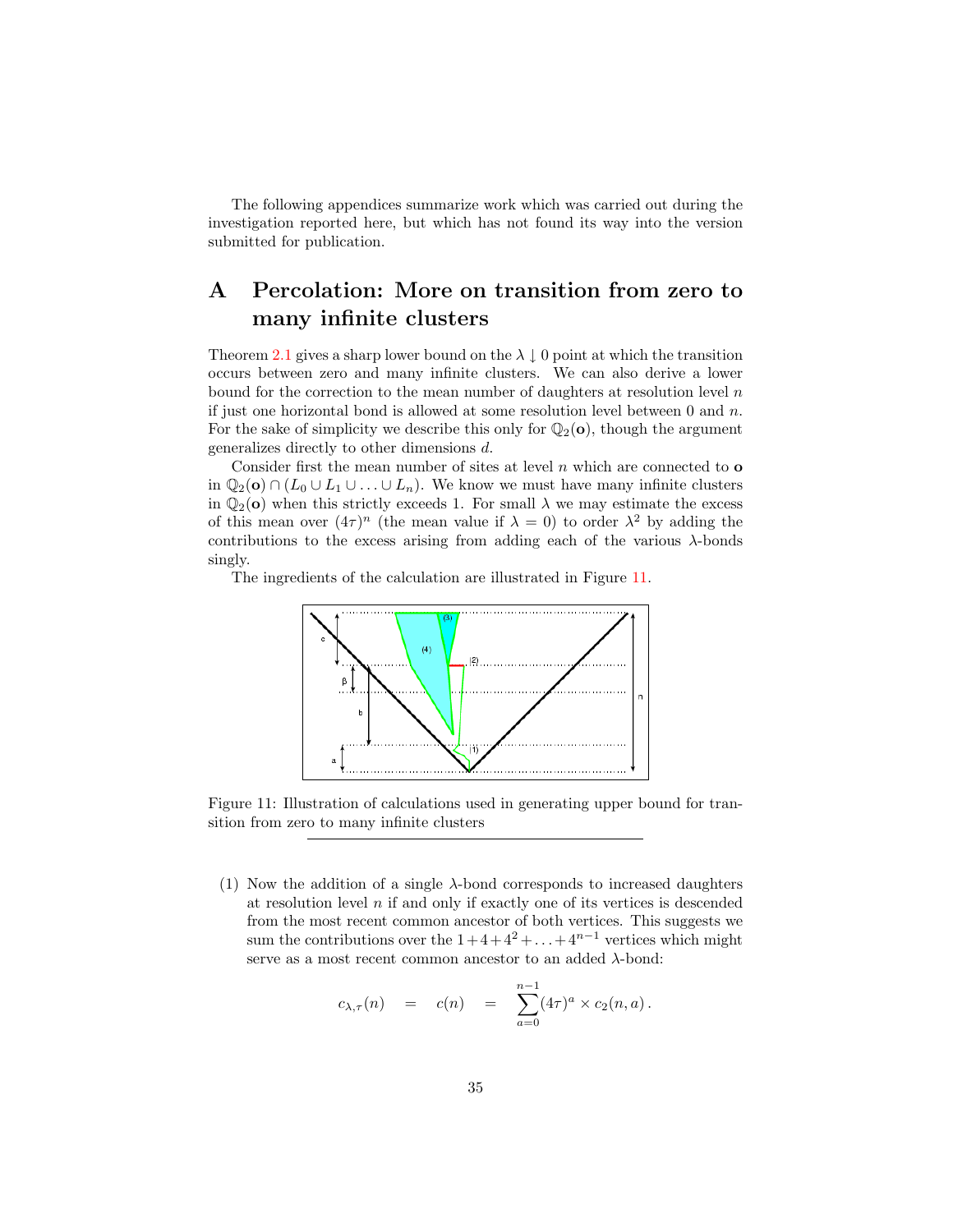(2) For each such vertex we must now sum over all possible  $\lambda$ -bonds with the vertex as most recent common ancestor, allowing for the two different ways in which just one vertex of the  $\lambda$ -bond is connected to the ancestor, and including the probability that the  $\lambda$ -bond in question is open:

$$
c_2(n,a) = \sum_{b=1}^{n-a} 2\tau^b \lambda (c_3(n,a,b) + c_4(n,a,b)).
$$

(3) The vertex not connected to the ancestor now contributes a further number of direct descendants at level n. We must add a factor ensuring that there is no connection between vertex and ancestor:

$$
c_3(n,a,b) = \left(\sum_{\beta=0}^{b-1} \tau^{\beta} (1-\tau)\right) (4\tau)^{n-a-b} = (1-\tau^b) (4\tau)^{n-a-b}.
$$

(4) Furthermore we must add in descendants at level  $n$  deriving from ancestors of this vertex on the (broken) line of descent from the most recent common ancestor. Again we must add a factor ensuring that there is no connection between vertex and ancestor:

$$
c_4(n, a, b) = \left( \sum_{\beta=1}^{b-1} \tau^{\beta} (1-\tau) \sum_{\gamma=1}^{\beta} 3\tau (4\tau)^{\gamma-1} \right) (4\tau)^{n-a-b}
$$

(the sum vanishes if  $b = 1$ ).

Combining these formulae gives an expression for  $c_{\lambda,\tau}(n)$ , the excess over  $(4\tau)^n$ . This can be evaluated in closed form, but is complicated and unenlightening. However we may now consider the smooth critical path  $\{(\lambda(s), \tau(s)) : s \geq 0\}$ such that  $(4\tau)^n + c_{\lambda(s),\tau(s)}(n) = 1$ . Taking  $\lambda(s) = s$ , we deduce using calculus that the slope of this path at  $\lambda = 0, \tau = 1/4$  is given by

| 100- | 200.                                                         | 300 | 400 | 500 |
|------|--------------------------------------------------------------|-----|-----|-----|
|      | slope   $-7.1752$ $-7.15899$ $-7.15361$ $-7.15092$ $-7.1493$ |     |     |     |

This provides us with an indication of an upper bound for the infinite-cluster region.

## <span id="page-39-0"></span>B Percolation: More on transition from many to unique infinite clusters

Following [\[14,](#page-35-11) §3], it is possible to use invasion percolation to establish that if the infinite cluster in  $\mathbb{Q}_{d,0}$ , respectively  $\mathbb{Q}_{d}(\mathbf{o})$ , is unique at parameters  $\lambda, \tau$  then it is also unique at parameters  $\lambda', \tau'$  whenever  $\lambda' \geq \lambda$  and  $\tau' \geq \tau$ . Here is a sketch of the argument.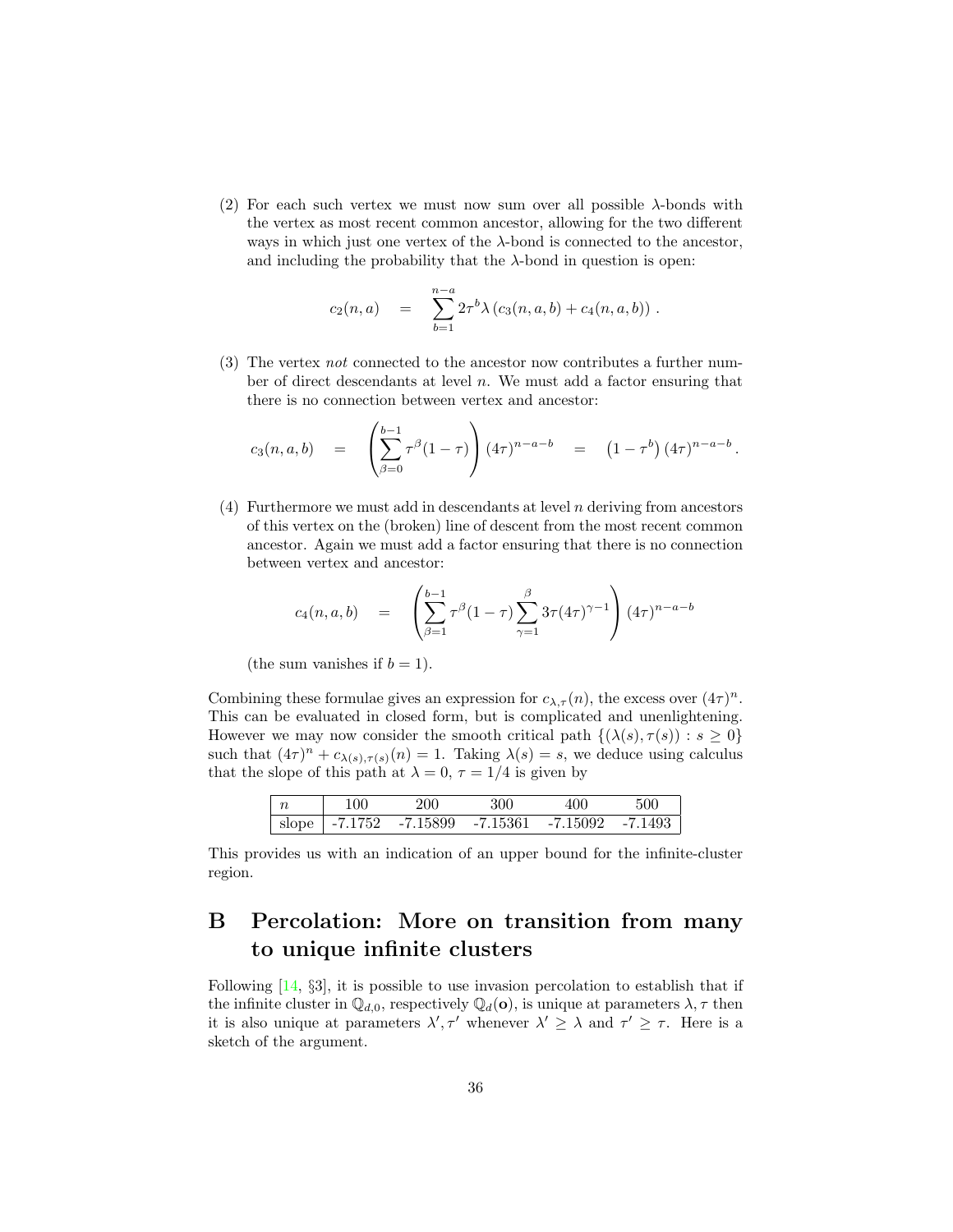We first realize the percolation by attaching independent uniformly distributed marks to each bond. Supposing (for example) that  $\lambda' < \tau'$ , for  $\tau$ -bonds the relevant mark M is uniformly distributed over  $(0, 1)$  whereas for  $\lambda$ -bonds it is uniformly distributed over  $0, \tau'/\lambda'$ , and the bond is open in the  $(\lambda', \tau')$ percolation exactly when  $M < \tau'$ .

The invasion cluster  $\mathcal{I}_{\mathbf{u}}$  at a vertex **u** is constructed by setting  $\mathcal{V}_{\mathbf{u}}^0 = {\mathbf{u}}$ and  $\mathcal{I}_{\mathbf{u}}^0 = \emptyset$ , and constructing  $\mathcal{I}_{\mathbf{u}}^{n+1}$  by adding the bond with least mark which is not in  $\mathcal{I}_{\mathbf{u}}^n$  but is incident to  $\mathcal{V}_{\mathbf{u}}^n$ , and adding the non-incident vertex to  $\mathcal{V}_{\mathbf{u}}^n$  to form  $\mathcal{V}_{\mathbf{u}}^{n+1}$ . Finally set  $\mathcal{I}_{\mathbf{u}} = \mathcal{I}_{\mathbf{u}}^{\infty}$ .

Semi-transitivity is used to show that any percolation allowing positive chance of infinite clusters is uniform: sufficiently large metric balls have probability uniformly close to 1 of intersecting an infinite cluster.

If **u** has an infinite cluster C' under  $(\lambda', \tau')$ -percolation then C' must contain  $\mathcal{I}_{\mathbf{u}}$ .

However we can use uniform percolation to argue that with arbitrarily high probability one of the  $\mathcal{I}_{\mathbf{u}}^n$  will eventually intersect an infinite cluster C under  $(\lambda, \tau)$ -percolation (adapt the proof of [\[14,](#page-35-11) Lemma 3.2] and see [14, Proof of Proposition 3.1]).

The invasion cluster is thus used as an intermediary to show that  $C'$  intersects (and so contains) the infinite cluster C established at the lower level of percolation.

If the  $(\lambda, \tau)$ -percolation exhibits only a single infinite cluster then it follows  $C'$  must intersect and therefore be equal to all other infinite clusters under  $(\lambda', \tau')$ -percolation, and so the  $(\lambda', \tau')$ -percolation must also exhibit only a single infinite cluster.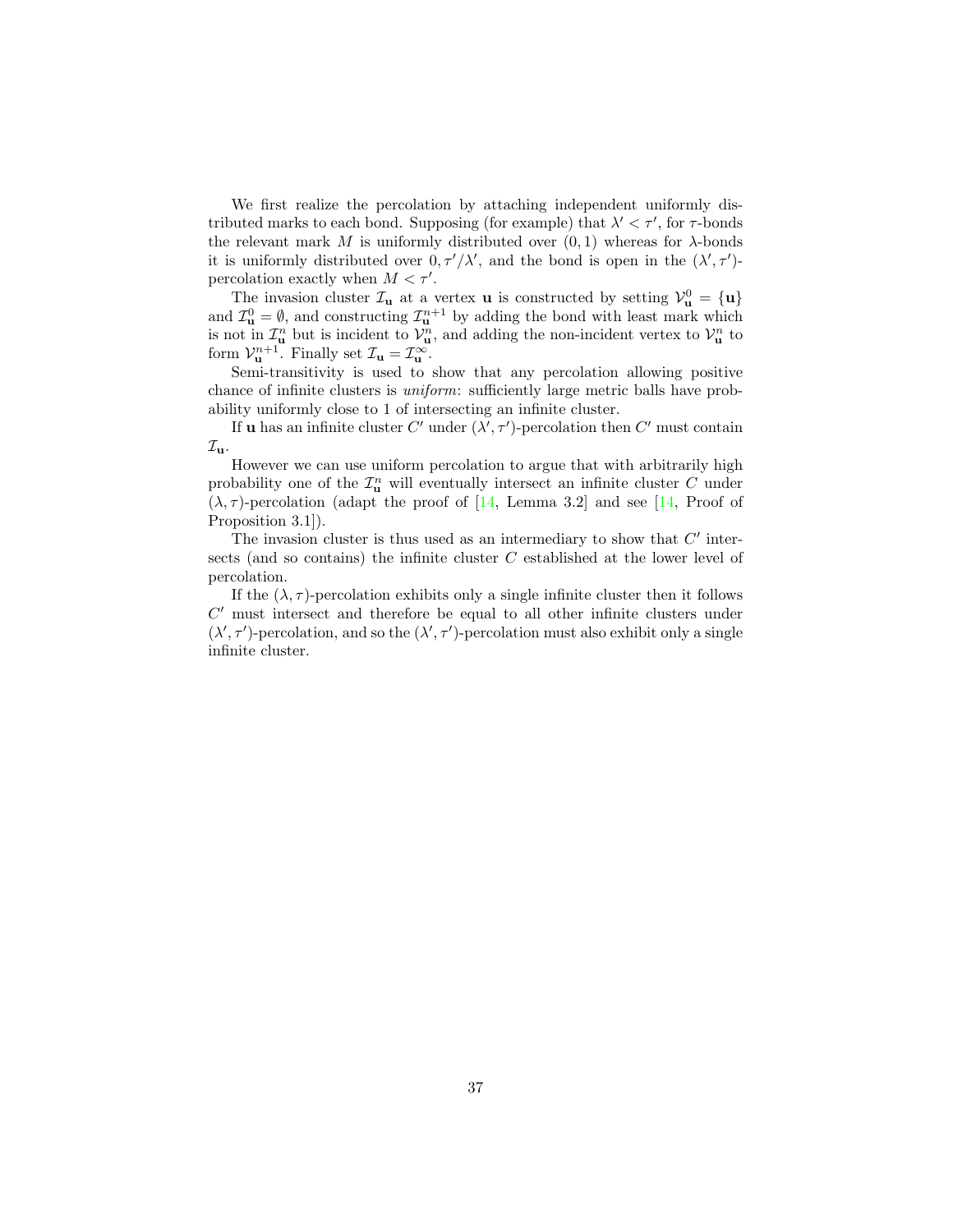#### Other University of Warwick Department of Statistics Research Reports authored or co–authored by W.S. Kendall.

- 161: The Euclidean diffusion of shape.
- 162: Probability, convexity, and harmonic maps with small image I: Uniqueness and fine existence.
- 172: A spatial Markov property for nearest–neighbour Markov point processes.
- 181: Convexity and the hemisphere.
- 202: A remark on the proof of Itô's formula for  $C^2$  functions of continuous semimartingales.
- 203: Computer algebra and stochastic calculus.
- 212: Convex geometry and nonconfluent Γ-martingales I: Tightness and strict convexity.
- [213:](http://www.warwick.ac.uk/statsdept/Staff/WSK/papers/213.ps.gz) The Propeller: a counterexample to a conjectured criterion for the existence of certain convex functions.
- 214: Convex Geometry and nonconfluent Γ-martingales II: Well–posedness and Γ-martingale convergence.
- 216: (with E. Hsu) Limiting angle of Brownian motion in certain two–dimensional Cartan–Hadamard manifolds.
- 217: Symbolic Itô calculus: an introduction.
- 218: (with H. Huang) Correction note to "Martingales on manifolds and harmonic maps."
- 222: (with O.E. Barndorff-Nielsen and P.E. Jupp) Stochastic calculus, statistical asymptotics, Taylor strings and phyla.
- 223: Symbolic Itô calculus: an overview.
- 231: The radial part of a Γ-martingale and a non-implosion theorem.
- 236: Computer algebra in probability and statistics.
- 237: Computer algebra and yoke geometry I: When is an expression a tensor?
- 238: Itovsn3: doing stochastic calculus with Mathematica.
- 239: On the empty cells of Poisson histograms.
- 244: (with M. Cranston and P. March) The radial part of Brownian motion II: Its life and times on the cut locus.
- 247: Brownian motion and computer algebra (Text of talk to BAAS Science Festival '92, Southampton Wednesday 26 August 1992, with screenshots of illustrative animations).
- 257: Brownian motion and partial differential equations: from the heat equation to harmonic maps (Special invited lecture, 49th session of the ISI, Firenze).
- [260:](http://www.warwick.ac.uk/statsdept/Staff/WSK/papers/260.ps.gz) Probability, convexity, and harmonic maps II: Smoothness via probabilistic gradient inequalities.
- 261: (with G. Ben Arous and M. Cranston) Coupling constructions for hypoelliptic diffusions: Two examples.
- 280: (with M. Cranston and Yu. Kifer) Gromov's hyperbolicity and Picard's little theorem for harmonic maps.
- [292:](http://www.warwick.ac.uk/statsdept/Staff/WSK/papers/292.ps.gz) Perfect Simulation for the Area-Interaction Point Process.
- [293:](http://www.warwick.ac.uk/statsdept/Staff/WSK/papers/293.ps.gz) (with A.J. Baddeley and M.N.M. van Lieshout) Quermass-interaction pro-